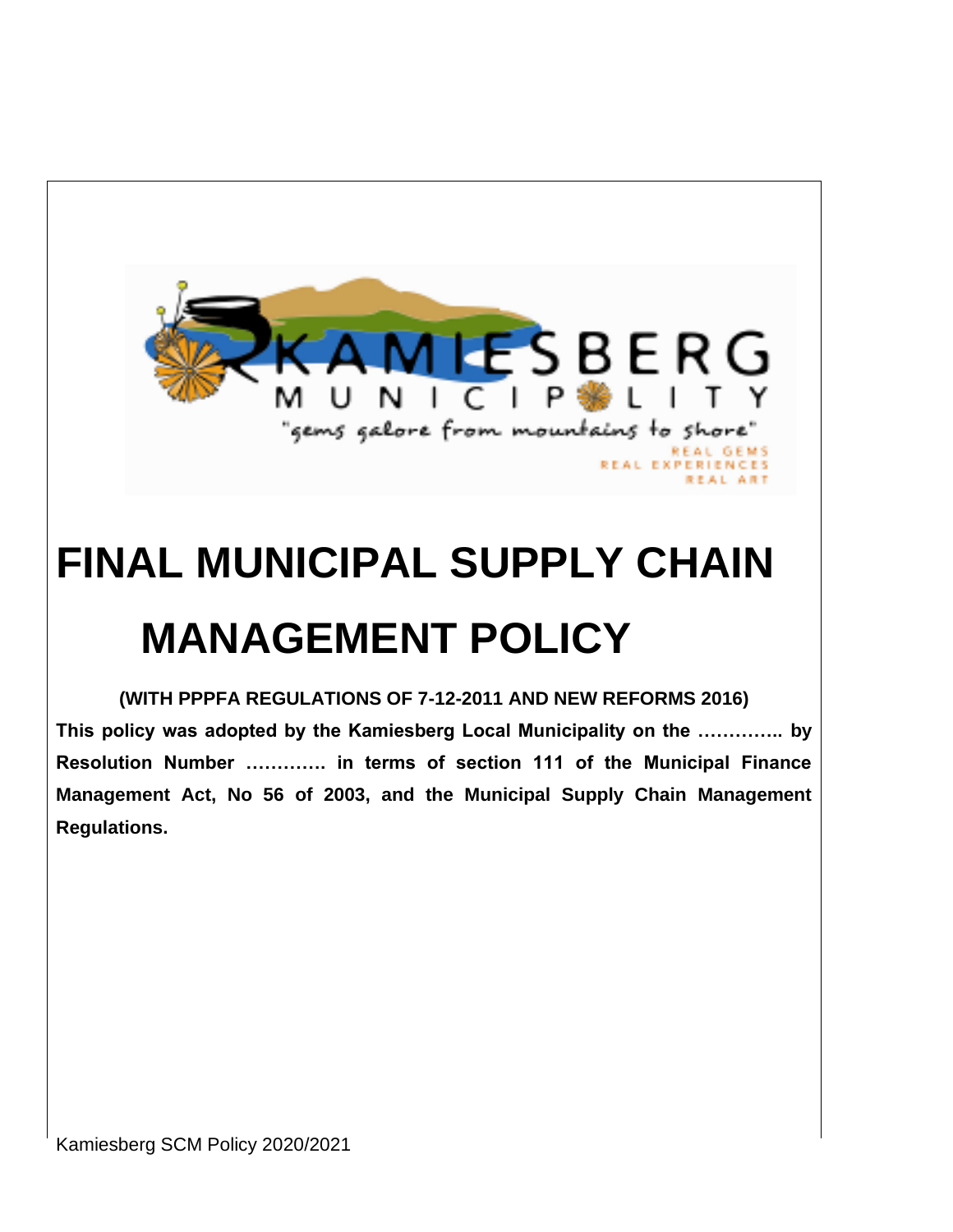#### **Note:**

- 1. The accounting officer is responsible for implementing the policy and must ensure it is promptly prepared and submitted to council for adoption (regulation 3).
- 2. If the accounting officer submits a final policy to the council that differs from the model policy, the accounting officer must ensure that such final policy complies with the regulations. The accounting officer must report any deviation from the model policy to the National Treasury and the relevant provincial treasury (regulation 3).
- 3. The accounting officer must at least annually review the policy and where necessary submit proposals for amendment to the council (regulation 3).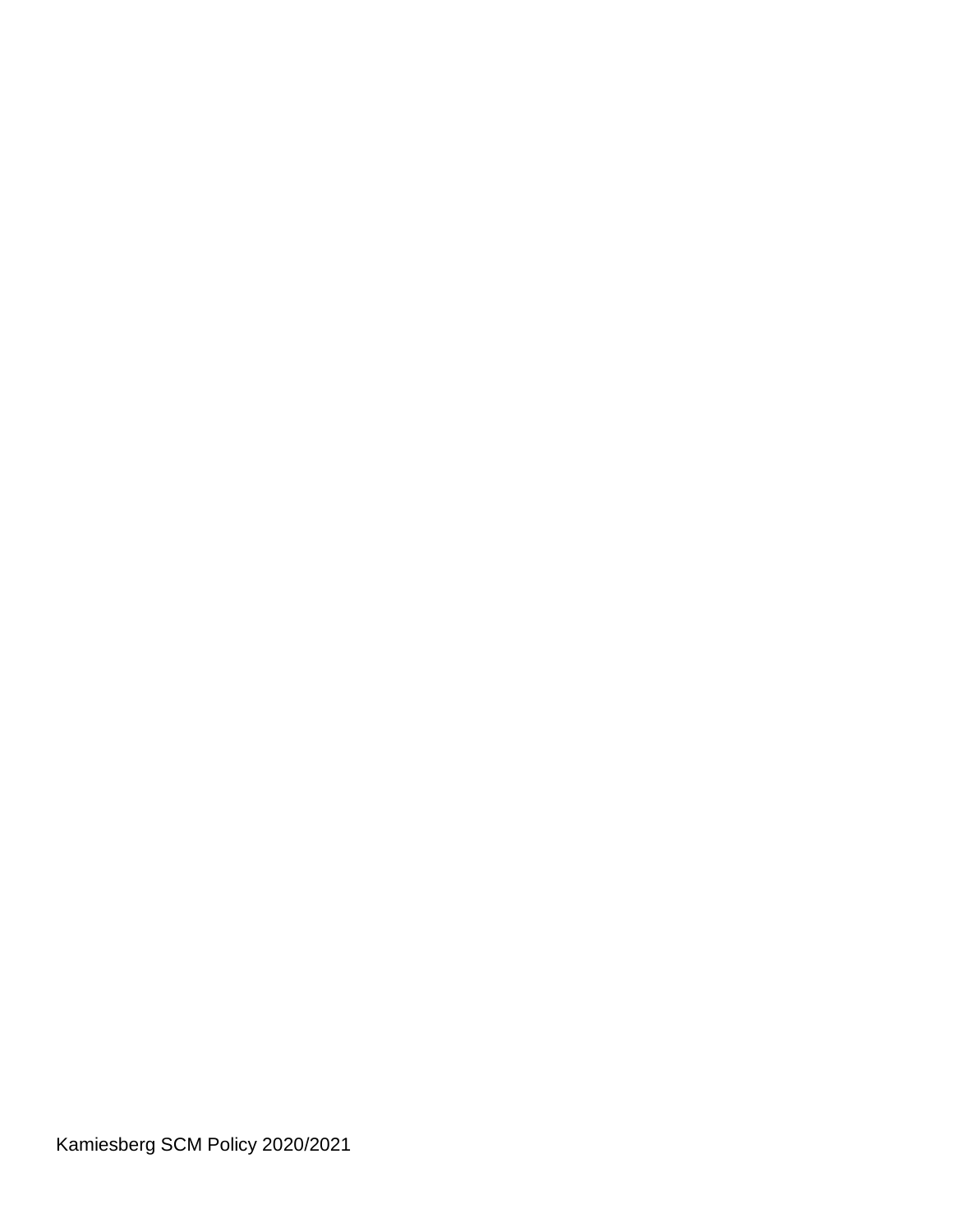# **TABLE OF CONTENTS**

1. Definitions

# **CHAPTER 1**

# **IMPLEMENTATION OF SUPPLY CHAIN MANAGEMENT POLICY**

- 2. Supply chain management policy
- 3. Amendment of supply chain management policy
- 4. Delegation of supply chain management powers and duties
- 5. Sub delegations
- 6. Oversight role of council
- 7. Supply chain management units
- 8. Training of supply chain management officials

# **CHAPTER 2**

#### **SUPPLY CHAIN MANAGEMENT SYSTEM**

9. Format of supply chain management system

# **Part 1: Demand management**

10. System of demand management

#### **Part 2: Acquisition management**

- 11. System of acquisition management
- 12. Range of procurement processes
- 13. General preconditions for consideration of written quotations or bids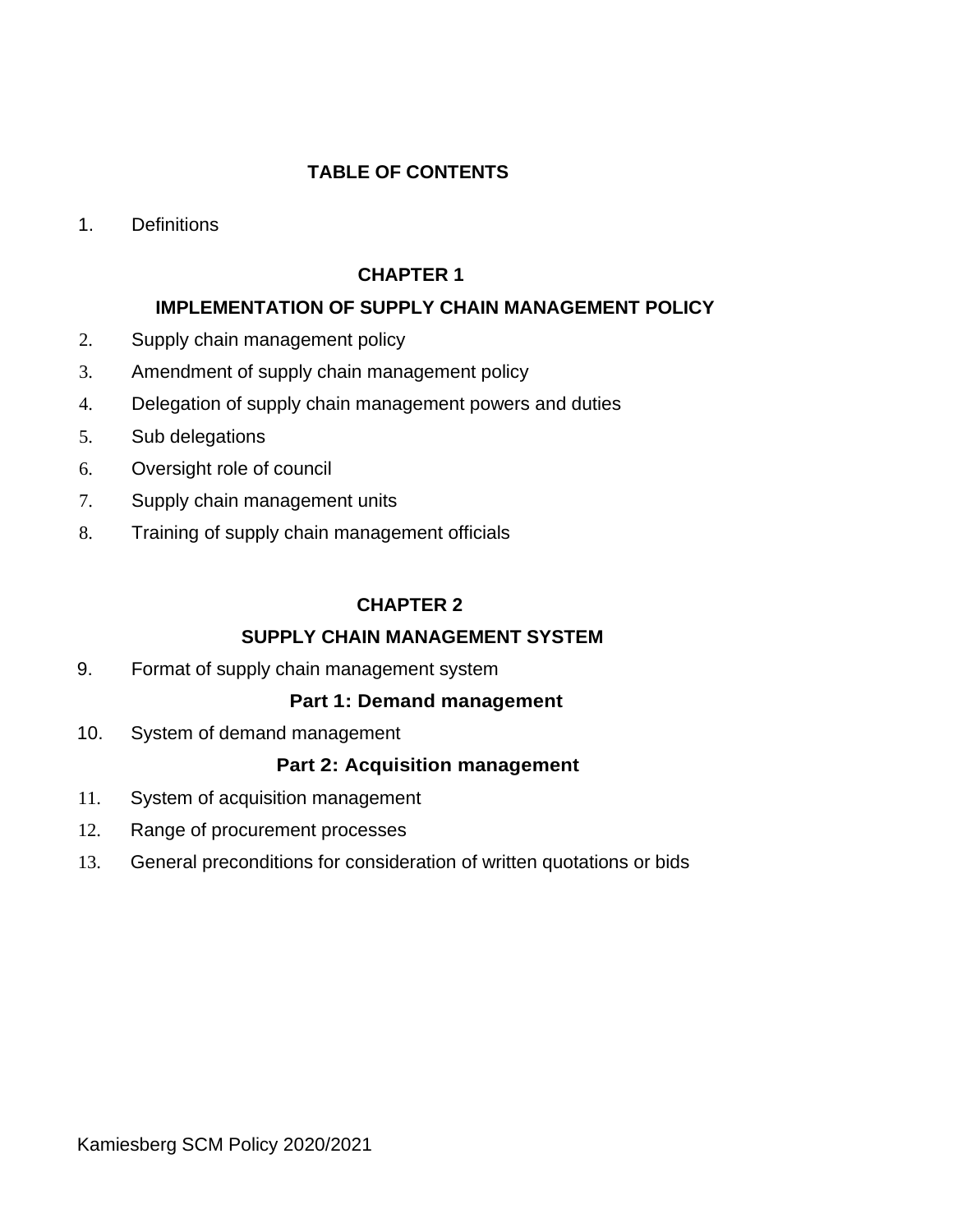- 14. Lists of accredited prospective providers
- 15. Petty cash purchases
- 16. Written or verbal quotations
- 17. Formal written price quotations
- 18. Procedures for procuring goods or services through written or verbal quotations and formal written price quotations
- 19. Competitive bidding process
- 20. Process for competitive bidding
- 21. Bid documentation for competitive bids
- 22. Public invitation for competitive bids
- 23. Procedure for handling, opening and recording of bids
- 24. Negotiations with preferred bidders
- 25. Two-stage bidding process
- 26. Committee system for competitive bids
- 27. Bid specification committees
- 28. Bid evaluation committees
- 29. Bid adjudication committees
- 30. Procurement of banking services
- 31. Procurement of IT-related goods or services
- 32. Procurement of goods and services under contracts secured by other organs of state
- 33. Procurement of goods necessitating special safety arrangements
- 34. Proudly SA Campaign
- 35. Appointment of consultants
- 36. Deviation from, and ratification of minor breaches of, procurement processes
- 37. Management of expansion or variation of orders against the original contract
- 38. Local Content
- 39. Unsolicited bids
- 40. Combating of abuse of supply chain management system

#### **Part 3: Logistics, Disposal, Risk and Performance Management**

- 41. Logistics management
- 42. Disposal management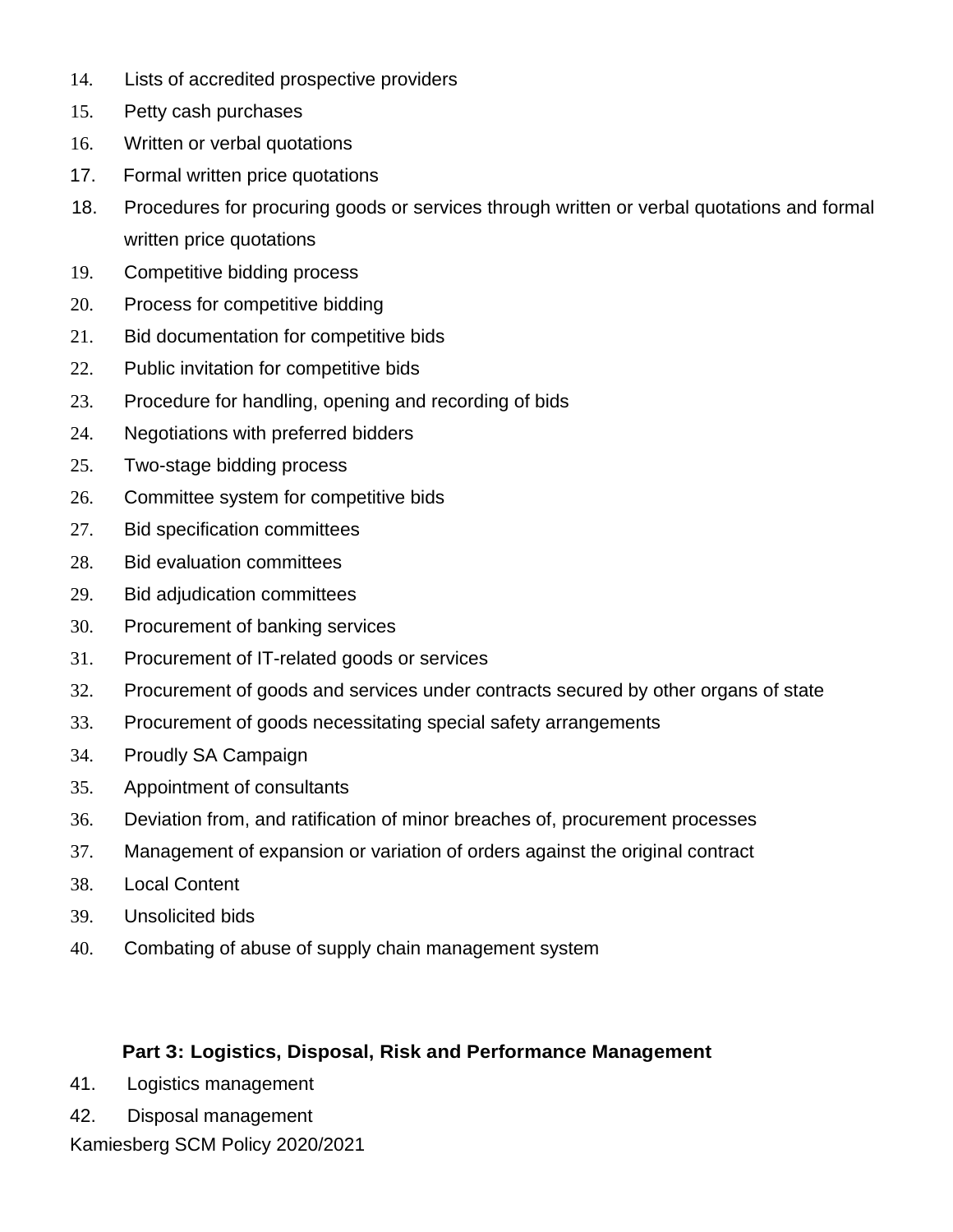- 43. Risk management
- 44. Performance management

#### *Part* **4:** *Other matters*

- 45. Prohibition on awards to persons whose tax matters are not in order
- 46. Prohibition on awards to persons in the service of the state
- 47. Awards to close family members of persons in the service of the state
- 48. Ethical standards
- 49. Inducements, rewards, gifts and favours
- 50. Sponsorships
- 51. Objections and complaints
- 52. Resolution of disputes, objections, complaints and queries
- 53. Contracts providing for compensation based on turnover

#### **Definitions**

1. In this Policy, unless the context otherwise indicates, a word or expression to which a meaning has been assigned in the Act has the same meaning as in the Act, and –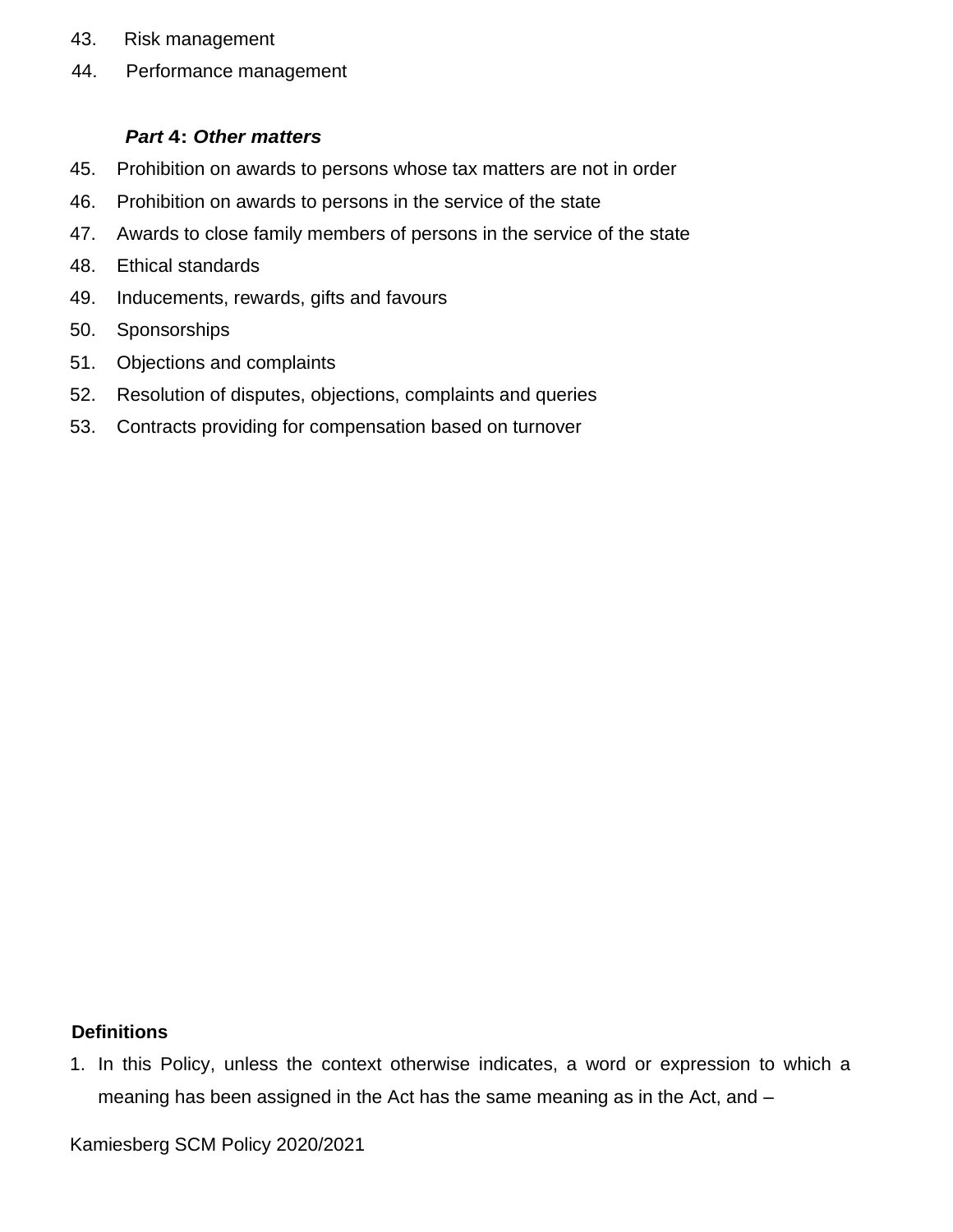**"Accounting officer"** means the Accounting Officer referred to in section 60 of the Municipal Finance Management Act, No. 56 of 2003, in relation to a municipal entity, means the official referred to in section 93, and includes a person acting as the accounting officer.

 **"Accredited Agent'** means a provider who is authorized to deliver certain goods / services and can be trading in a specific area, however, an accredited agent is not a sole provider.

 "**accredited"** means goods / services that are officially recognized, are generally accepted or having a guaranteed quality.

 **"black people**; is as generic term which means Africans, Coloureds and Indians as defined in the Broad-Based Black Empowerment Act (No. 53 of 2003);

 **"competitive bid"** means a bid in terms of a competitive bidding process;

# **"competitive bidding process" means a competitive bidding process referred to in paragraph 12 (1 ) (d) of this Policy;**

 **"emergency procurement"** emergency cases are cases where immediate action is necessary in order to avoid dangerous or risky situation (life threatening) or misery such as floods or fires.

 **"exceptional / urgent cases"** exceptional cases are cases where early delivery is of critical importance and the invitation of competitive bids is either impossible or impractical. However a lack of proper planning should not be constituted as an urgent case subject to the approval of the Accounting Officer. The nature of the urgency and the details of the justifiable procurement must be recorded and the AO to approve.

 **"Exempted Micro Enterprise"** [EME's] Enterprises with an annual total revenue of R5 million or less [all taxes included] for goods and services. Sector charters have been developed for the Tourism and Construction industry where thresholds of Rand 2.5 million and Rand 1.5 million respectively have been established.

**"final award"**, in relation to bids or quotations submitted for a contract, means **bids or quotations submitted for a contract, means the final decision on which-bid or quote to accept;**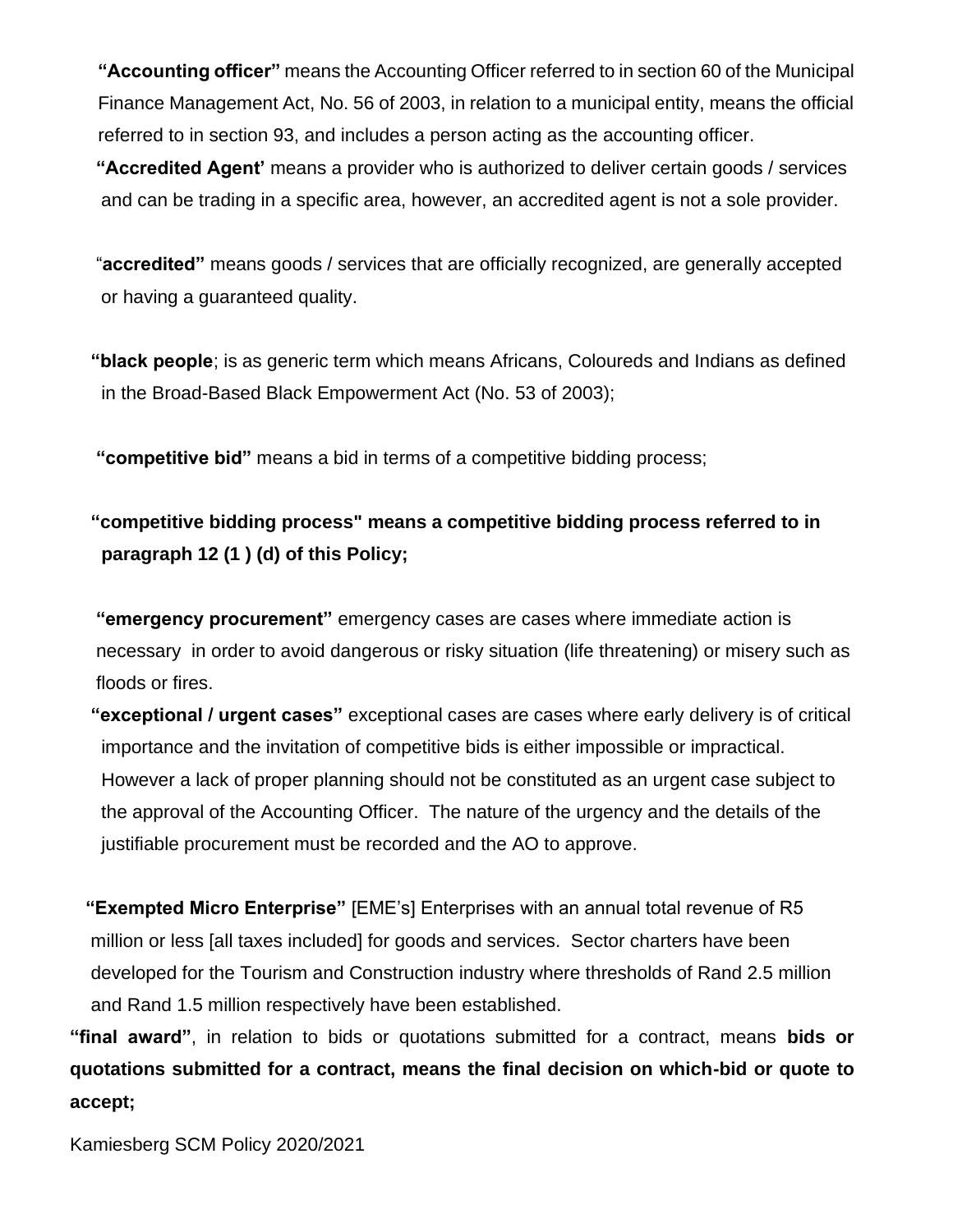**"formal written price quotation"** means quotations referred to in paragraph 12 (1) (c) of this Policy;

**"Fruitless and wasteful expenditure"-** is defined **in section 1 of the MFMA as follows:**  expenditure made in vain and would have been avoided had reasonable care been exercised;

#### **"in the service of the state"** means to be -

- (a) a member of
	- (i) any municipal council;
	- (ii) any provincial legislature; or
	- (iii) the National Assembly or the National Council of Provinces;
- (b) a member of the board of directors of any municipal entity;
- (c) an official of any municipality or municipal entity;
- (d) an employee of any national or provincial department, national or provincial public entity or constitutional institution within the meaning of the Public Finance Management Act, 1999 (Act No of 1999);
- (e) a member of the accounting authority of any national or provincial public entity; or
- (f) an employee of Parliament or a provincial legislature;

#### " **Irregular expenditure**"- means-

[a] expenditure incurred by a municipality or municipal entity in contravention of, that is not in accordance with, a requirement of the MFMA, or that is not in accordance with, a requirement of the MFMA, and which has not been condoned in terms of section 170;

[b] expenditure incurred by a municipality or municipali entity in contravention of, or that is not in accordance with, a requirement of the Municipal Systems Act, and which has not been condoned in terms of that Act;

[c] expenditure incurred by a municipality in contravention of, or that is not in accordance with, a requirement of the Public Office-Bearers Act, 1998[ACT No. 20 of 1998]; or

[d] expenditure incurred by a municipality or municipal entity in contravention of, or that is not in accordance with a requirement of the supply chain management policy of the municipality or entity or any of the municipality's by-laws giving effect to such policy; and which has not been condoned in terms of such policy or by-law, but excludes expenditure by a municipality which falls within the definition of "unauthorised expenditure."

In this context" expenditure" refers to any use of municipal funds that is in contravention of the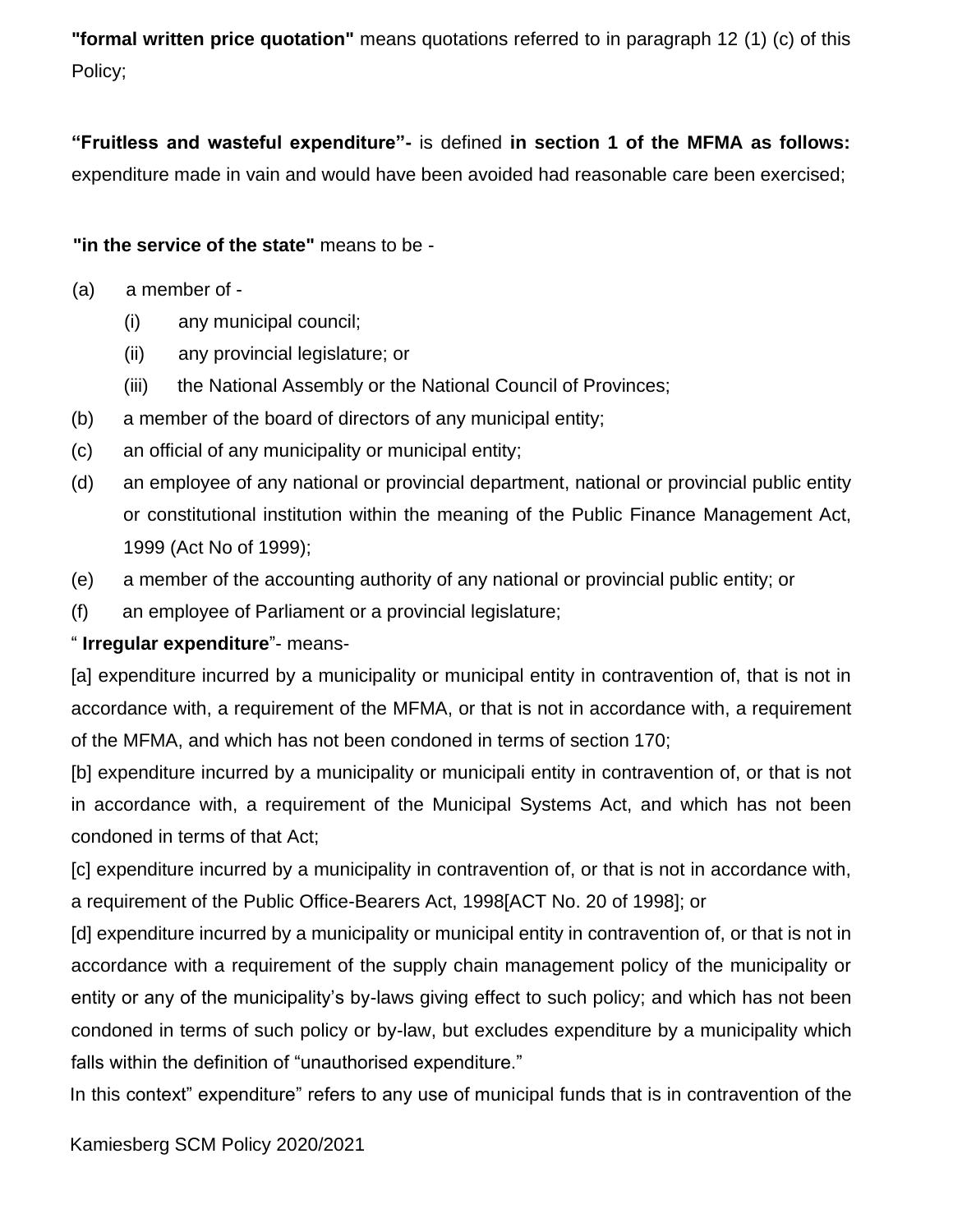following legislation:

-Municipal Finance Management Act, Act56 of 2003, and its regulations

-Municipal Systems Act, Act 32 of 2000, and its regulations

-Public Office-Bearers Act, Act20 of 1998, and its regulations; and

-The municipality's supply chain management policy, and any by-laws giving effect to that policy.

**"long term contract"** means a contract with a duration period exceeding one year;

 **"list of accredited prospective providers"** means the list of accredited prospective providers which the municipality must keep in terms of paragraph 14 of this policy;

"CSD" - The Central Supplier Database (CSD) is a single database to serve as the source of all supplier information for all spheres of government. The purpose of centralising government's supplier database is to reduce duplication of effort and cost for both supplier and government while enabling electronic procurement processes.

"E – TENDER PORTAL" - The eTender Publication Portal facilitates all government institutions to publish their tenders, corrigendum and award notices on a single platform. This portal gives FREE access to public sector tender opportunities in South Africa.

**"Municipality"** means the **Kamiesberg Municipality**

**"Municipal entity"** has the meaning assigned to it by Section 1 of the Municipal systems Act, 2000.

**"other applicable legislation"** means any other legislation applicable to municipal supply chain management, including -

- [a] the Preferential Procurement Policy Framework Act, 2000 (Act No. 5 of 2000);
- (b) the Broad-Based Black Economic Empowerment Act, 2003 (Act No. 53 of 2003); and
- [c] the Construction Industry Development Board Act, 2000 (Act No.38 of 2000);

"**Sole Provider**"-means a provider of specialized or exclusive goods/services who has a sole distribution / patent /manufacturing rights and copy rights.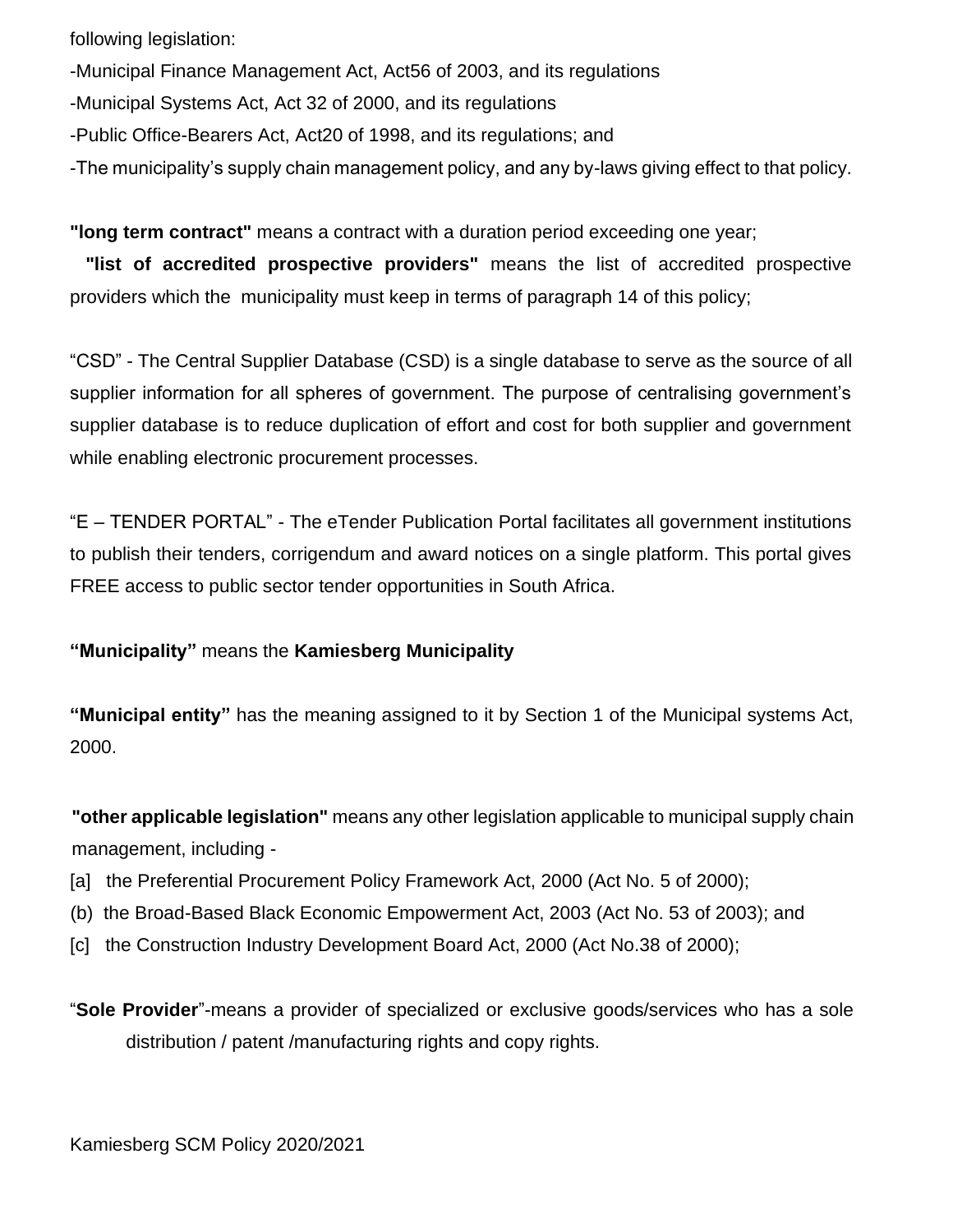**"senior manager"** means an executive director appointed in terms of section 56 of the Municipal Systems Act, 2000 or an acting executive director appointed by the Accounting Officer. **"the Act"** means the Local Government: Municipal Finance Management Act, 2003 (Act No. 56 of 2003);

**"the Regulations"** means the Local Government: Municipal Finance Management Act, 2003, Municipal Supply Chain Management Regulations published by Government Notice 868 of 2005;

**"Transversal contract**" means a contract arranged for more then one dept/mun or for more than one level of government eg. National and Provincial Government.

"Treasury guidelines" **means any guidelines on supply chain management issued by the Minister in terms of section 168 of the Act;** 

Unauthorized expenditure means any expenditure incurred by a municipality otherwise than in accordance with section 15 or 11 [3] and includes-

[a] overspending of the total amount appropriated in the municipality's approved budget;

[b] overspending of the total amount appropriated for a vote in the approved budget;

[c] expenditure from a vote unrelated to the department or functional area covered by the vote;

[d] expenditure of money appropriated for a specific purpose, otherwise than for that specific purpose;

[e] spending of an allocation referred to in paragraph [b],[c] or [d] of the definition of "allocation" otherwise than in accordance with any conditions of the allocation; or

[f] a grant by the municipality otherwise than in accordance with the MFMA.

Unforeseen and unavoidable expenditure is discussed in section 29 of the MFMA and reads as follows:

[1] The mayor of a municipality may in emergency or other exceptional circumstances authorise unforeseen and unavoidable expenditure for which no provision was made in an approved budget.

[2] Any such expenditure-

[a] must be inaccordance with any framework that may be prescribed;

[b] may not exceed a prescribed percentage of the approved annual budget;

[c] must be reported by the mayor to the municipal council at its next meeting; and

[d] must be appropriated in an adjustments budget.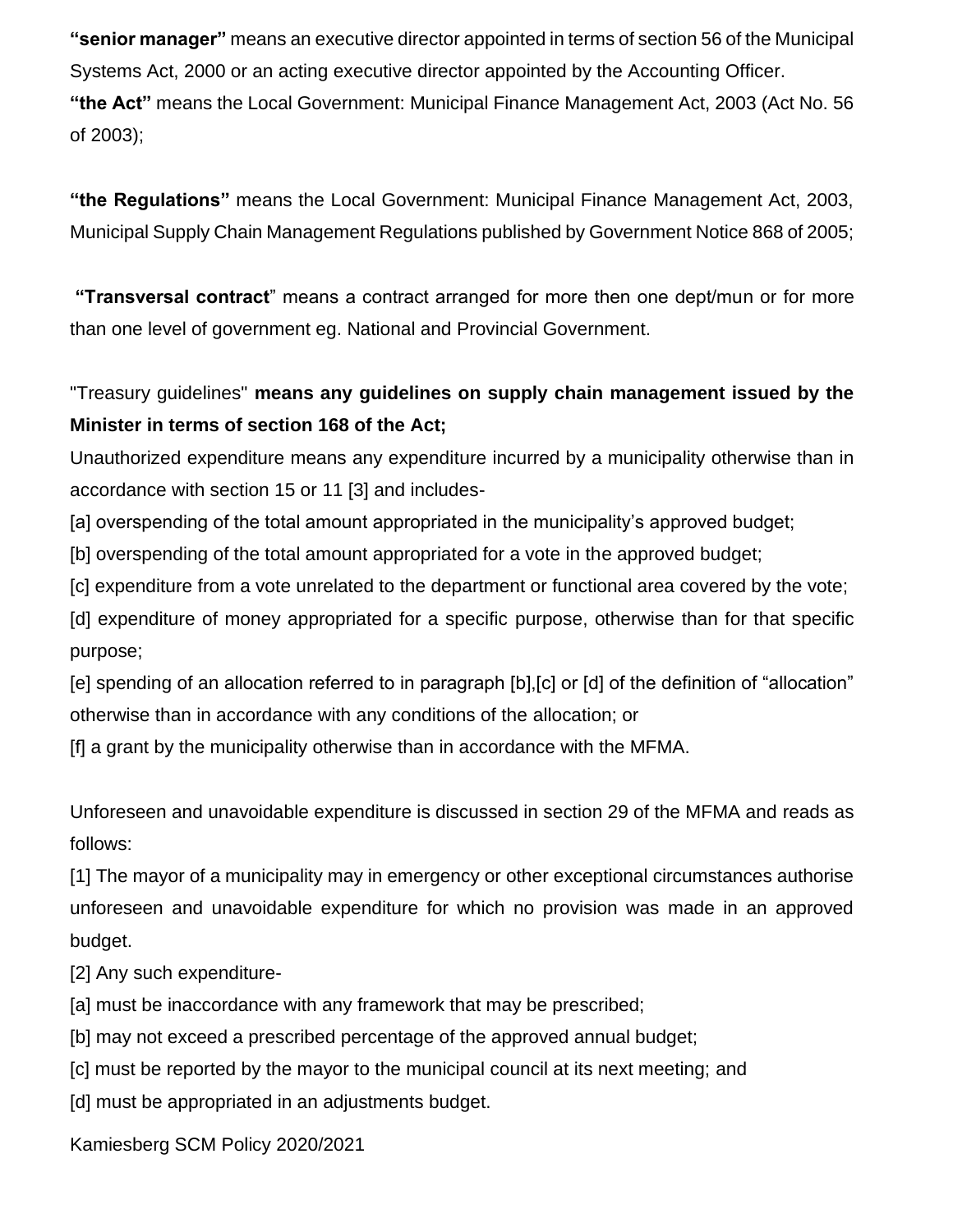[3] If such adjustments budget is not passed within 60 days after the expenditure was incurred, the expenditure is unauthorised and section 32 applies.

"**written or verbal quotations**" means quotations referred to in paragraph 12(1)(b) of this Policy.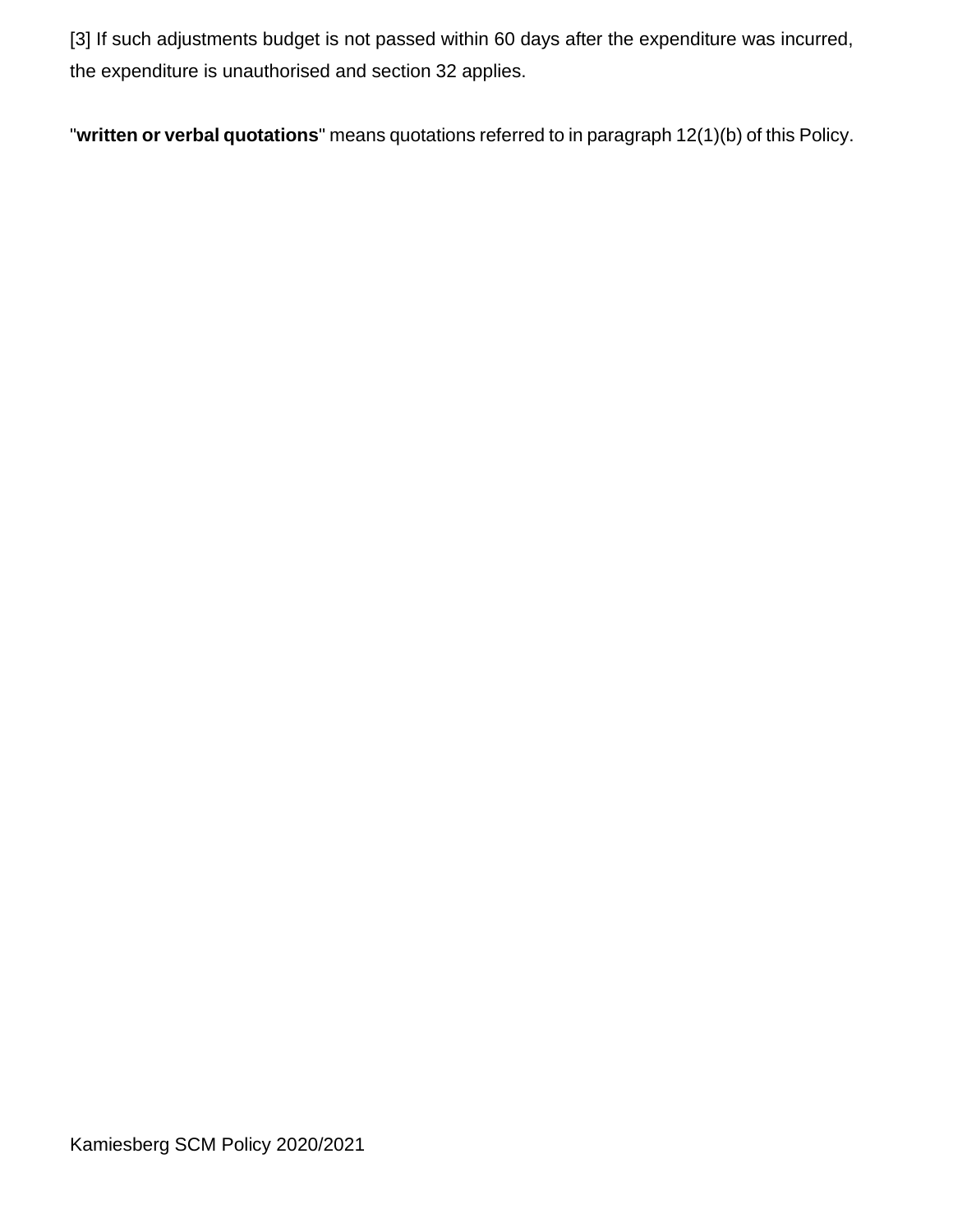# **CHAPTER 1**

# **IMPLEMENTATION OF SUPPLY CHAIN MANAGEMENT POLICY**

# **Supply chain management policy**

2. (1) All officials and other role players in the supply chain management system of the

municipality must implement this Policy in a way that

- (a) gives effect to
	- (i) section 217 of the Constitution; and
	- (ii) Part 1 of Chapter 11 and other applicable provisions of the Act;
- (b) is fair, equitable, transparent, competitive and cost effective;
- (c) complies with
	- (i) the Regulations; and
	- (ii) any minimum norms and standards that may be prescribed in terms of section 168 of the Act;
- (d) is consistent with other applicable legislation;
	- Broad Based Black Economic Empowerment Act [B-BBEEA];
	- -Corruption Act, 1998 anti-corruption measures and practices;
	- Competition Law and Regulations;
	- Promotion of Administrative Justice Act, 2000;
	- National Archives of South Africa Act, 1996;
	- National Small Business Act;
	- Construction Industry Development Board Act, 2000 [ Act no 38 of 2000].
- (e) does not undermine the objective for uniformity in supply chain management systems between organs of state in all spheres; and
- (f) is consistent with national economic policy concerning the promotion of investments and doing business with the public sector.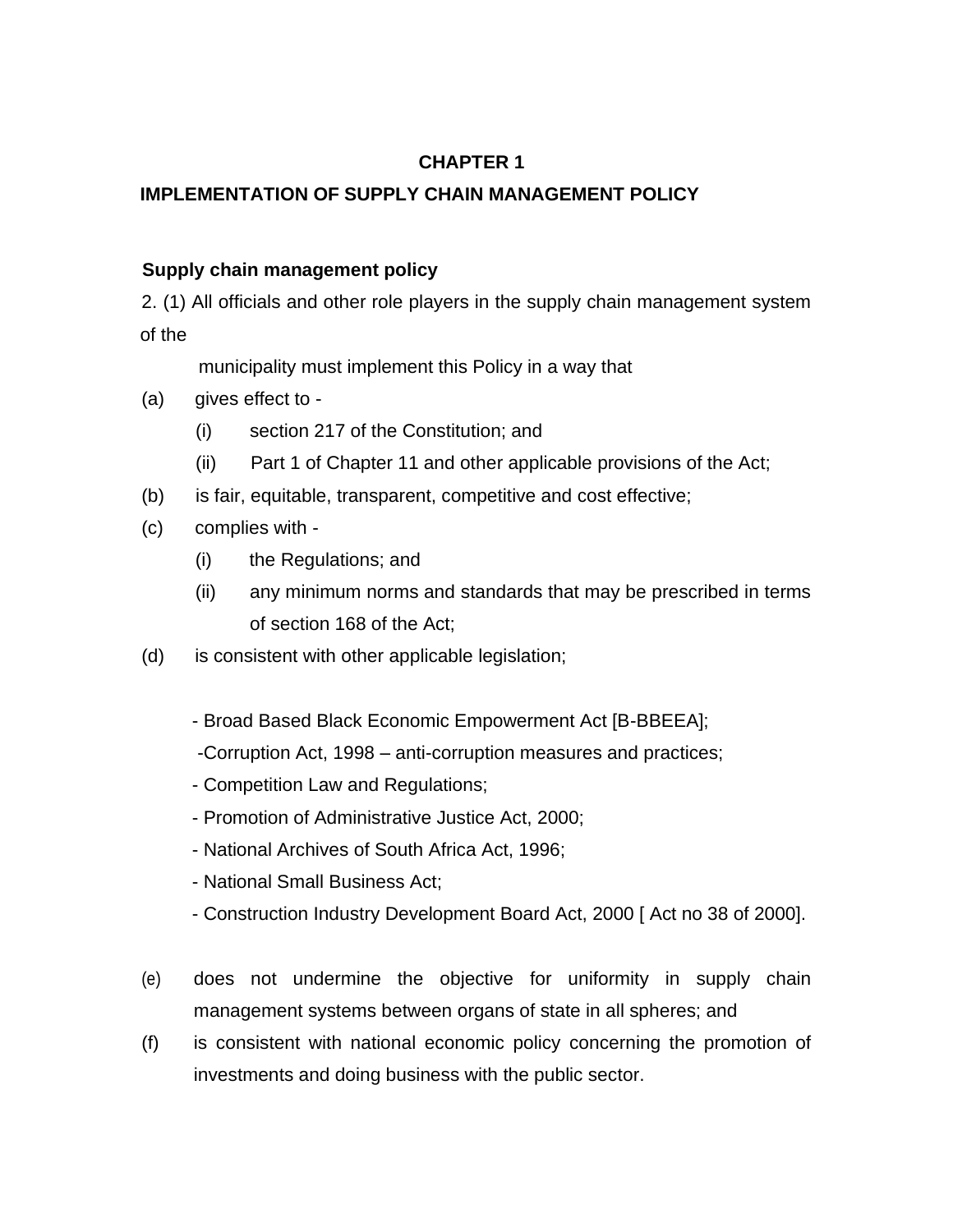- (2) The municipal entity must, in addition to complying with subparagraph (1), apply this Policy, to the extent determined by the parent municipality, in a way that and that is consistent with the supply chain management policy of the municipality.
- (3) This Policy applies when the municipality-
- (a) procures goods or services;
- (b) disposes goods no longer needed;
- (c) selects contractors to provide assistance in the provision of municipal services otherwise than in circumstances where Chapter 8 of the Municipal Systems Act applies; or
- (d) selects external mechanisms referred to in section 80 (1) (b) of the Municipal Systems Act for the provision of municipal services in circumstances contemplated in section 83 of that *Act.*
- (4) This Policy, except where provided otherwise, does not apply in respect of the procurement of goods and services contemplated in section 110(2) of the Act, including
- (a) water from the Department of Water Affairs or a public entity, another municipality or a municipal entity; and

(b) electricity from Eskom or another public entity, another municipality or a municipal entity.

#### **Amendment of the supply chain management policy**

- 3. (1) The accounting officer must -
- (a) at least annually review the implementation of this Policy; and
- (b) when the accounting officer considers it necessary, submit proposals for the amendment of this Policy to the council.
	- (2) If the accounting officer submits proposed amendments to the council that differs from the model policy issued by the National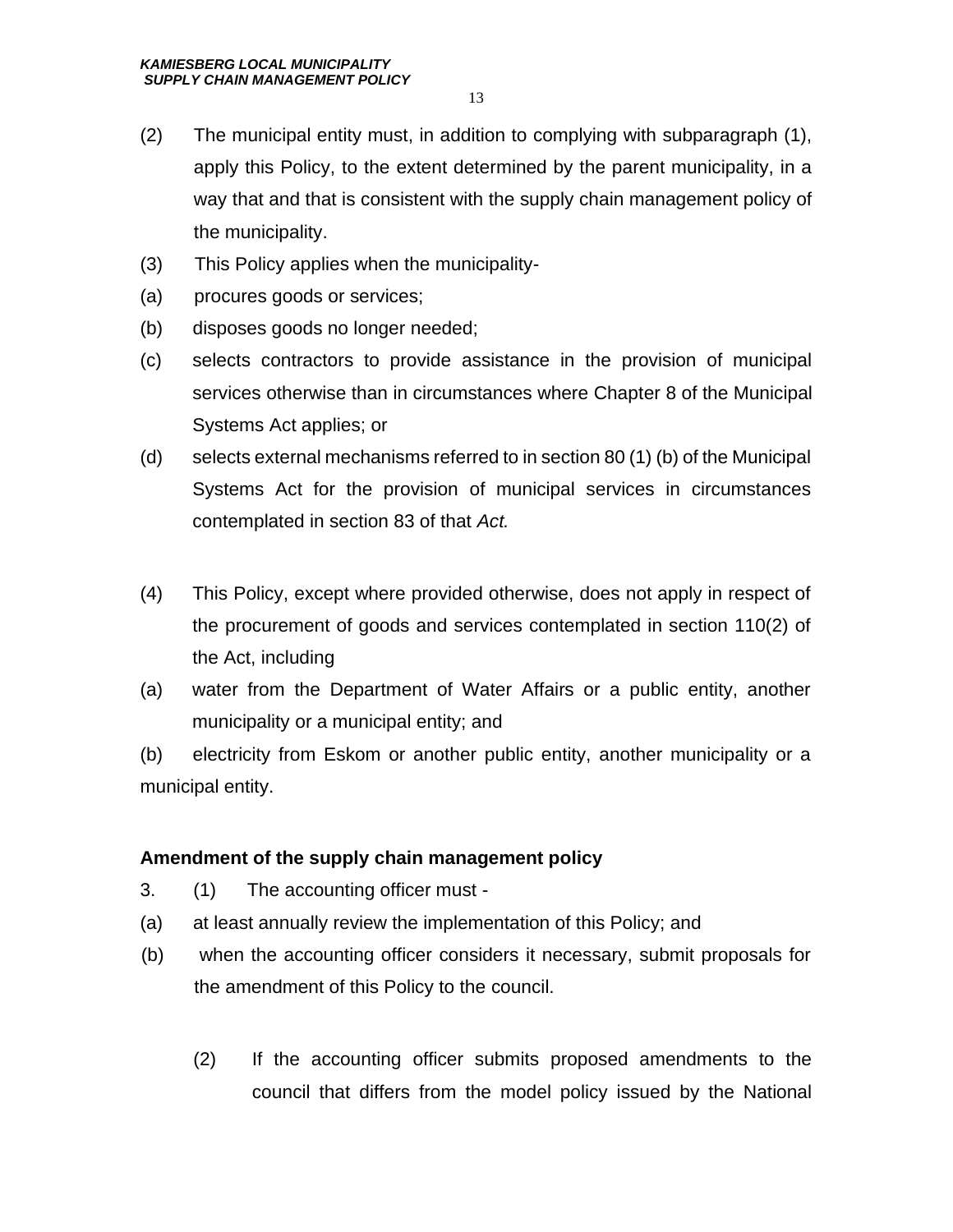Treasury, the accounting officer must -

- (a) ensure that such proposed amendments comply with the Regulations; and
- (b) report any deviation from the model policy to the National Treasury and the relevant provincial treasury.
	- (3) When amending this supply chain management policy the need for uniformity in supply chain practices, procedures and forms between organs of state in all spheres, particularly to promote accessibility of supply chain management systems for small businesses must be taken into account.

#### **Delegation of supply chain management powers and duties**

- 4. (1) The council hereby delegates all powers and duties to the accounting officer which are necessary to enable the accounting officer-
- (a) to discharge the supply chain management responsibilities conferred on accounting officers in terms of -
	- (i) Chapter 8 or 10 of the Act; and
	- (ii) this Policy;
- (b) to maximise administrative and operational efficiency in the implementation of this Policy;
- (c) to enforce reasonable cost effective measures for the prevention of fraud, corruption, favouritism and unfair and irregular practices in the implementation of this Policy; and
- (d) to comply with his or her responsibilities in terms of section 115 and other applicable provisions of the Act.
- (2) Sections 79 and 106 of the Act apply to the sub delegation of powers and duties delegated to an accounting officer in terms of subparagraph (1).
- (3) The accounting officer may not sub delegate any supply chain management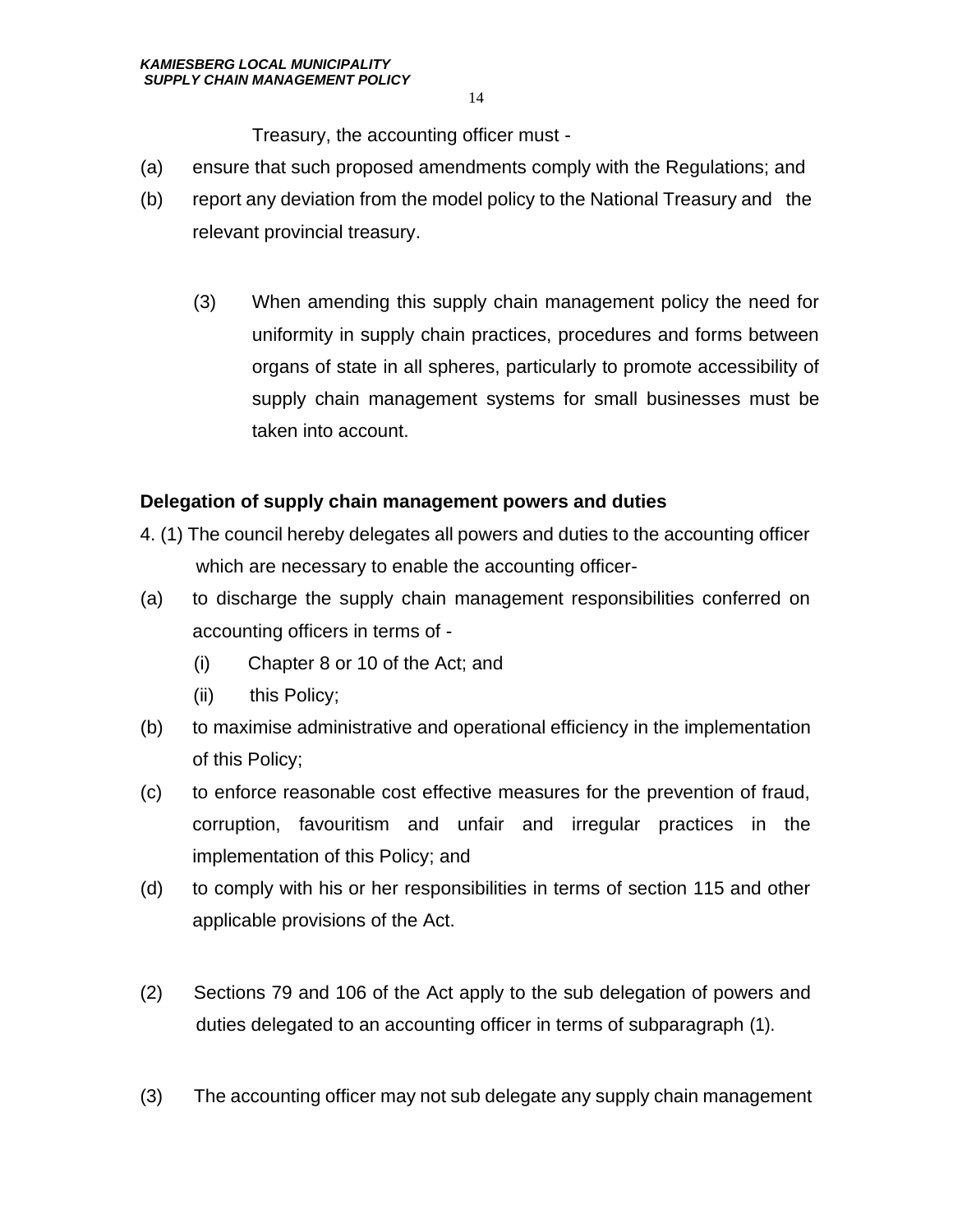powers or duties to a person who is not an official of the municipality or to a committee which is not exclusively composed of officials of the municipality.

(4) This paragraph may not be read as permitting an official to whom the power to make final awards has been delegated, to make a final award in a competitive bidding process otherwise than through the committee system provided for in paragraph 26 of this Policy.

# **Sub delegations**

-

- 5. (1) The accounting officer may in terms of section 79 or 106 of the Act sub delegate any supply chain management powers and duties, including those delegated to the accounting officer in terms of this Policy, but any such sub delegation must be consistent with subparagraph (2) of this paragraph and paragraph 4 of this Policy.
- (2) The power to make a final award -
- (a) above R 10 million (VAT included) may not be sub delegated by the accounting officer;
- (b) above R2 million (VAT included), but not exceeding R10 million (VAT included), may be sub delegated but only to -
	- (i) the chief financial officer;
	- (ii) a senior manager; or
	- (iii) a bid adjudication committee comprises of: Chief Financial Officer Head Infrastructure Head Social Development Head Institutional Development
- (c) not exceeding R2 million (VAT included) may be sub delegated but only to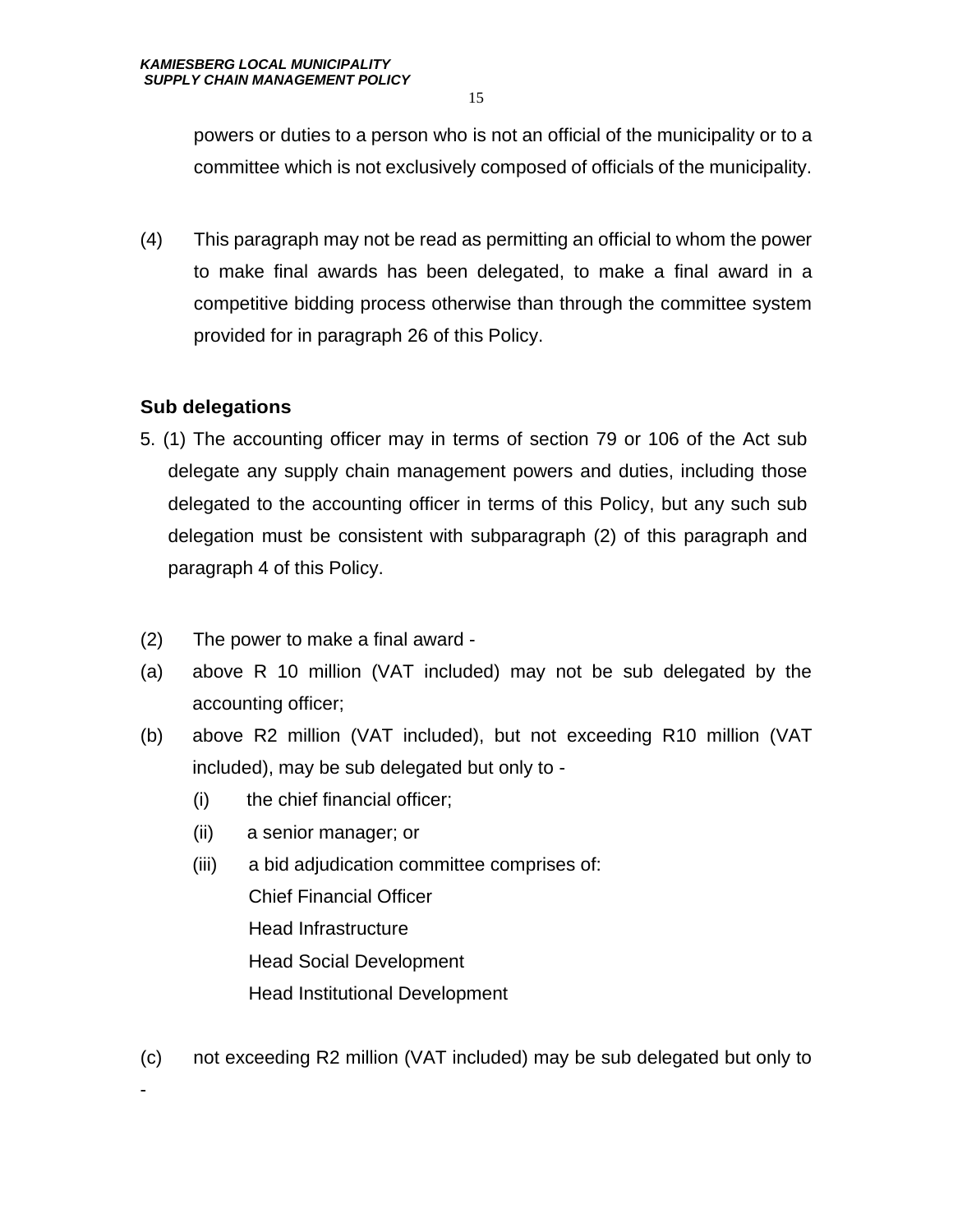- (i) the chief financial officer;
- (ii) a senior manager;
- (iii) a manager -directly accountable to the chief financial officer or a senior manager; or -
- (iv) a bid adjudication committee comprises of: Chief Financial Officer Head Infrastructure Head Social Development Head Local Economic Development
- (3) An official or bid adjudication committee to which the power to make final awards has been sub delegated in accordance with subparagraph (2) must within five days of the end of each month submit to the official referred to in subparagraph (4) a written report containing particulars of each final award made by such official or committee during that month, including-
- (a) the amount of the award;
- (b) the name of the person to whom the award was made; and
- (c) the reason why the award was made to that person.
	- (4) A written report referred to in subparagraph (3) must be submitted
- $(a)$  to the accounting officer, in the case of an award by -
	- (i) the chief financial officer;
	- (ii) a senior manager; or
	- (iii) a bid adjudication committee of which the chief financial officer or a senior manager is a member; or
- (b) to the chief financial officer or the senior manager responsible for the relevant bid; in the case of an award by-
	- (i). a manager referred to in subparagraph  $(2)(c)(iii)$ ; or-
	- (ii) a bid adjudication committee of which the chief financial officer or a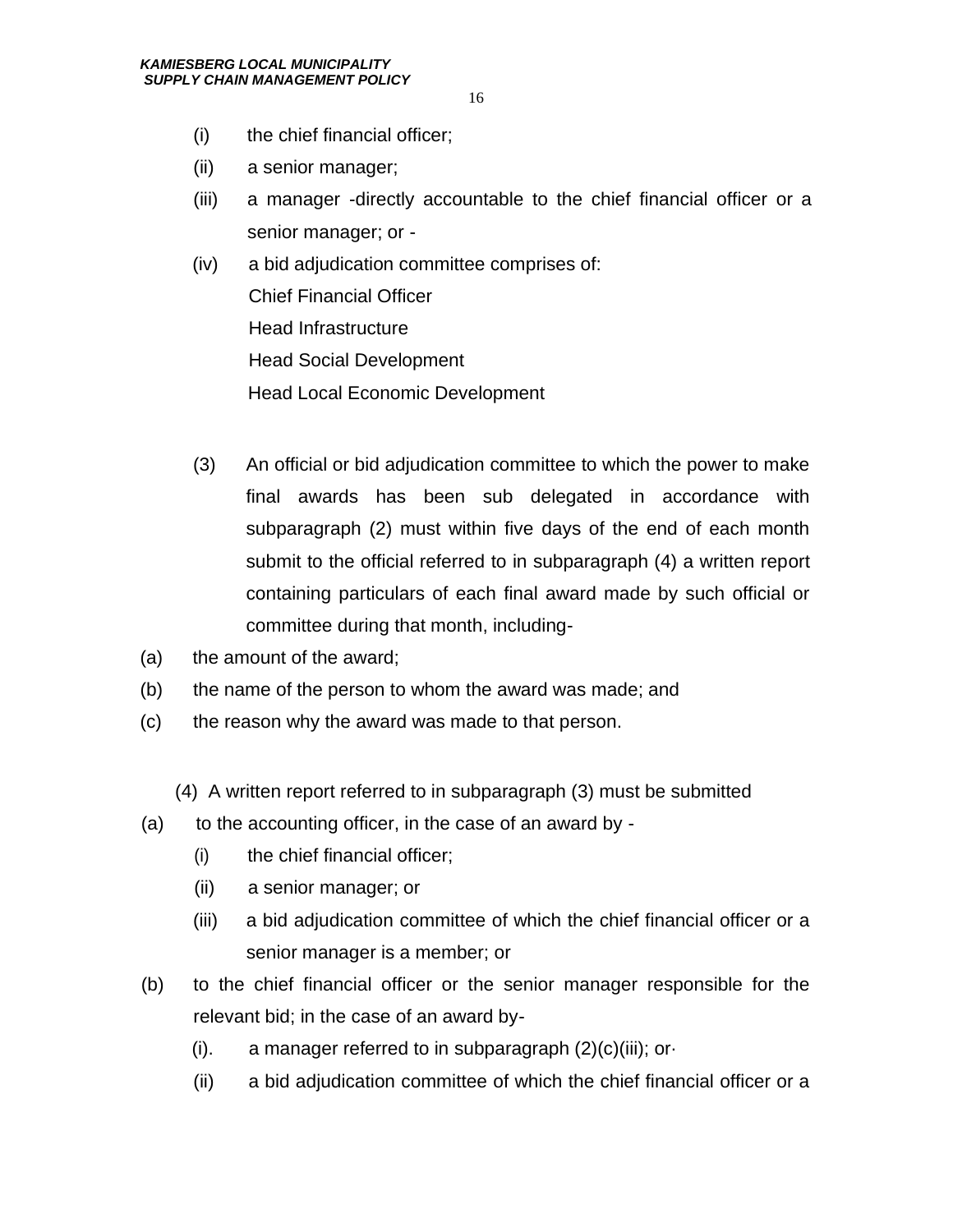senior manager is not a member.

- (5) Subparagraphs (3) and (4) of this policy do not apply to procurements out of petty cash.
- (6) This paragraph may not be interpreted as permitting an official to whom the power to make final awards has been sub delegated, to make a final award in a competitive bidding process otherwise than through the committee system provided for in paragraph 26 of this Policy.
- (7) No supply chain management decision-making powers may be delegated to an advisor or consultant.

#### **Oversight role of council**

- 6 (1) The council reserves its right to maintain oversight over the implementation of this Policy.
	- (2) For the purposes of such oversight the accounting officer must
		- (a) (i) within 30 days of the end of each financial year, submit a report on the implementation of this Policy and the supply chain management policy to the council of the municipality.
			- (ii) whenever there are serious and material problems in the implementation of this Policy, immediately submit a report to the council, who must then submit the report to the accounting officer of the municipality for submission to the council.
- **(3) The accounting officer must, within 10 days of the end of each quarter, submit a** report on the implementation of the supply chain management policy to the mayor*.*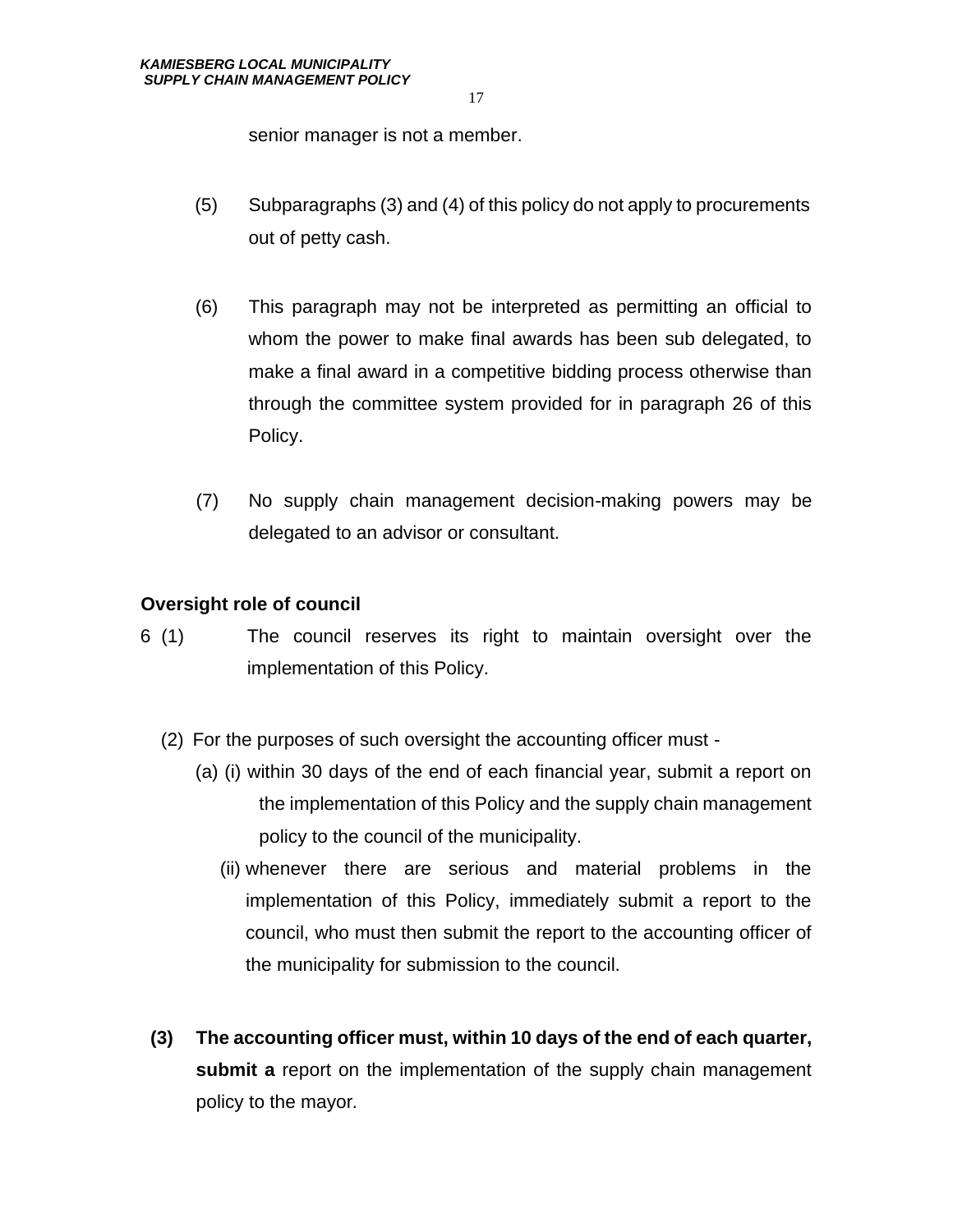(4) The reports must be made public in accordance with section 21A of the Municipal Systems Act.

#### **Supply chain management unit**

7. (1) A supply chain management unit is hereby established to implement this Policy.

 (2) The supply chain management unit operates under the direct supervision of the chief financial officer or an official to whom this duty has been delegated in terms of section 82 of the Act.

# **Training of supply chain management officials**

8. The training of officials involved in implementing this Policy should be in accordance with any Treasury guidelines on supply chain management training.

# **CHAPTER 2**

#### **SUPPLY CHAIN MANAGEMENT SYSTEM**

**Format of supply chain management systems**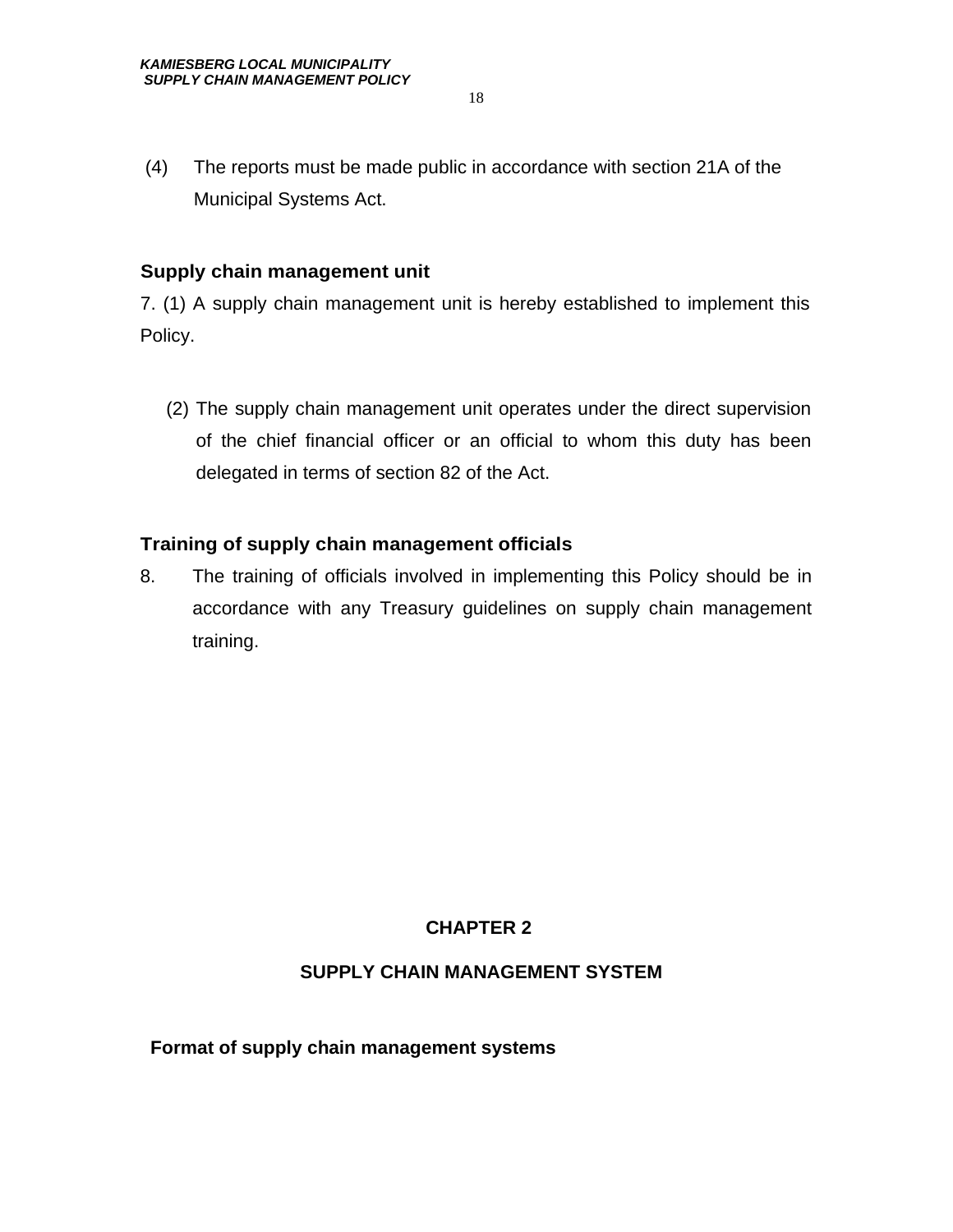- **9** This Policy provides systems for
	- (i) demand management;
	- (ii) acquisition management;
	- (iii) logistics management;
	- (iv) disposal management;
	- (v) risk management; and
	- (vi) performance management.
	- (vii) asset management

#### *Part* **1:** *Demand management*

#### **System of demand management**

10 (1) The accounting officer must establish and implement an appropriate demand management system in order to ensure that the resources required by the municipality support its operational commitments and its strategic goals outlined in the Integrated Development Plan

(2) The demand management system must -

- (a) include timely planning and management processes to ensure that all goods and services required by the municipality are quantified, budgeted for and timely and effectively delivered at the right locations and at the critical delivery dates, and are of the appropriate quality and quantity at a fair cost;
- (b) take into account any benefits of economies of scale that may be derived in the case of acquisitions of a repetitive nature; and
- (c) provide for the compilation of the required specifications to ensure that its needs are met.
- (d) To undertake appropriate industry analysis and research to ensure that innovations and technological benefits are maximized.
- (d) The municipality must compile a Procurement Plan containing all planned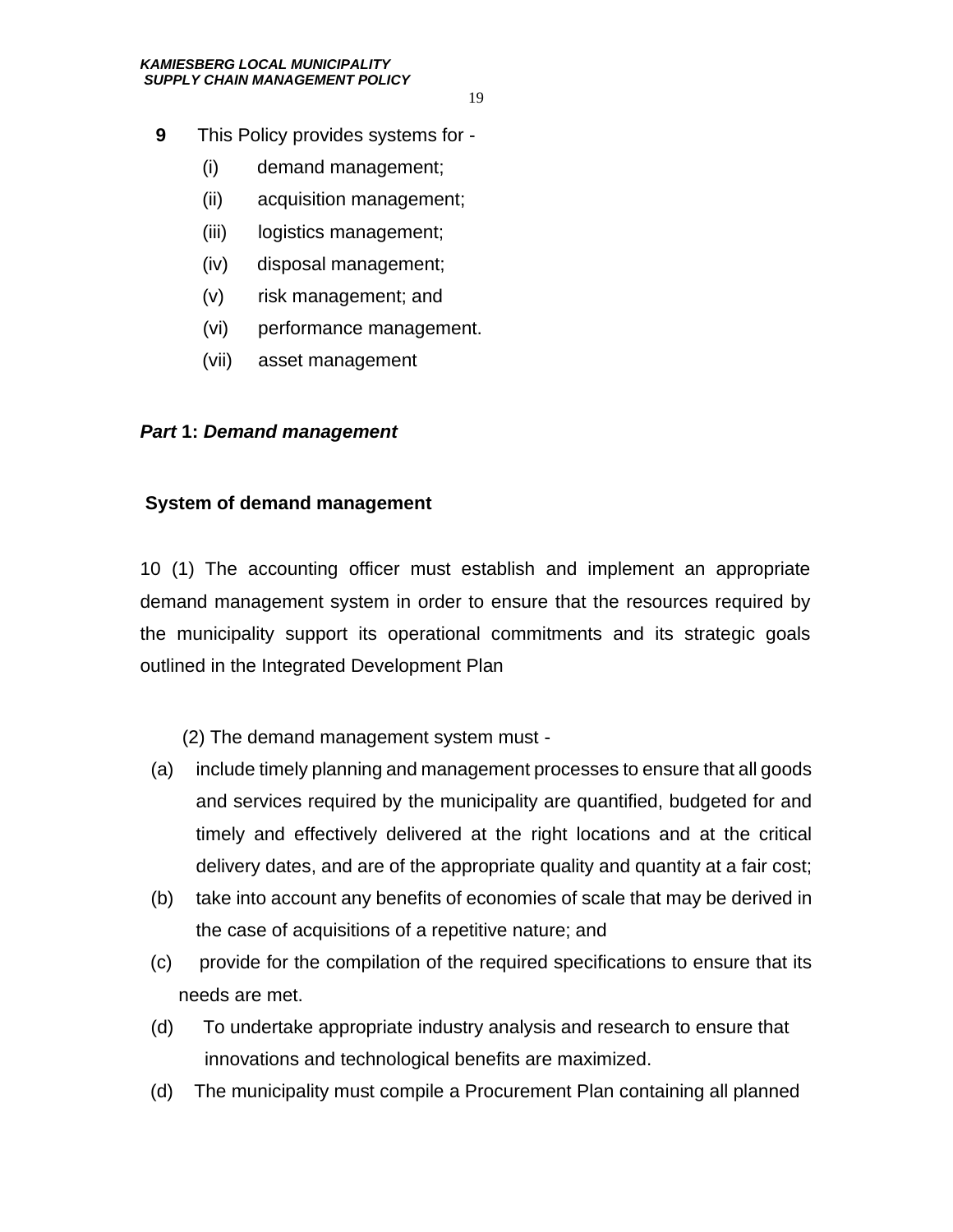procurement for the financial year in respect of the procurement of goods, services

and infrastructure projects which exceed R 200 000 [all applicable taxes included] per case as described in the Supply Chain Management Guide for Accounting Officers. The procurement plan must be finalized on the 1 July every year. The relevant information should preferably be furnished in the format contained in the Procurement Plan Template enclosed as Annexure A.

(f) Also refer to National Treasury MFMA Circular 62.

# *Part* **2:** *Acquisition management*

# **System of acquisition management**

- 11. (1) The accounting officer must implement the system of acquisition management set out in this Part in order to ensure -
- (a) that goods and services are procured by the municipality in accordance with authorised processes only;
- (b) that expenditure on goods and services is incurred in terms of an approved budget in terms of section 15 of the Act;

(c) that the threshold values for the different procurement processes are complied with; ·

(d) that bid documentation, evaluation and adjudication criteria, and general conditions of a contract, are as per National and Provincial prescripts [SCM Practice note 2, Explanatory notes: Revised quotation / bid forms];

(e) that the preference point system used in accordance with the Revised Preferential Procurement Policy Regulations of 7 December 2011 [utilizing B-BBEE status level verification certificates to claim preference points];

(f) that any Treasury guidelines on acquisition management are properly taken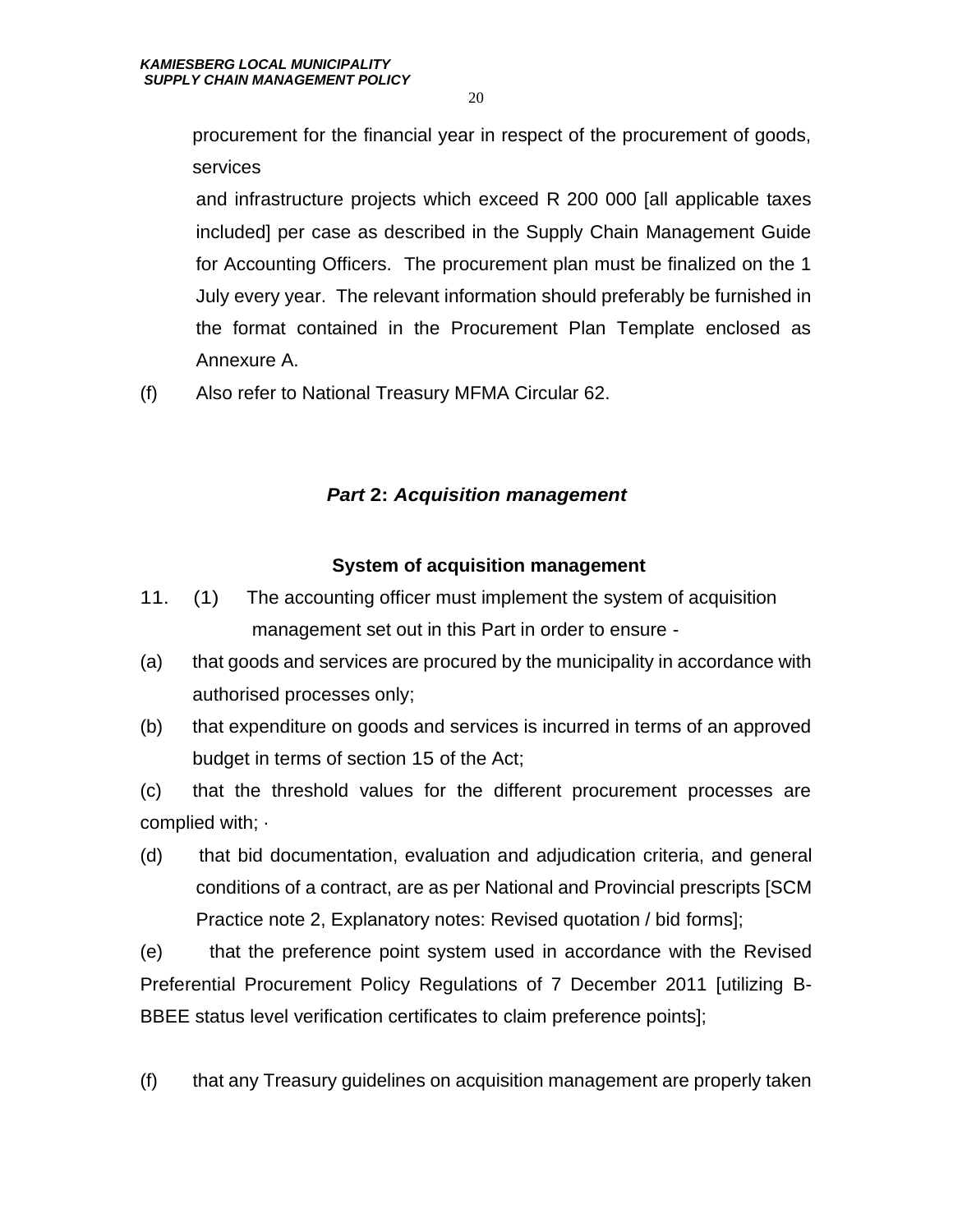into account.

(g) Verification of bids in access of R10 million

#### **Prior to advertisement**:

Verification by the CFO of the following:

The senior manager responsible for a vote must submit to the CFO:

-proof that budgetary provision exists for the procurement of the goods/services and / or infrastructure projects;

- any ancillary budgetary implications related to the bid;

- any multi -year budgetary implications;

#### **Prior to the award of a bid**

Contracts above the value of R 10 million [all applicable taxes included] may only be awarded to the preferred bidder after the CFO has verified in writing that budgetary provision exists for the acquisition of the goods, infrastructure projects and /or services and that it is consistent with the Integrated Development Plan.

 (h) Publication of awards in respect of advertised competitive bids [above the threshold value of R 200 000 (include)

The following information on the successful bids must be placed on the municipal website:

-Contract numbers and description of goods, services or infrastructure projects;

- Names of the successful bidders and the B-BBEE level of contribution claimed;

- Brand names, price and dates for completion of contracts.
- (I) Functionality

 Adhere to the revised guidelines when functionality is included as a criterion in the evaluation of bids [National Treasury note issued in September 2010].

- Clear indication must be given in bid documents if bids will be evaluated on functionality.
- Evaluation criteria must be objective.
- The weight of each criterion, applicable values and the minimum qualifying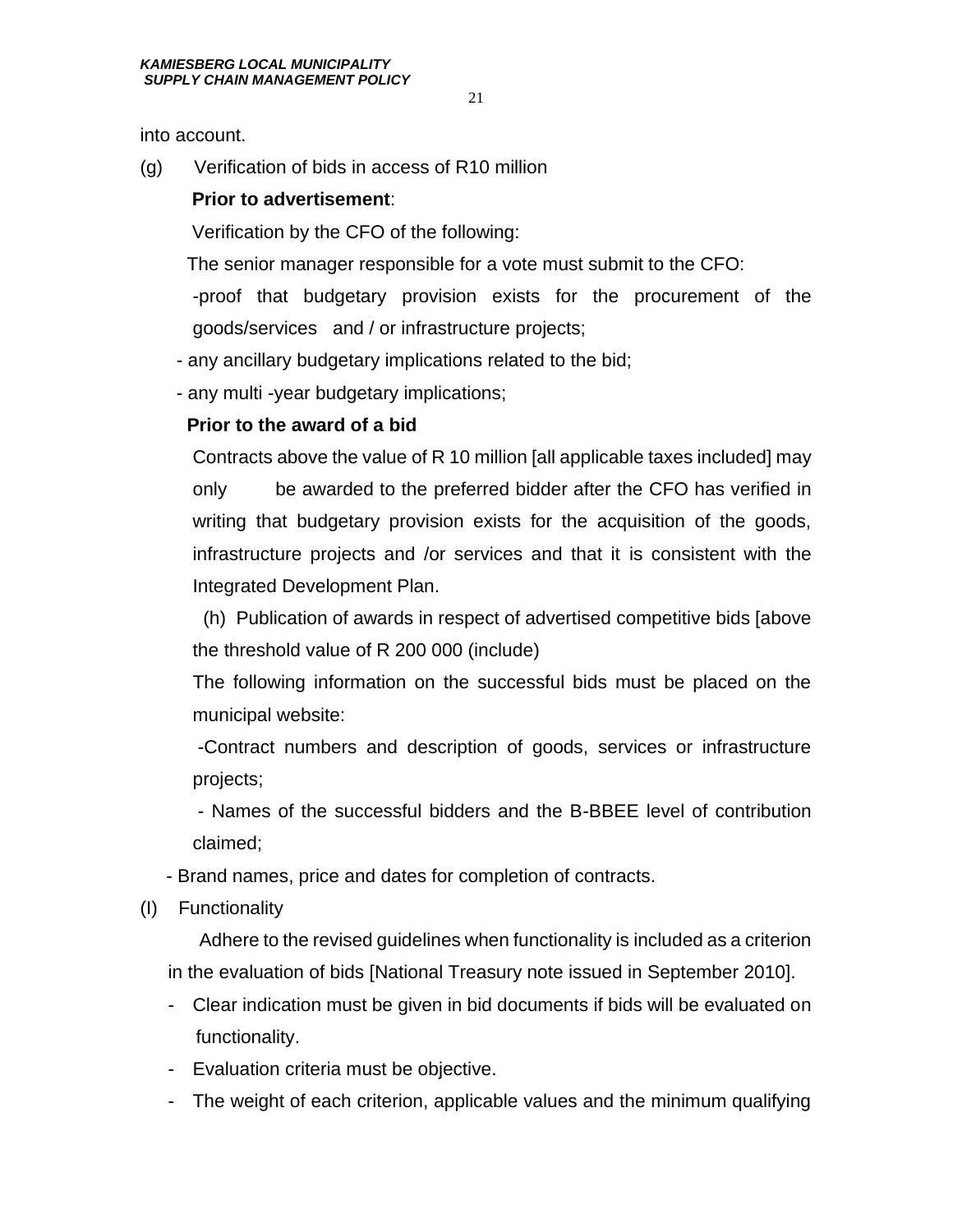score [for each bid on its own merit] must be indicated in the bid documents.

- Bidders failing to achieve the qualifying score for functionality must be disqualified.
- Bidders achieving the minimum qualifying score must be evaluated further in terms of points for price and B-BBEE status level contribution

#### **Pre –evaluation**

- After closure of the bid pre-evaluation is done to ensure all bidders comply with the prescribed minimum norms and standards, NO TECHNICAL EVALUATION IS DONE AT THIS POINT.

- Bidders are then invited to prepare for a functionality presentation in line with the criteria set out in the bid document on a specific date and provided with a time slot.

Appointment of a functionality committee

-The functionality committee is an ad-hoc committee appointed per bid.

- It should consist out of a cross functional team

- To be included as well:

- A SCM Practitioner;

- The end-user;

- Technical experts;

- Members of the Bid Evaluation- and Adjudication committees;

-CFO or a person with knowledge of the available budget from the CFO's office;

- Any other official deemed to be relevant;

-Provincial SCM official may attend per request.

- Each member will complete a score sheet per bidder.

-The totals to be calculated by SCM, an average calculated and only the bidders who scored the minimum qualifying score will be evaluated further.

-Prior to the functionality committee meeting the end-user and the technical experts can sit with all the appointed committee members and peruse each bidder's proposal and draw-up a list of questions for clarification. Each member can add his / her own questions and during the presentations clarify or verify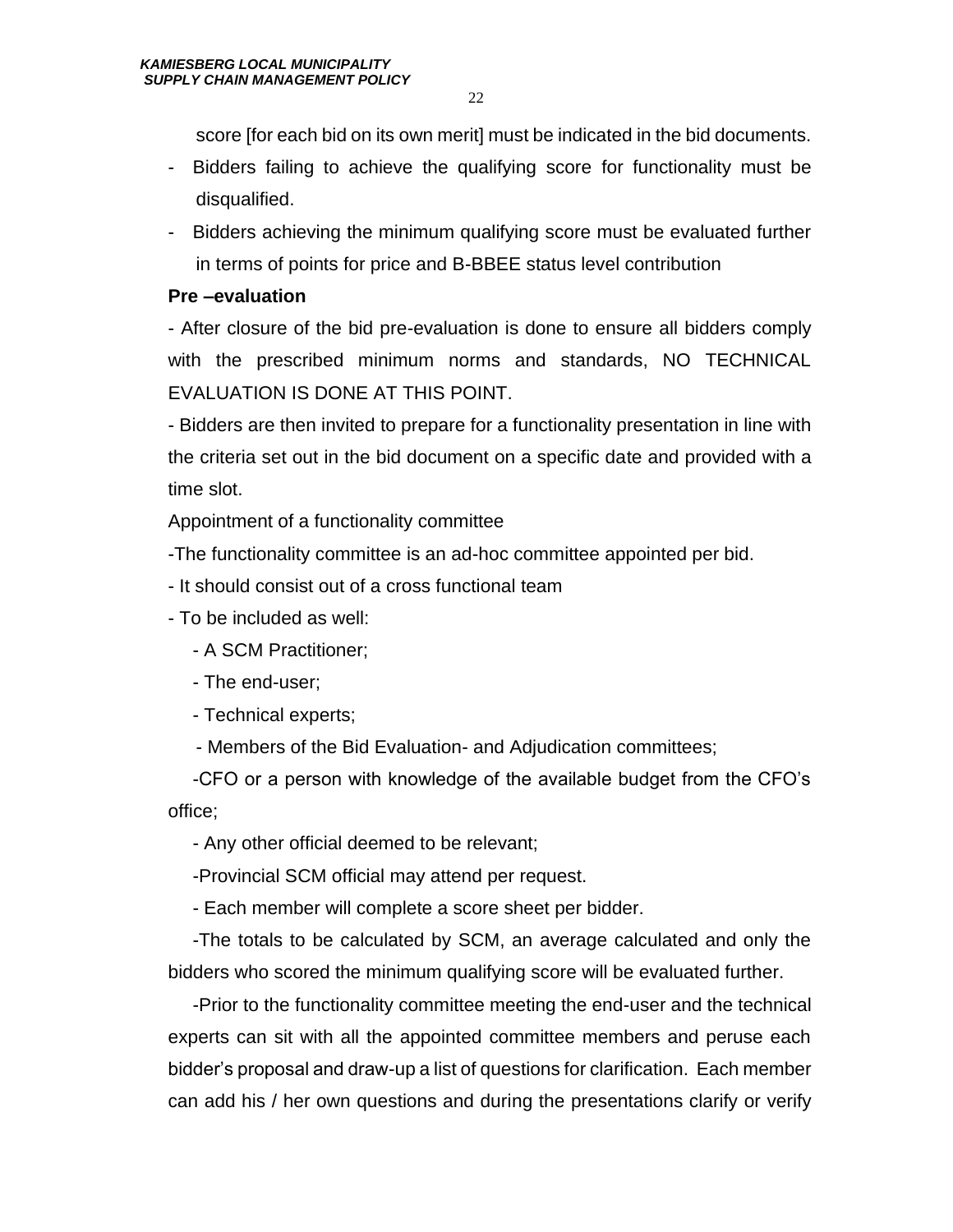the information presented with relevant questions.

 NOTE: There cannot be two [2] technical evaluation processes, only one done by a duly appointed functionality committee.

- Functionality evaluation forms part of the formal evaluation processes and is open for legal scrutiny and challenges –therefore it is a formal once off process with proper procedures and score sheets to be completed per committee member for each bidder, duly signed off by the relevant committee member.
- Score sheets form part of a bid and year-end audit by the Auditor –General.
- Not following proper processes may lead to expenditure been classified as irregular by the Auditor-General's office.

 (2) When procuring goods or services contemplated in section 110(2) of the Act, the accounting officer must make public the fact that such goods or services are procured otherwise than through the municipality's chain management system, including -

- (a) the kind of goods or services; and
- (b) the name of the supplier.

# **Range of procurement processes**

- 12. (1) Goods and services may only be procured by way of-
- (a) petty cash purchases, up to a transaction value of R2 000 (VAT included);
- (b) written or verbal quotations for procurements of a transaction value over R2 000 up to R10 000 (VAT included);
- (c) formal written price quotations for procurements of a transaction value over R10 000 up to R200 000 (VAT included); and
- (d) a competitive bidding process for-
	- (i) procurements above a transaction value of R200 000 (VAT included);

and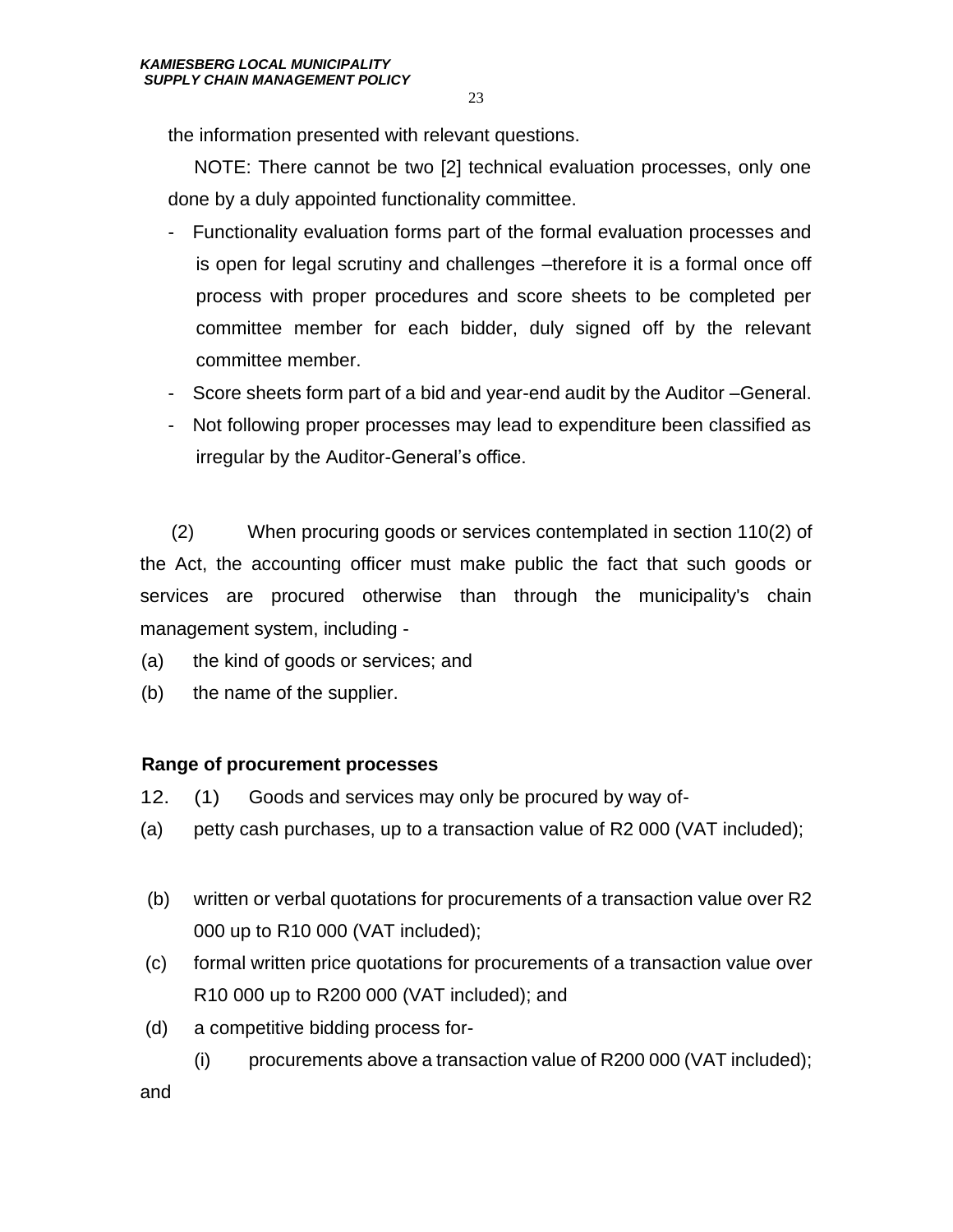- (ii) the procurement of long term contracts.
- (2) The accounting officer may, in writing-

(a) lower, but not increase, the different threshold values specified in subparagraph (1); or

(b) direct that-

- (i) written or verbal quotations be obtained for any specific procurement of a transaction value lower than R2 000 [all taxes included];
- (ii) formal written price quotations be obtained for any specific procurement of a transaction value lower than R 10 000[all taxes included]; or
- (iii) formal written price quotations for procurements of a transaction value over R 10 000 up to R 200 000 (vat included); and
- (iv) a competitive bidding process be followed for any specific procurement of a transaction value of R200 000 [all taxes included].
- (3) Goods or services may not deliberately be split into parts or items of a lesser value merely to avoid complying with the requirements of the policy. When determining transaction values, a requirement for goods or services consisting of different parts or items must as far as possible be treated and dealt with as a single transaction.

#### **General preconditions for consideration of written quotations or bids**

- 13. A written quotation or bid may not be considered unless the provider who submitted the quotation or bid -
	- (a) has furnished that provider's
		- (i) full name;
		- (ii) identification number or company or other registration number; and
		- (iii) tax reference number and VAT registration number, if any;
		- (iv) original valid tax clearance certificate from the South African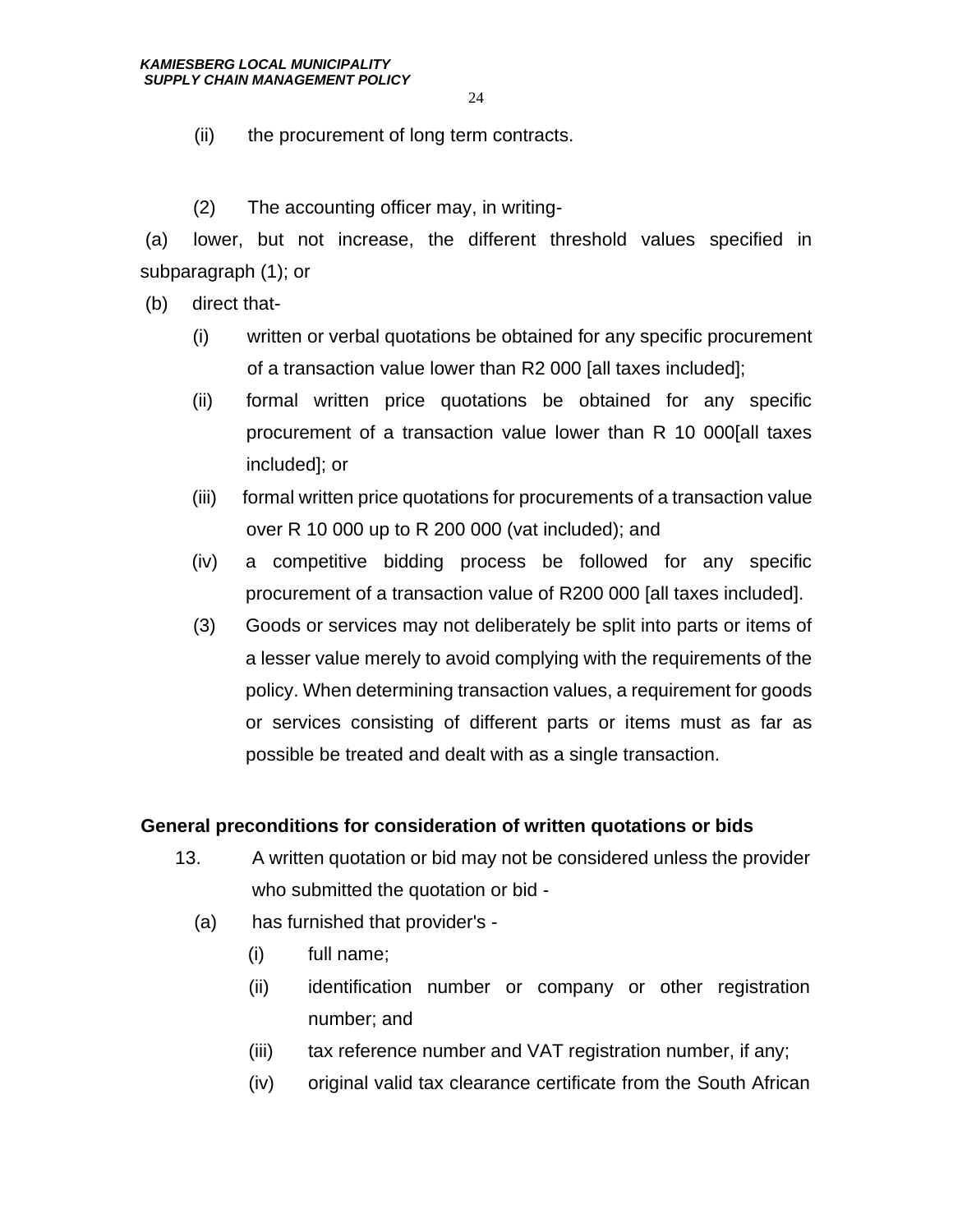Revenue Services;

- (v) check in respect of the recommended bidder (quotations as well), whether municipal rates and taxes and municipal service charges are not in arrears for more than three [3] months if service provider resides within the municipality. If the suppliers are not resident in this municipality, but offer their services from any other municipality, the same applies. It should be established if they are not in arrears in their own municipality.
- (vi) requirements for construction and engineering related bids should

be awarded according to CIDB regulations;

(vii) The CIDB Act requires that all projects need to be registered with

the CIDB.

- (viii) Before an award is done to a contractor, the contractor's CIDB grading must be confirmed on the CIDB website;
- (ix) The CIDB grading designation is as follows:

| Grading designation | Less than or equal to |             |
|---------------------|-----------------------|-------------|
| 1                   | R                     | 200 000     |
| $\overline{2}$      | R                     | 650 000     |
| 3                   | R                     | 2 000 000   |
| 4                   | R                     | 4 000 000   |
| 5                   | R                     | 6 500 000   |
| 6                   | R                     | 13 000 000  |
| 7                   | R                     | 40 000 000  |
| 8                   | R                     | 130 000 000 |
| 9                   |                       | No Limit    |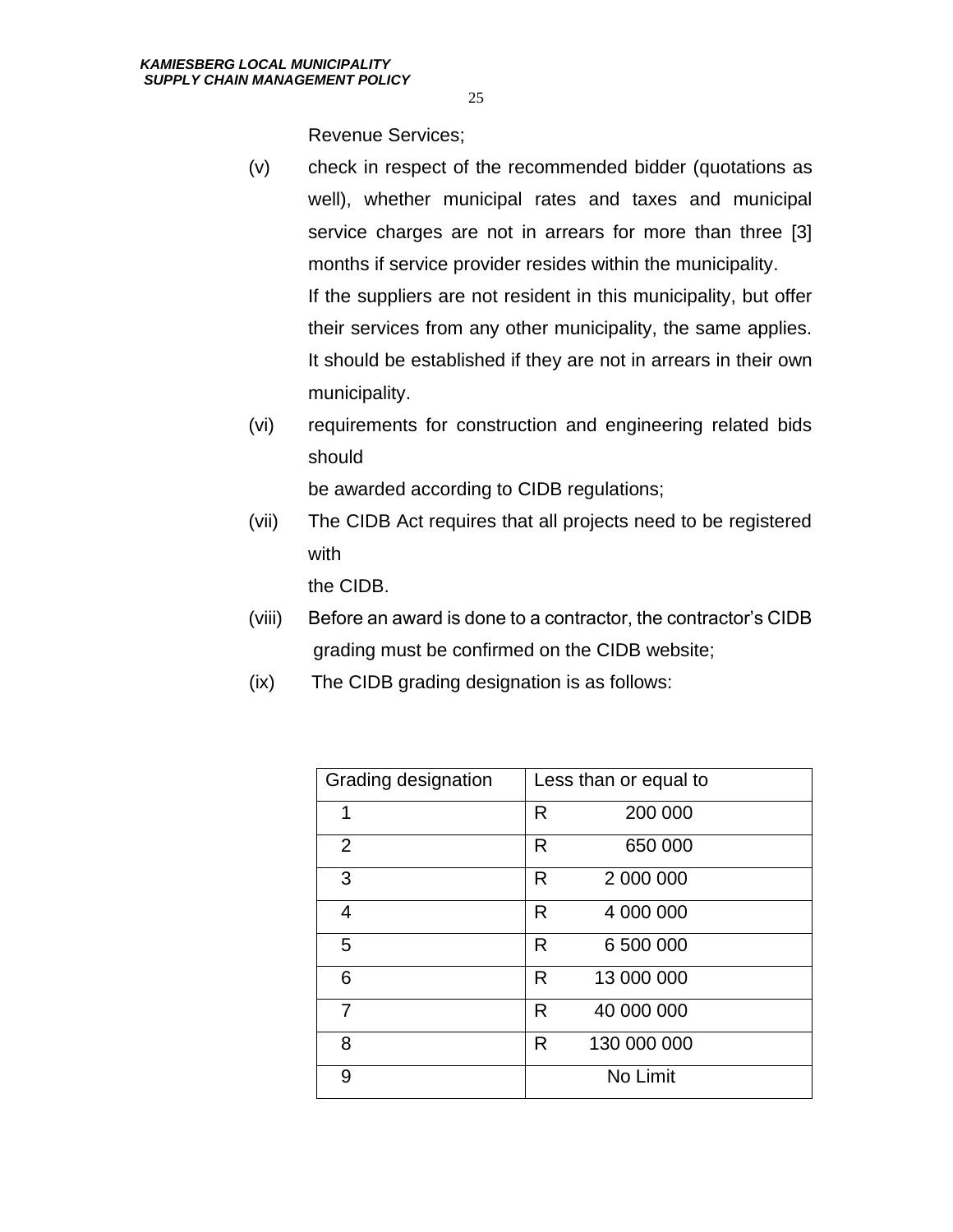- (b) has authorised the municipality to obtain a tax clearance from the South African Revenue Services that the provider's tax matters are in order; (the CSD is now able to verify the tax clearance certificate) and
- (c) has indicated -
- (i) whether he or she is in the service of the state, or has been in the service of the state in the previous twelve months;
- (ii) if the provider is not a natural person, whether any of its directors, managers, principal shareholders or- stakeholder is in the service of the state, or has- been in the service of the state in the previous twelve months; or
- (iii) whether a spouse, child or parent of the provider or of a director, manager, shareholder or stakeholder referred to in subparagraph (ii) is in the service of the state, or has been in the service of the state in the previous twelve months.

#### **Lists of accredited prospective providers is replaced by the CSD**

- 14. (1) The accounting officer must-
- (a) use the CSD to source accredited service providers of goods and services that must be used for procurements through written, verbal quotations and formal written price quotations; (the central supplier database) and
- (b) at least once a year through newspapers commonly circulating locally, the website and any other appropriate ways, invite prospective providers of goods or services to register on the CSD; and
- (d) disallow the listing of any prospective provider whose name appears on the National Treasury's database as a person prohibited from doing business with the public sector.
	- (2) Suppliers can update their CSD status continuously;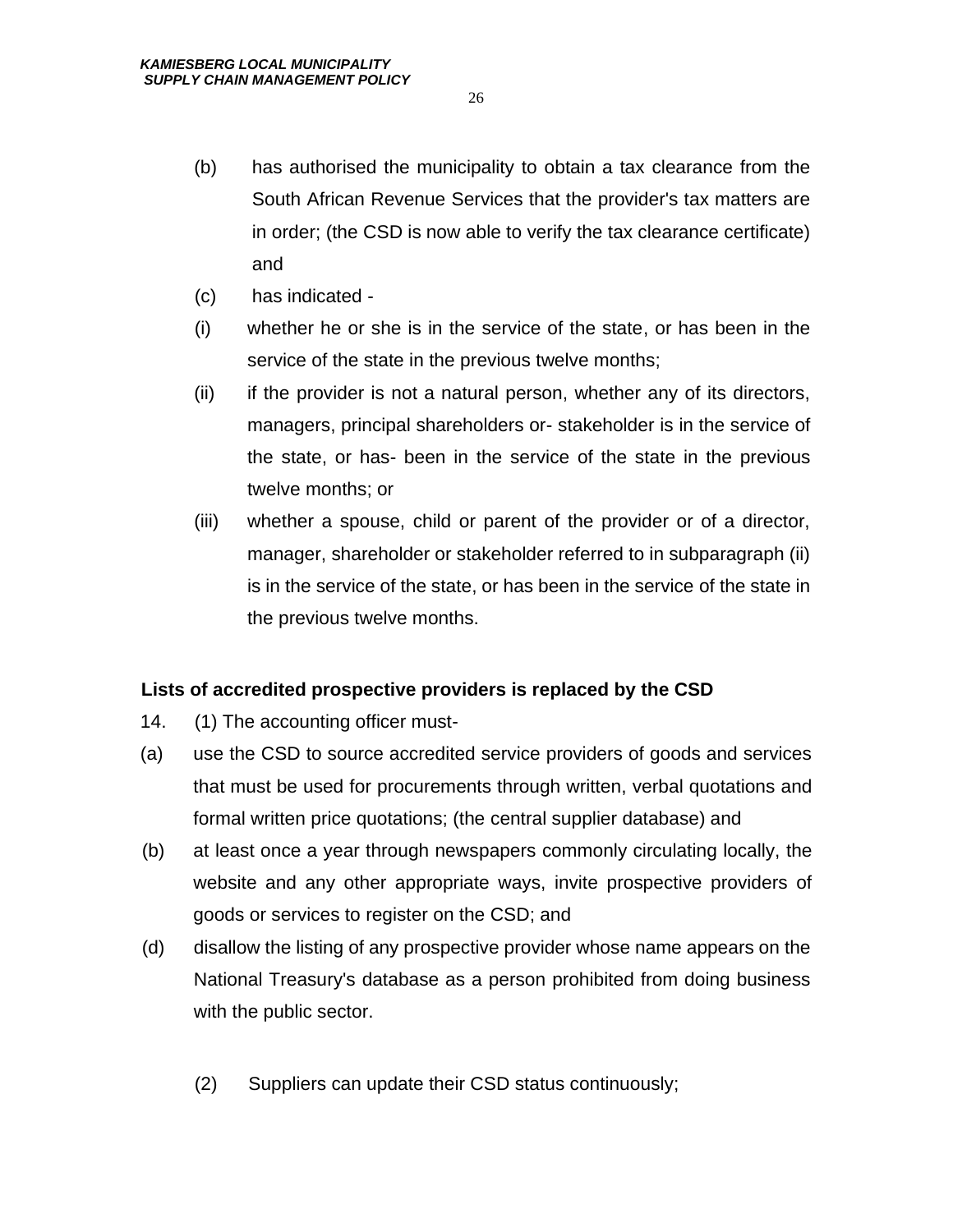(3) CSD is compiled per commodity and per type of service.

(5) Utilization of web based national central supplier database - the CSD has been fully effective as from 1<sup>st</sup> July 2016.

# **Petty cash purchases**

-

15.The conditions for the procurement of goods by means of petty cash purchases referred to in paragraph 12 (1) (a) of this Policy, are as follows

(a) council determine the terms on which a manager may delegate responsibility for petty cash to an official reporting to the manager; (b) council determine the maximum number of petty cash purchases or the

maximum amounts per month for each manager;

(c) council determine any types of expenditure from petty cash purchases that are excluded, where this is considered necessary; and

(d) a monthly reconciliation report from each manager must be provided to the chief financial officer, including -

(i)the total amount of petty cash purchases for that month; and

(ii) receipts and appropriate documents for each purchase.

# **Written or verbal quotations**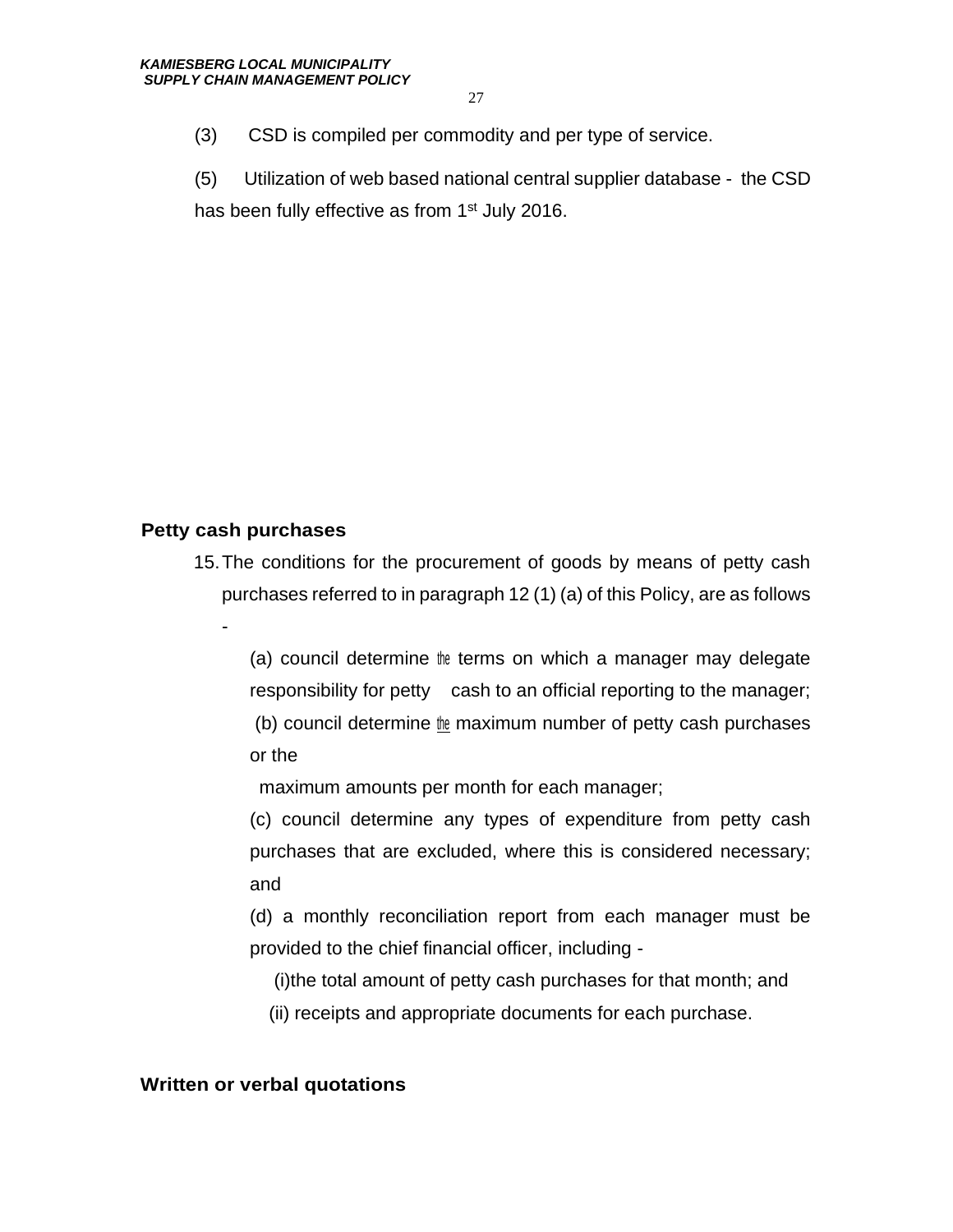- 16. The conditions for the procurement of goods or services through written or verbal quotations are as follows:
- (a) Quotations must be obtained from at least three different providers preferably from, but not limited to, providers whose names appear on the CSD, provided that if quotations are obtained from providers who are not listed, such providers must first register on the CSD before an order can be issued to them.
- (b) where no suitable accredited service providers are available from the CSD, quotations may be obtained from other possible providers not on the CSD, provided that such service providers meet the listing criteria set out on the CSD database.

[c] quotations must be approved on a rotation basis.

 [d] to the extent feasible, providers must be requested to submit such quotations in writing

(e) if it is not possible to obtain at least three quotations, the reasons must be recorded and reported quarterly to the accounting officer or another official designated by the accounting officer;

- (f) the accounting officer must record the names of the potential providers requested to provide such quotations with their quoted prices; and
- (g) if a quotation was submitted verbally, the order may be placed only against written confirmation by the selected provider:
- (h) The municipality will investigate and utilize various other options to advertise bids/quotations viz. community boards, the library, public buildings, police station, etc. This is to ensure that the municipality tried to obtain at least three quotations.
- (i) In cases where there are only a few suppliers for certain goods eg. vehicle repairs, fuel outlets, etc. the municipality will then use these suppliers on a rotation basis, in order to give everybody a chance. This practice will only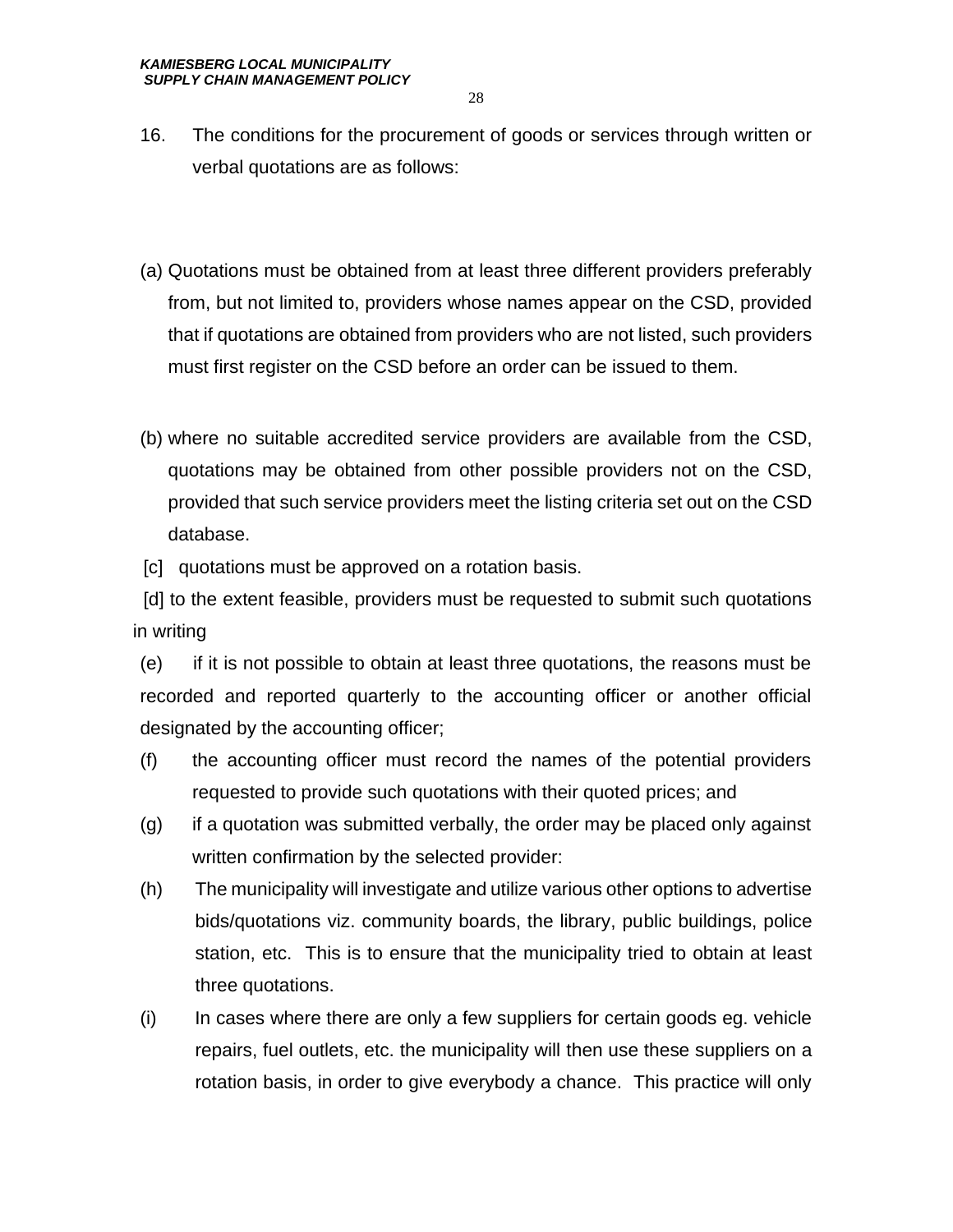be utilized in exceptional cases. As soon as more suppliers become available, such goods / services will be provided via the normal SCM quotations and CSD.

#### **Formal written price quotations** -

- **17.** (1) The conditions for the procurement of goods or services through formal written price quotations, are as follows:
- (a) quotations must be obtained in writing from at least three different providers whose names appear on CSD *(quotations must be sourced from the central supplier database)*
- (b) quotations may be obtained from providers who are not listed, provided that such providers meet the listing criteria of the CSD;
- (c) if it is not possible to obtain at least three quotations, the reasons must be recorded and approved by the chief financial officer or an official designated by the chief financial officer, and
- (d) the accounting officer must record the names of the potential providers and their written quotations.
	- (2) A designated official referred to in subparagraph (1) (c) must within three days of the end of each month report to the chief financial officer on any approvals given during that month by that official in terms of that subparagraph.

# **Procedures for procuring goods or services through written or verbal quotations and formal written price quotations**

- 18. The procedure for the procurement of goods or services through written or verbal quotations or formal written price quotations, is as follows:
- (a) when using the CSD, the accounting officer must promote ongoing competition amongst providers by inviting providers to submit quotations on a rotation basis; *(quotations must be sourced from the central supplier*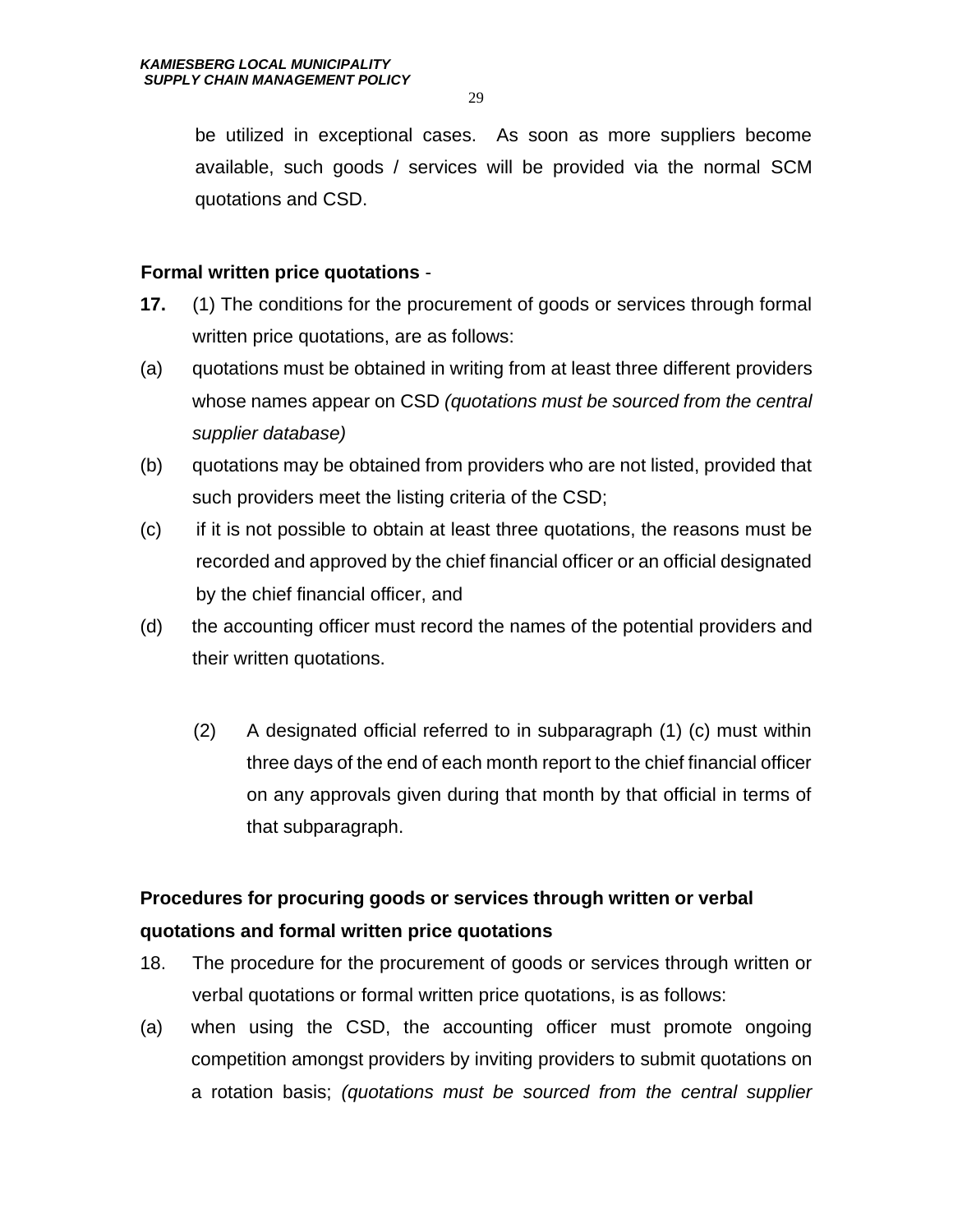#### *database)*

(b) all requirements in excess of R30 000 (VAT included) that are to be procured by means of formal written price quotations must, in addition to the requirements of paragraph 17, be advertised for at least seven days on the website and an official notice board of the municipality;

 The revised PPPFA prescripts are applicable, e.g. Point system and Status level verification certificates [score cards] must be applied in the adjudication process. Please refer to paragraph 19 [3] for more detail.

- (c) offers received must be evaluated on a comparative basis taking into account unconditional discounts;
- (d) the accounting officer or chief financial officer must on a monthly basis be notified in writing of all written or verbal quotations and formal written price quotations accepted by an official acting in terms of a sub delegation;
- (e) offers below R30 000 (VAT included) must be awarded based on compliance to specifications and conditions of contract, ability and capability to deliver the goods and services and lowest price;

(f) acceptable offers, which are subject to the preference points system (PPPFA and associated regulations), must be awarded to the bidder who's offer is according to specifications, has the ability to deliver and is compliant with all the other requirements and scored the highest points.

(g) Minimum requirements for proper record keeping must be complied with.

# **Competitive bids**

- 19. (1) Goods or services above a transaction value of R200 000 (VAT included) and long term contracts may only be procured through a competitive bidding process, subject to paragraph 11 (2) of this Policy.
	- (2) No requirement for goods or services above an estimated transaction value of R200 000 (VAT included), may deliberately be split into parts or items of lesser value merely for the sake of procuring the goods or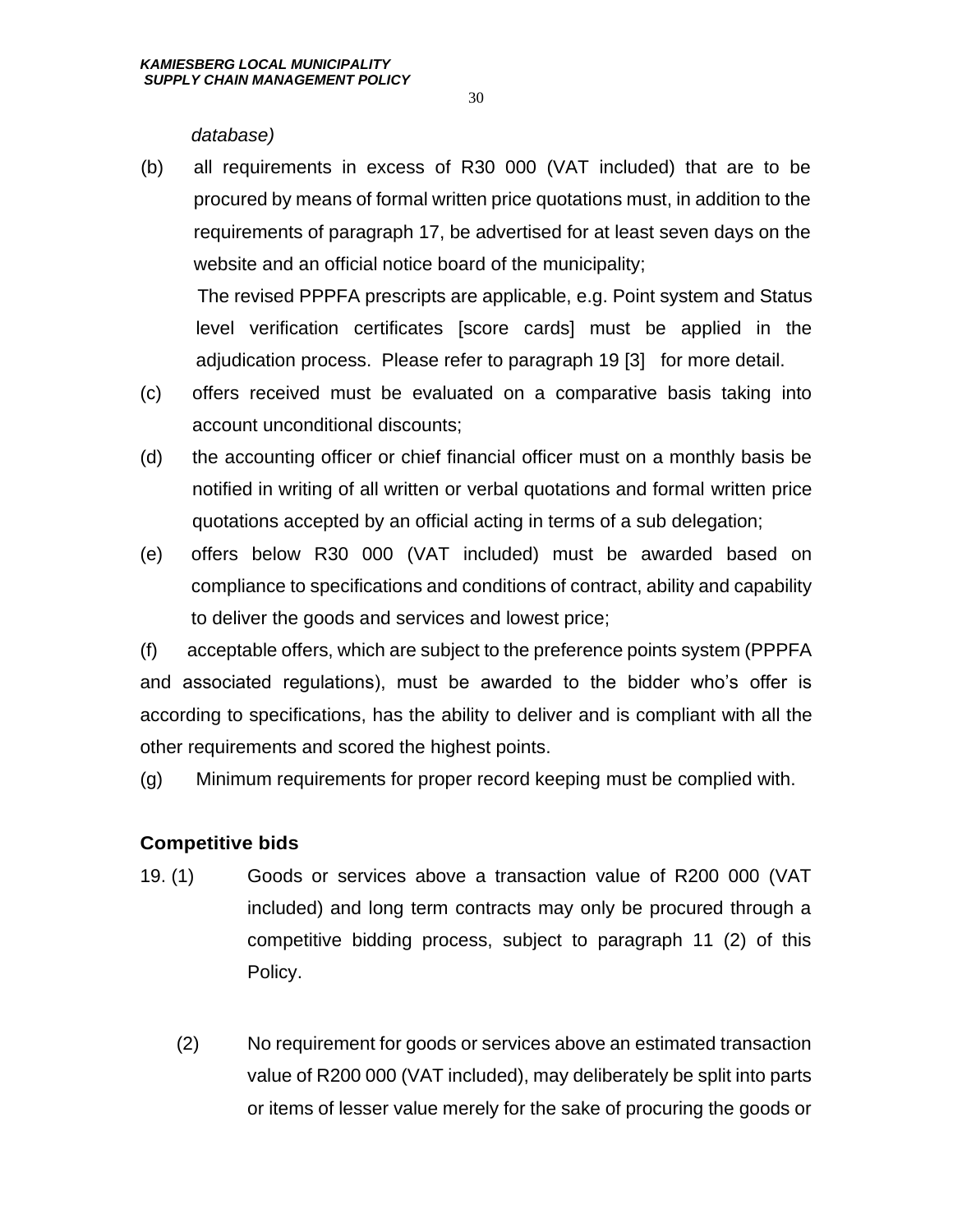services otherwise than through a competitive bidding process.

 (3) The 80 / 20 principle is applicable; 80 points for price and 20 points for B-BBEE status level verification certificates. The 20 points will be standard as follows;

|                | B-BBEE Status Level of   Number of points [80 / 20]   Number of points [90/10] |                |
|----------------|--------------------------------------------------------------------------------|----------------|
| Contributer    |                                                                                |                |
| 1              | 20                                                                             | 10             |
| $\overline{2}$ | 18                                                                             | 9              |
| 3              | 16                                                                             | 8              |
| 4              | 12                                                                             | 5              |
| 5              | 8                                                                              | 4              |
| 6              | 6                                                                              | 3              |
| 7              | $\overline{4}$                                                                 | $\overline{2}$ |
| 8              | $\overline{2}$                                                                 | 1              |
| Non-compliant  | 0                                                                              | 0              |
| Contributer    |                                                                                |                |

The points scored for price must be added to the points scored for B-BBEE status level of contribution to obtain the bidder's total points scored out of 100.

A bid must not be disqualified from the bidding process if the bidder does not submit a certificate substantiating the B-BBEE status level of contribution or is a non-compliant contributor. Such a bidder will score 0 out of a maximum of 10 or 20 points for B-BBEE status.

PLEASE NOTE: [a] The following formula must be used to calculate the points out of 80 for price in respect of a tender with a Rand value equal to or above R30 000 and up to a Rand value of R50 million, inclusive of all applicable taxes:]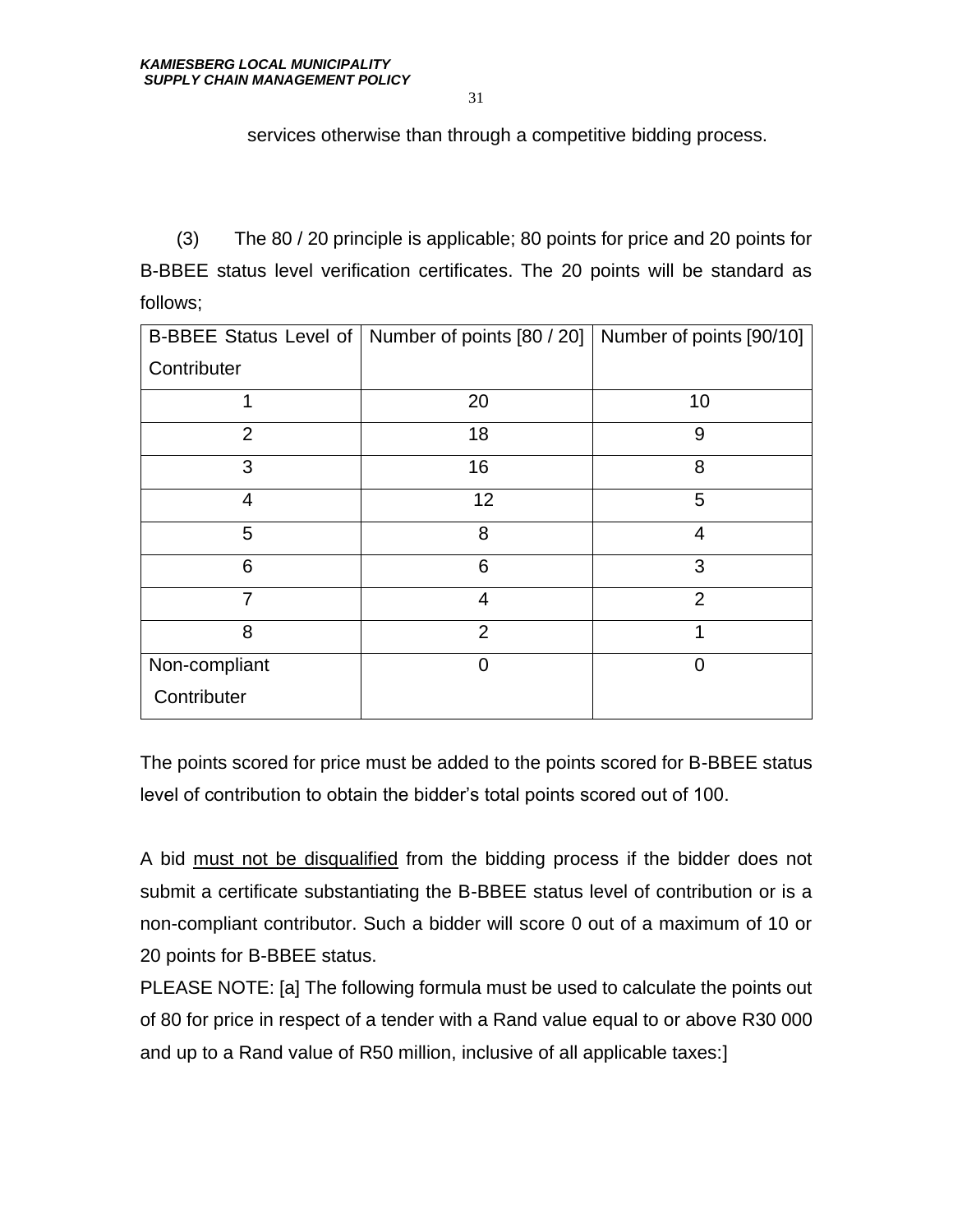[b] The following formula must be used to calculate the points out of 90 for price in respect of a tender with a Rand value above R50 million, inclusive of all applicable taxes:.

The threshold for the invitation of quotations did not change and it is still at R200 000.

Note: Quotations can only be invited not exceeding R 200 000.

4. The specification committee will make proposals if functionality points need to be used and the adjudication committee or accounting officer will approve a variation in the functionality point system for a specific bid.

5. For construction procurements the CIDB Act and Regulations are to be used for quotations/bids.

# **4. Local production and content**

The Department of Trade and Industry may, in consultation with the National Treasury- (a) designate a sector, sub-sector or industry or product in accordance with national development and industrial policies for local production and content, where only locally produced services or goods or locally manufactured goods meet the stipulated minimum threshold for local production and content, taking into account economic and other relevant factors; and (b) stipulate a minimum threshold for local production and content. (2) An organ of state must, in the case of a designated sector, advertise the invitation to tender with a specific condition that only locally produced goods or locally manufactured goods, meeting the stipulated minimum threshold for local production and content, will be considered. (3) The National Treasury must inform organs of state of any designation made in terms of regulation 8(1) through a circular. (4)(a) If there is no designated sector, an organ of state may include, as a specific condition of the tender, that only locally produced services or goods or locally manufactured goods with a stipulated minimum threshold for local production and content, will be considered. (b) The threshold referred to in paragraph (a) must be in accordance with the standards determined by the Department of Trade and Industry in consultation with the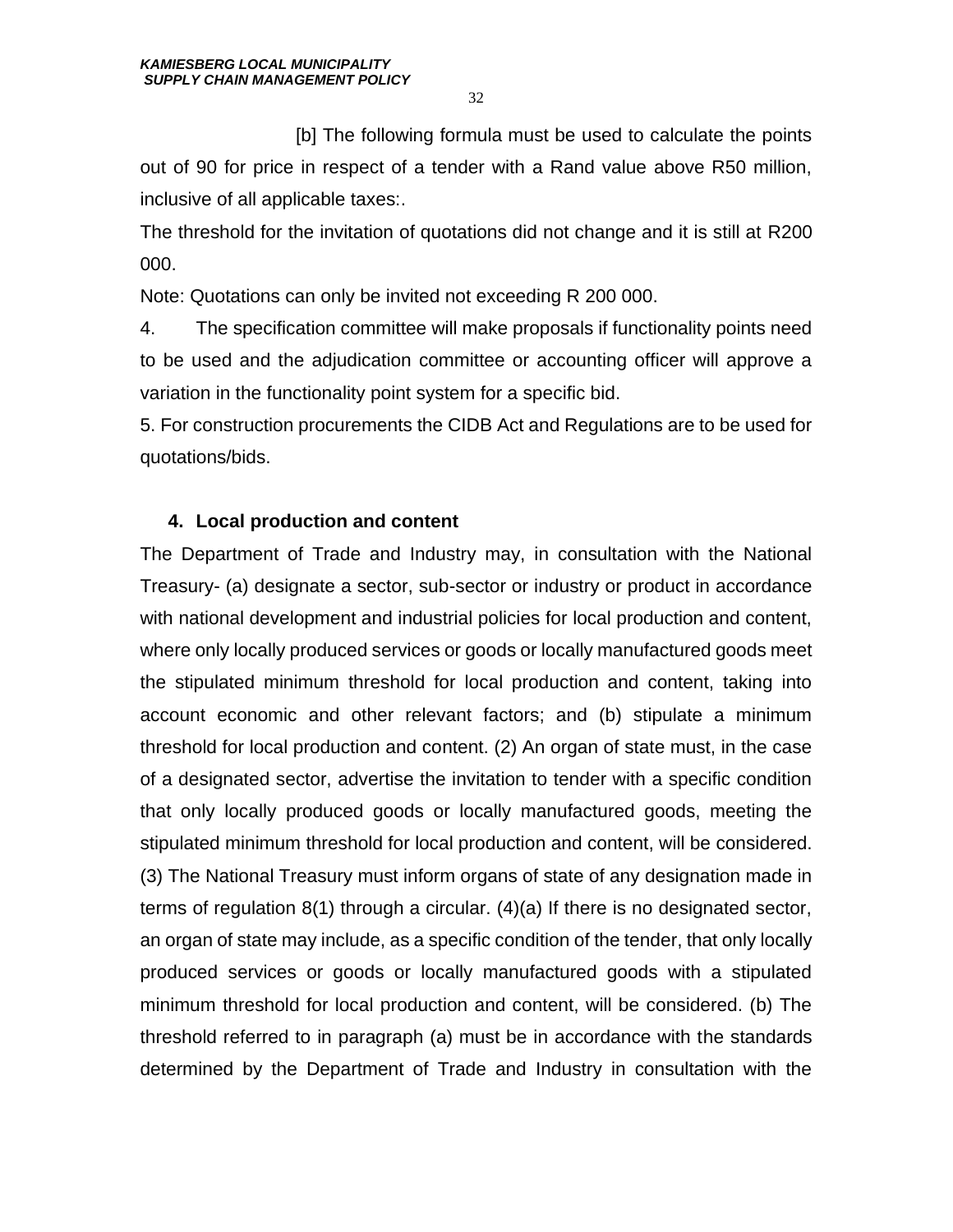National Treasury. (5) A tender that fails to meet the minimum stipulated threshold for local production and content is an unacceptable tender

# **Process for competitive bidding**

- 20. The procedures for the following stages of a competitive bidding process are as follows:
- (a) Compilation of bidding documentation as detailed in paragraph 21;
- (b) Public invitation of bids as detailed in paragraph 22;
- (c) Site meetings or briefing sessions as detailed in paragraph 22;
- (d) Handling of bids submitted in response to public invitation as detailed in paragraph 23;
- (e) Evaluation of bids as detailed in paragraph 28;
- (f) Award of contracts as detailed in paragraph 29;
- (g) Administration of contracts
	- (i) After approval of a bid, the accounting officer and the bidder must enter into a written agreement.

# **(h) Sub-contracting**

(1) If feasible to subcontract for a contract above R30 million, an organ of state must apply subcontracting to advance designated groups.

(2) If an organ of state applies subcontracting as contemplated in subregulation

(1), the organ of state must advertise the tender with a specific tendering condition that the successful tenderer must subcontract a minimum of 30% of the value of the contract to-

(a) an EME or QSE;

(b) an EME or QSE which is at least 51% owned by black people;

(c) an EME or QSE which is at least 51% owned by black people who are youth;

(d) an EME or QSE which is at least 51% owned by black people who are women;

(e) an EME or QSE which is at least 51% owned by black people with disabilities;

(f) an EME or QSE which is 51% owned by black people living in rural or underdeveloped areas or townships;

(g) a cooperative which is at least 51% owned by black people;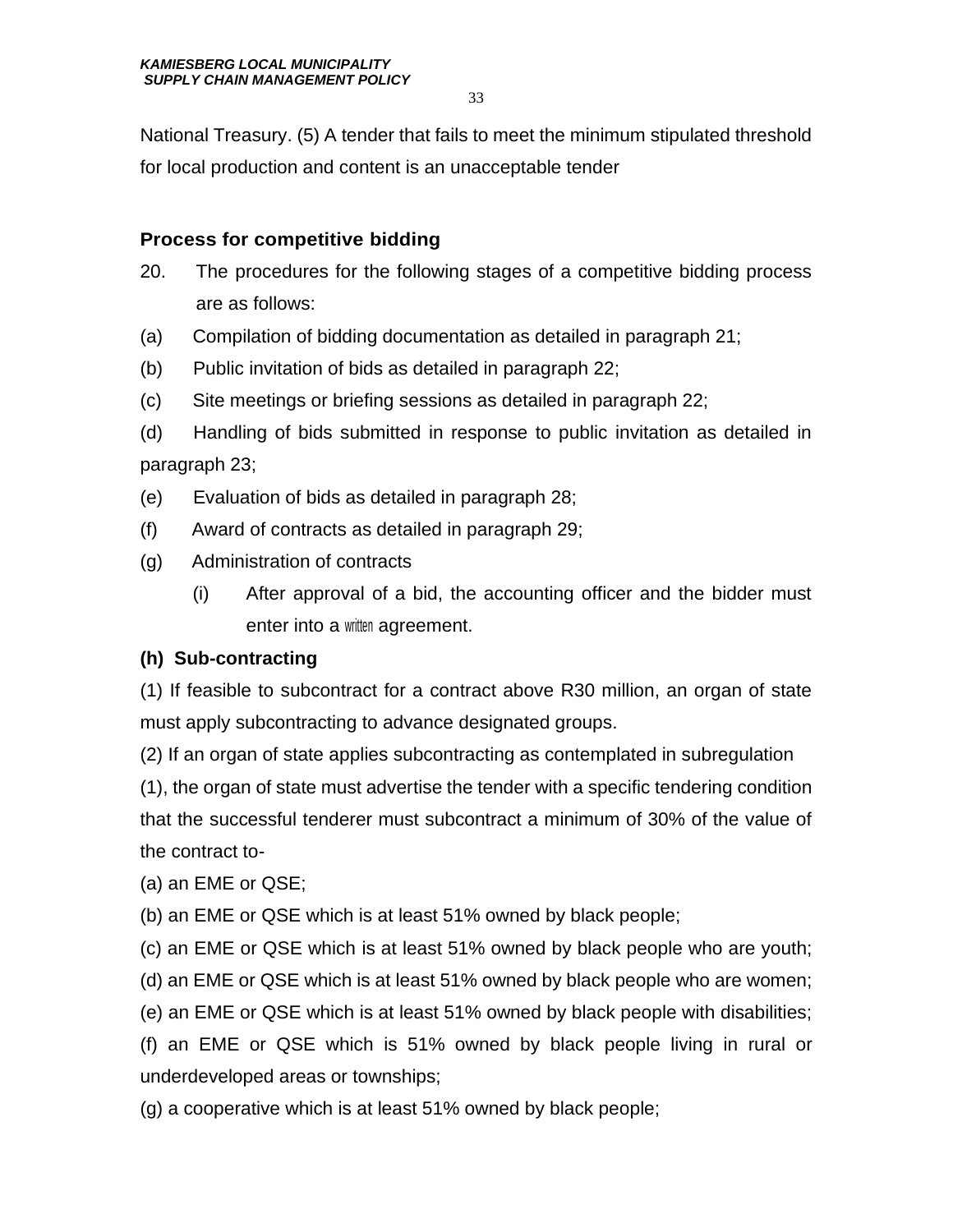(h) an EME or QSE which is at least 51% owned by black people who are military veterans; or

(i) more than one of the categories referred to in paragraphs (a) to (h). (3) The organ of state must make available the list of all suppliers registered on a database approved by the National Treasury to provide the required goods or services in respect of the applicable designated groups mentioned in subregulation (2) from which the tenderer must select a supplier

# **(i) Evaluation of bids that scored equal points**

In the event that two or more bids have scored equal total, the successful bid must be the one that scored the highest points for B-BBEE.

If two or more bids have equal points, including equal preference points for B-BBEE, the successful bid must be the one scoring the highest points for functionality, if functionality is part of the evaluation process.

In the event that two or more bids are equal in all respects, the award must be decided by drawing lots.

# **(j) Cancellation and re-invitation of bids**

In the application of the 80/20-point system, if all bids received exceed R1 million, the bid must be cancelled. If one or more of the acceptable bid[s] received are within the R 1 million thresholds, all bids received must be evaluated on the 80/20 preference point system.

In the application of the 90/10 preference point system, if all bids received are equal or below R1million, the bid must be cancelled. If one or more of the acceptable bid[s] received are above the R1million threshold, all bids received must be evaluated on the 90/10 preference point system.

If a bid was cancelled as indicated above, the correct preference point system must be stipulated in the bid documents of the re-invited bid.

# **(k) Awarding of contracts**

A contract must be awarded to the bidder who scored the highest total number of points in terms of the preference point system. Points scored must be rounded off to the nearest 2 decimal places.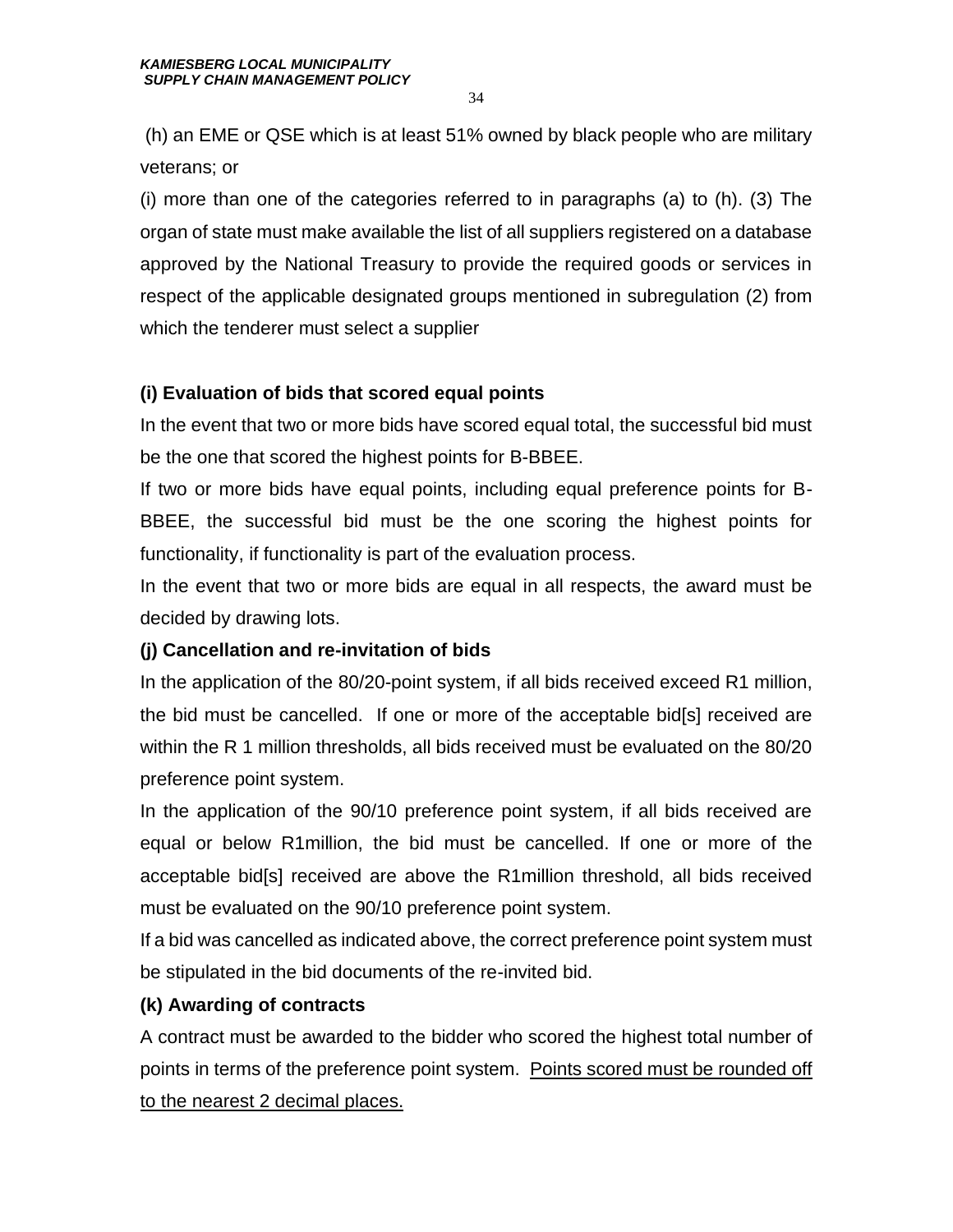In exceptional circumstances a contract may, on reasonable and justifiable grounds be awarded to a bidder that did not score the highest number of points. The reasons for such a decision must be approved and recorded for audit purposes and must be defendable in a court of law.

# **(l) Sale and letting of assets**

The Preferential Procurement Regulations, 2011, are not applicable to the sale and letting of assets.

In instances where assets are sold or leased, by means of a bidding process, the bid must be awarded to the bidder with the highest price

# **(m) Proper record keeping**

 (i) Original *l* legal copies of written contracts agreements should be kept in a secure place for reference purposes.

# **Bid documentation for competitive bids**

- 21. The criteria to which bid documentation for a competitive bidding process must comply, must-
- (a) take into account
	- (i) the general conditions of contract and any special conditions of contract, if specified;
	- (ii) any Treasury guidelines on bid documentation; and
	- (iii) the requirements of the Construction Industry Development Board, in the case of a bid relating to construction, upgrading or refurbishment of buildings or infrastructure;
- (b) include the preference points system to be used, goals as contemplated in the Preferential Procurement Regulations and evaluation and adjudication criteria, including any criteria required by other applicable legislation;
- (c) compel bidders to declare any conflict of interest they may have in the transaction for which the bid is submitted;
- (d) if the value of the transaction is expected to exceed R 10 million (VAT included), require bidders to furnish-
	- (i) if the bidder is required by law to prepare annual financial statements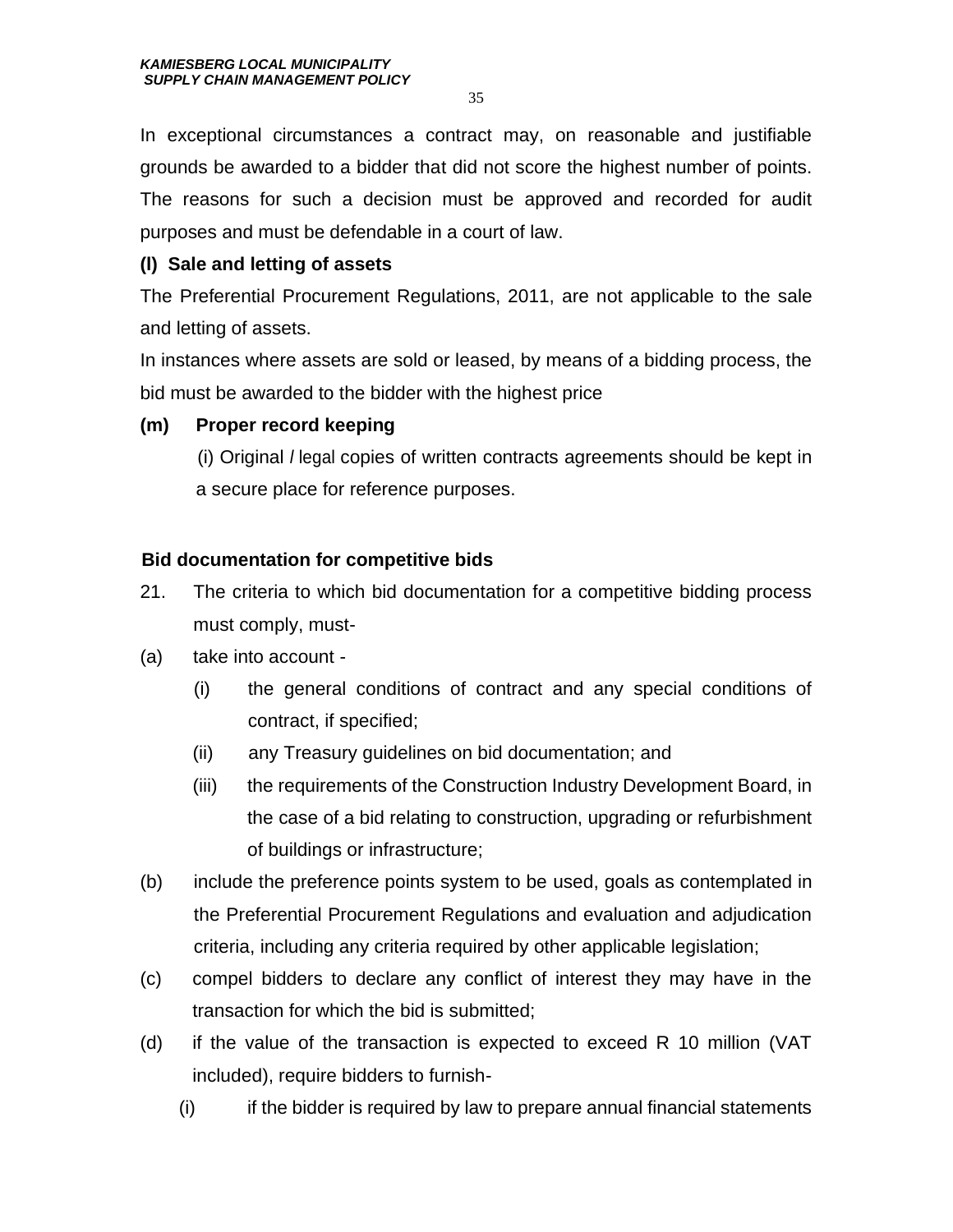for auditing, their audited annual financial statements-

(aa) for the past three years; or

(bb) since their establishment if established during the past three years;

- (ii) a certificate signed by the bidder certifying that the bidder has no undisputed commitments for municipal services towards a municipality or other service provider in respect of which payment is overdue for more than 30 days;
- (iii) particulars of any contracts awarded to the bidder by an organ of state during the past five years, including particulars of any material noncompliance or dispute concerning the execution. of such contract;
- (iv) a statement indicating whether any portion of the goods or services are expected to be sourced from outside the Republic, and, if so, what portion and whether any portion of payment from the municipality is expected to be transferred out of the Republic; and

[e] stipulate that disputes must be settled by means of mutual consultation, mediation (with or without legal representation), or, when unsuccessful, in a South African court of law.

(f) The Accounting Officer reserves the right to stipulate such a dispute to be settled utilizing a court of law preferably within the municipal boundaries or as close as possible to the municipal boundaries

#### **Public invitation for competitive bids**

- 22. (1) The procedure for the invitation of competitive bids, is as follows:
- (a) Any invitation to prospective providers to submit bids must be by means of a public advertisement in newspapers commonly circulating locally, the website of the municipality or any other appropriate ways (which may include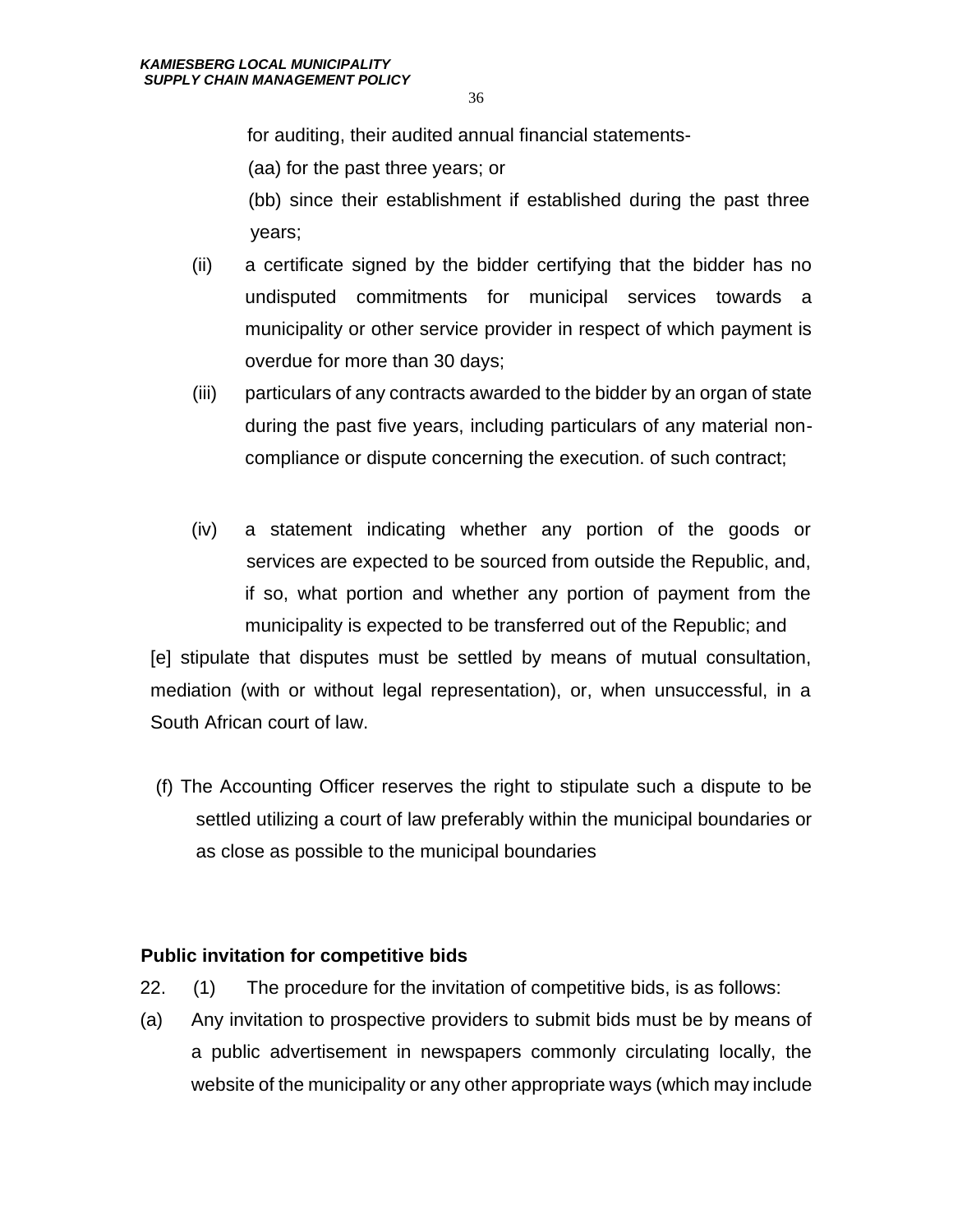an advertisement in the Government Tender Bulletin); and

#### GOODS AND SERVICES:

(b) Advertisement of Bids and the Publication of notices in respect of Awards, Cancelled Bids, Verification and Extension of existing contracts on the e Tender Publiction Portal and Government Tender Bulletin.

#### WORKS AND INFRASTRUCTURE:

i) Advertisement of Bids and the Publication of notices in respect of Awards, Cancelled Bids, Verification and Extension of existing contracts on the e-Tender Publiction Portal and Government Tender Bulletin. ii) CIDB i-Tender portal

- (c) the information contained in a public advertisement, must include-
	- (i) the closure date for the submission of bids, which may not be less than 30 days in the case of transactions over R 10 million (VAT included), or which are of a long term nature, or 14 days in any other case, from the date on which the advertisement is placed in a newspaper, subject to subparagraph (2) of this policy;
	- (ii) a statement that bids may only be submitted on the bid documentation provided by the municipality; and

(iii) date, time and venue of any proposed site meetings or briefing sessions;

(2) The accounting officer may determine a closure date for the submission of bids on the grounds of urgency or emergency or any exceptional case where it is impractical or impossible to follow the official procurement process.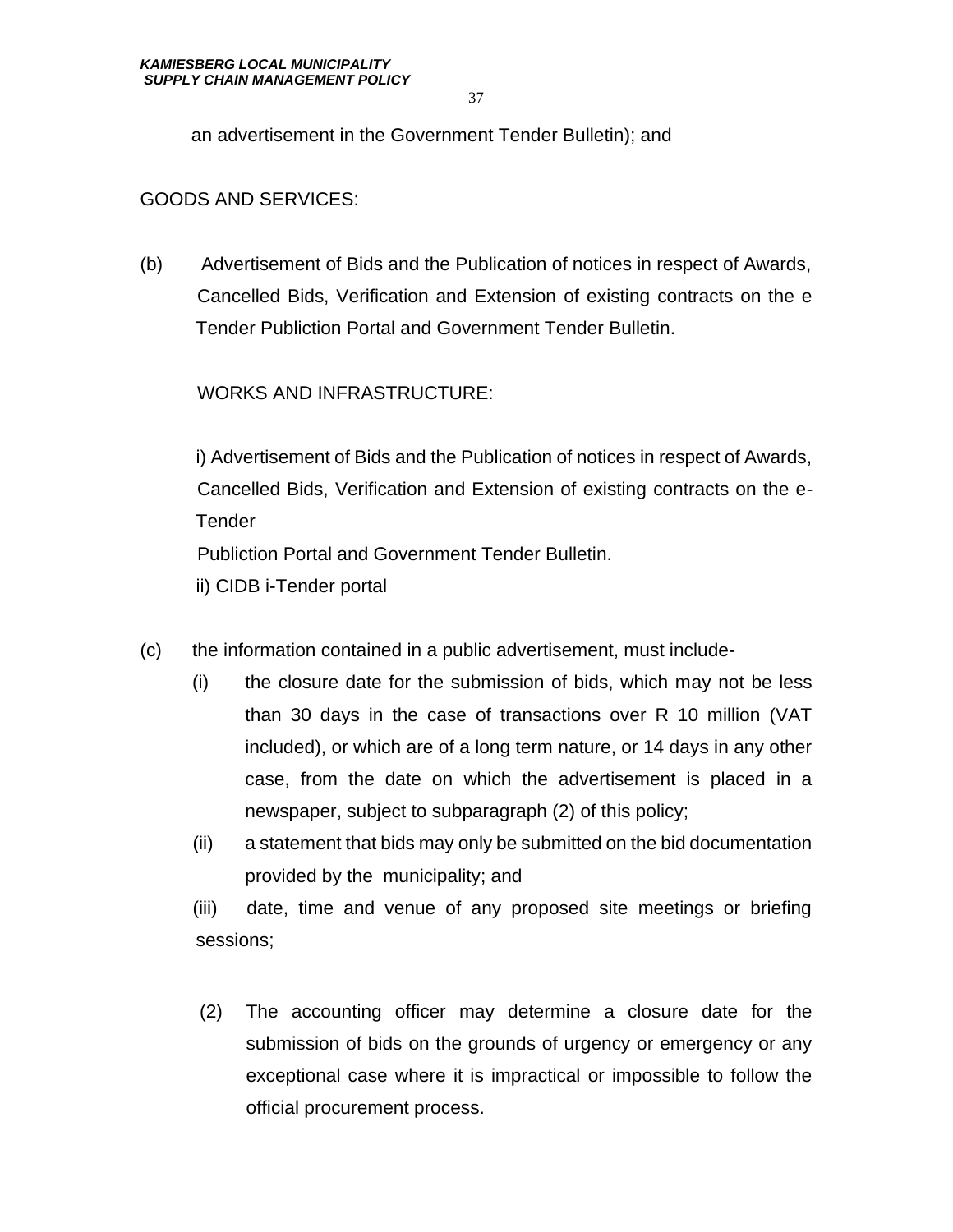- (3) Bids submitted must be sealed.
- (4) Where bids are requested in electronic format, such bids must be supplemented by sealed hard copies.

#### **Procedure for handling, opening and recording of bids**

23. The procedures for the handling, opening and recording of bids, are as follows:

- (a) Bids-
	- (i) must be opened only in public;
	- (ii) must be opened at the same time and as soon as possible after the period for the submission of bids has expired; and
	- (iii) received after the closing time should not be considered and returned unopened immediately.
- (b) Any bidder or member of the public has the right to request that the names of the bidders who submitted bids in time must be read out and, if practical, also each bidder's total bidding price;
- (c) No information, except the provisions in subparagraph (b), relating to the bid should be disclosed to bidders or other persons until the successful bidder is notified of the award; and
- (d) The accounting officer must-
	- (i) record in a register all bids received in time;
	- (ii) make the register available for public inspection; and
	- (iii) publish the entries in the register and the bid results on the website.

# **Negotiations with preferred bidders**

24. (1) The accounting officer may negotiate the final terms of a contract with bidders identified through a competitive bidding process as preferred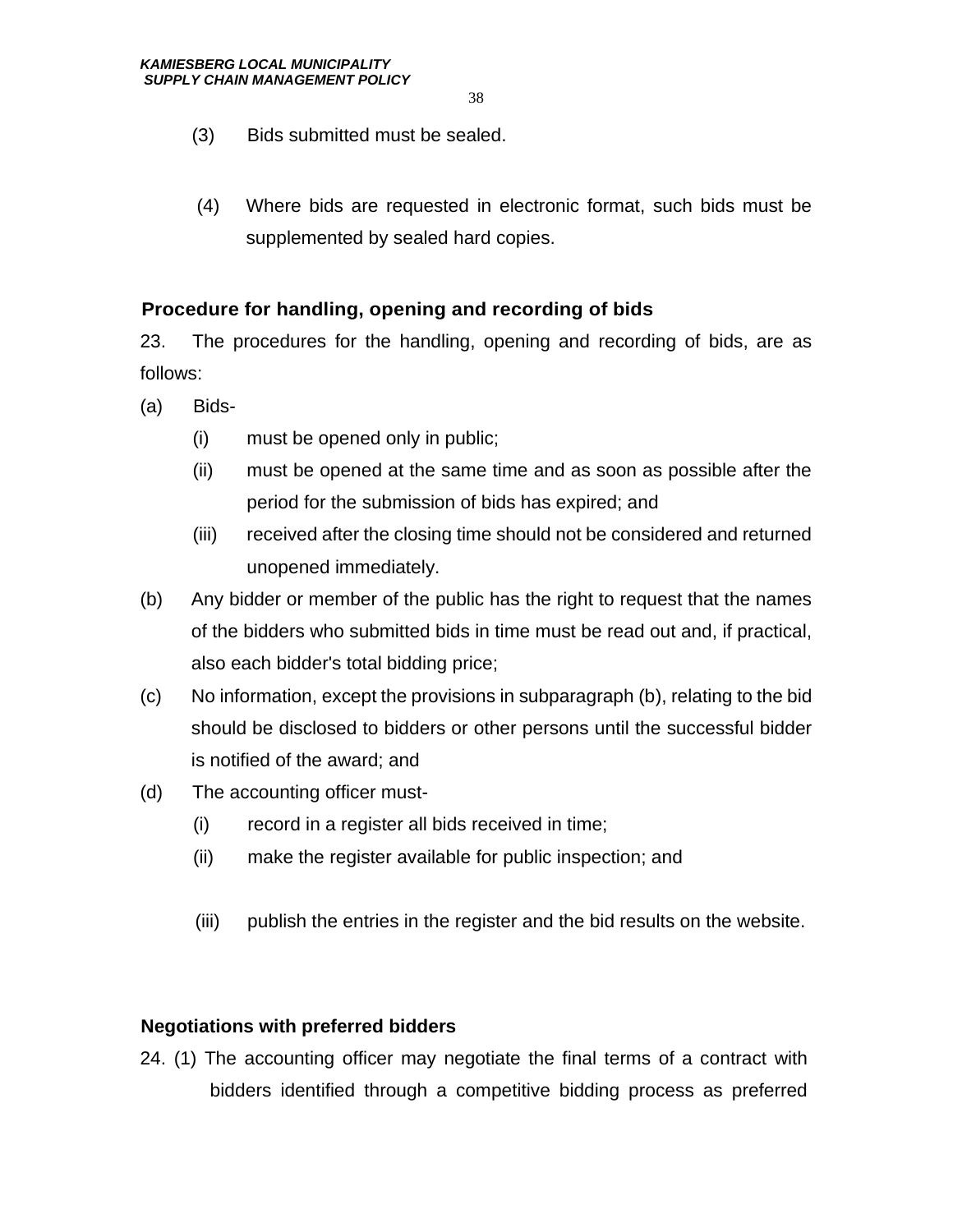bidders, provided that such negotiation -

- (a) does not allow any preferred bidder a second or unfair opportunity;
- (b) is not to the detriment of any other bidder; and
- (c) does not lead to a higher price than the bid as submitted.
	- (2) Minutes of such negotiations must be kept for record purposes.

#### **Two-stage bidding process**

- 25. (1) A two-stage bidding process is allowed for -
- (a) large complex projects;
- (b) projects where it may be undesirable to prepare complete detailed technical specifications; or
- (c) long term projects with a duration period exceeding three years.
	- (2) In the first stage technical proposals on conceptual design or performance specifications should be invited, subject to technical as well as commercial clarifications and adjustments.
	- (3) In the second stage final technical proposals and priced bids should be invited.

# **Committee system for competitive bids**

- 26. (1) A committee system for competitive bids is hereby established, consisting of the following committees for each procurement or cluster of procurements as the accounting officer may determine:
- (a) a bid specification committee;
- (b) a bid evaluation committee; and
- (c) a bid adjudication committee;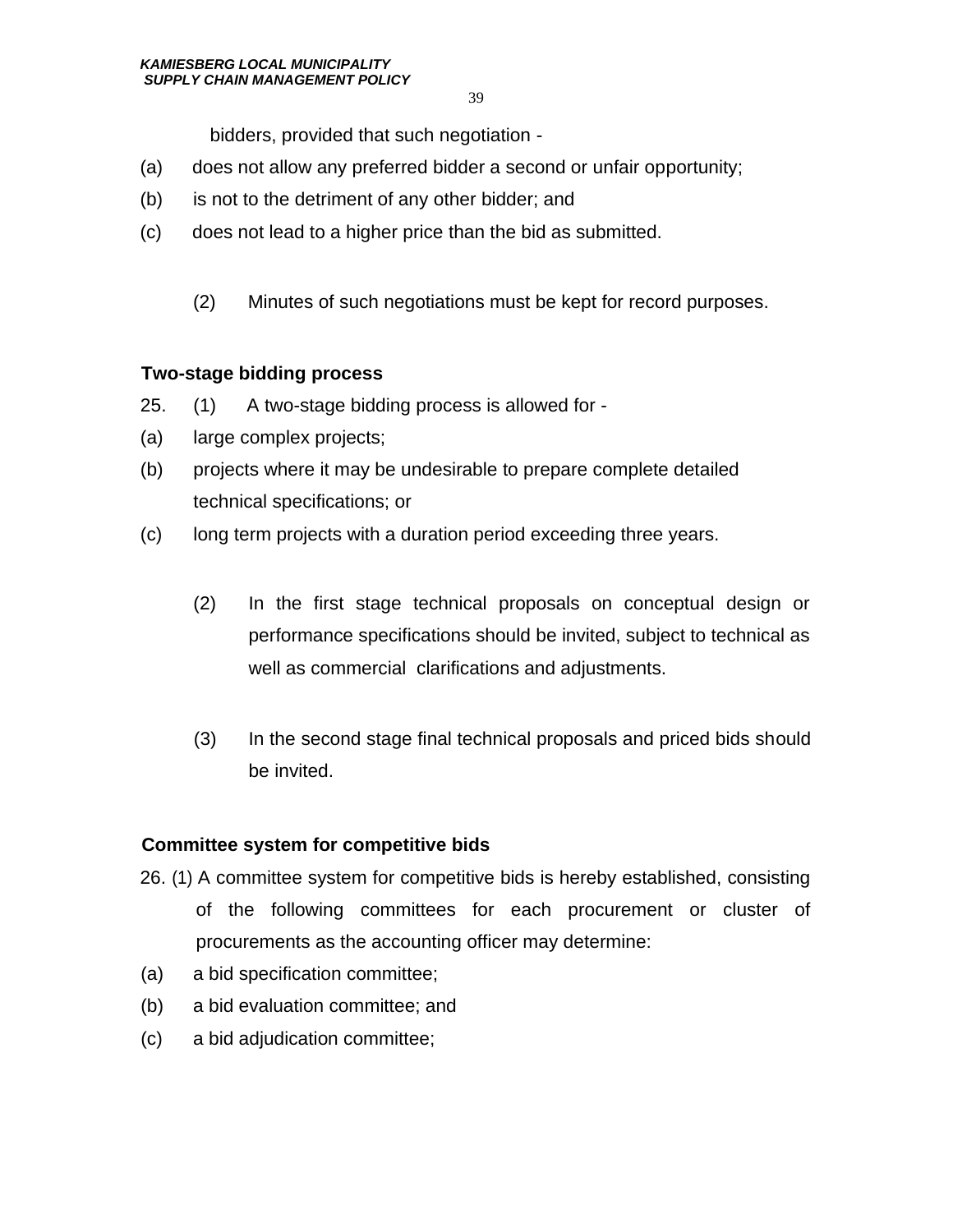- (2) The accounting officer appoints the members of each committee, taking into account section 117 of the Act; and
- (3) A neutral or independent observer, appointed by the accounting officer, must attend or oversee a committee when this is appropriate for ensuring fairness and promoting transparency.
- (4) The committee system must be consistent with -
- (a) paragraph 27, 28 and 29 of this Policy; and
- (b) any other applicable legislation.

(5) The accounting officer may apply the committee system to formal written price quotations.

#### **Bid specification committees**

**27.** (1) A bid specification committee must compile the specifications for each procurement of goods or services by the municipality.

(2) Specifications -

- (a) must be drafted in an unbiased manner to allow all potential suppliers to offer their goods or services;
- (b) must take account of any accepted standards such as those issued by Standards South Africa, the International Standards Organisation, or an authority accredited or recognised by the South African National Accreditation System with which the equipment or material or workmanship should comply;
- (c) must, where possible, be described in terms of performance required rather than in terms of descriptive characteristics for design;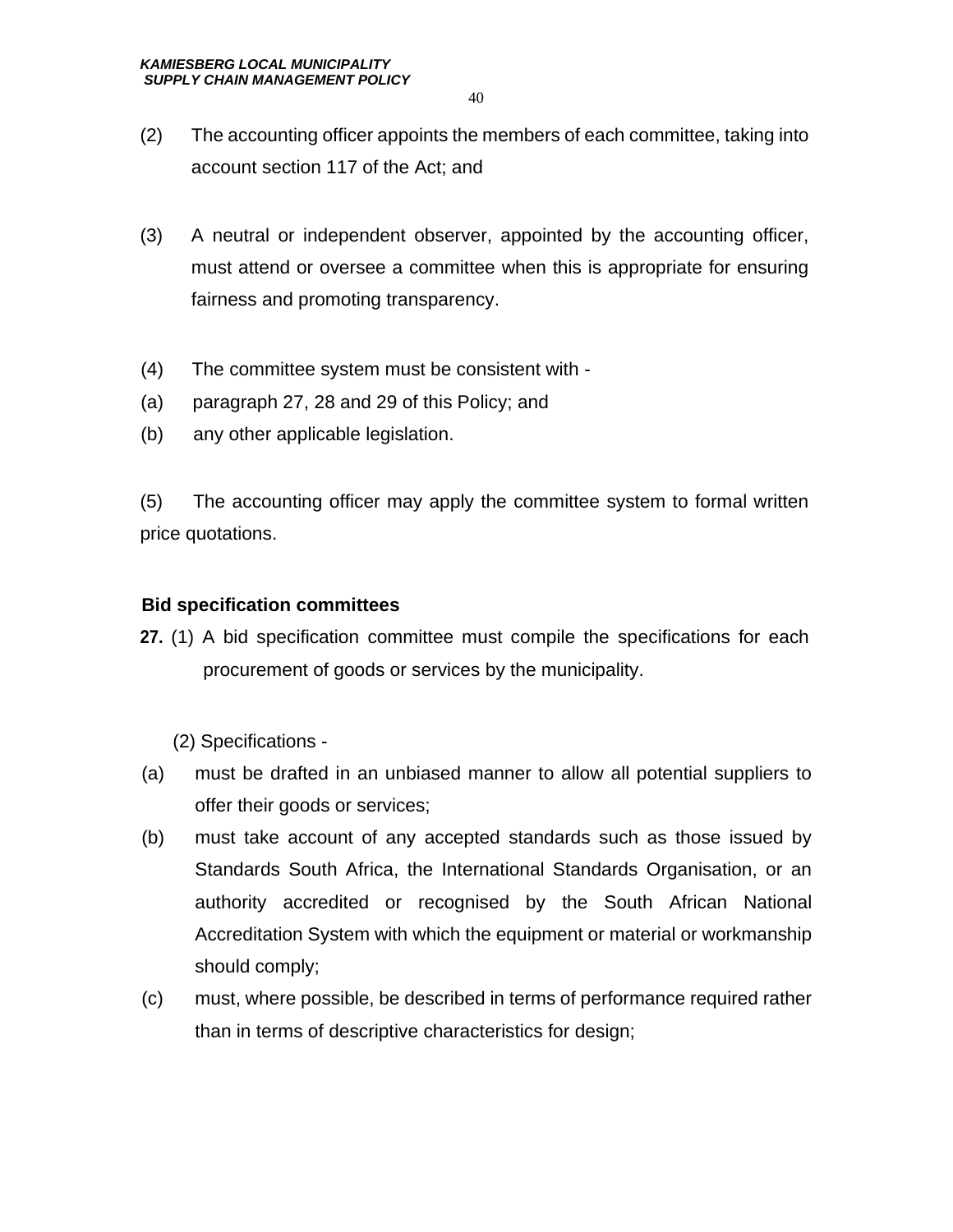- (d) may not create trade barriers in contract requirements in the forms of specifications, plans, drawings, designs, testing and test methods, packaging, marking or labelling of conformity certification;
- (e) may not make reference to any particular trade mark, name, patent, design, type, specific origin or producer unless there is no other sufficiently precise or intelligible way of describing the characteristics of the work, in which case such reference must be accompanied by the word "equivalent";
- (f) must indicate each specific goal for which points may be awarded in terms of the points system set out in the Preferential Procurement Regulations 2001; and
- (g) must be approved by the accounting officer prior to publication of the invitation for bids in terms of paragraph 22 of this Policy.
- (3) A bid specification committee must be composed of one or more officials of the municipality preferably the manager responsible for the function involved, and may, when appropriate, include external specialist advisors.
- (4) No person, advisor or corporate entity involved with the bid specification committee, or director of such a corporate entity, may bid for any resulting contracts.

#### **Bid evaluation committees**

- 28. (1) A bid evaluation committee must-
- (a) evaluate bids in accordance with
	- (i) the specifications for a specific procurement; and
	- (ii) the points system set out in terms of paragraph  $27(2)$  (f).
- (b) evaluate each bidder's ability to execute the contract;
- (c) check in respect of the recommended bidder whether municipal rates and taxes and municipal service charges are not in arrears, and;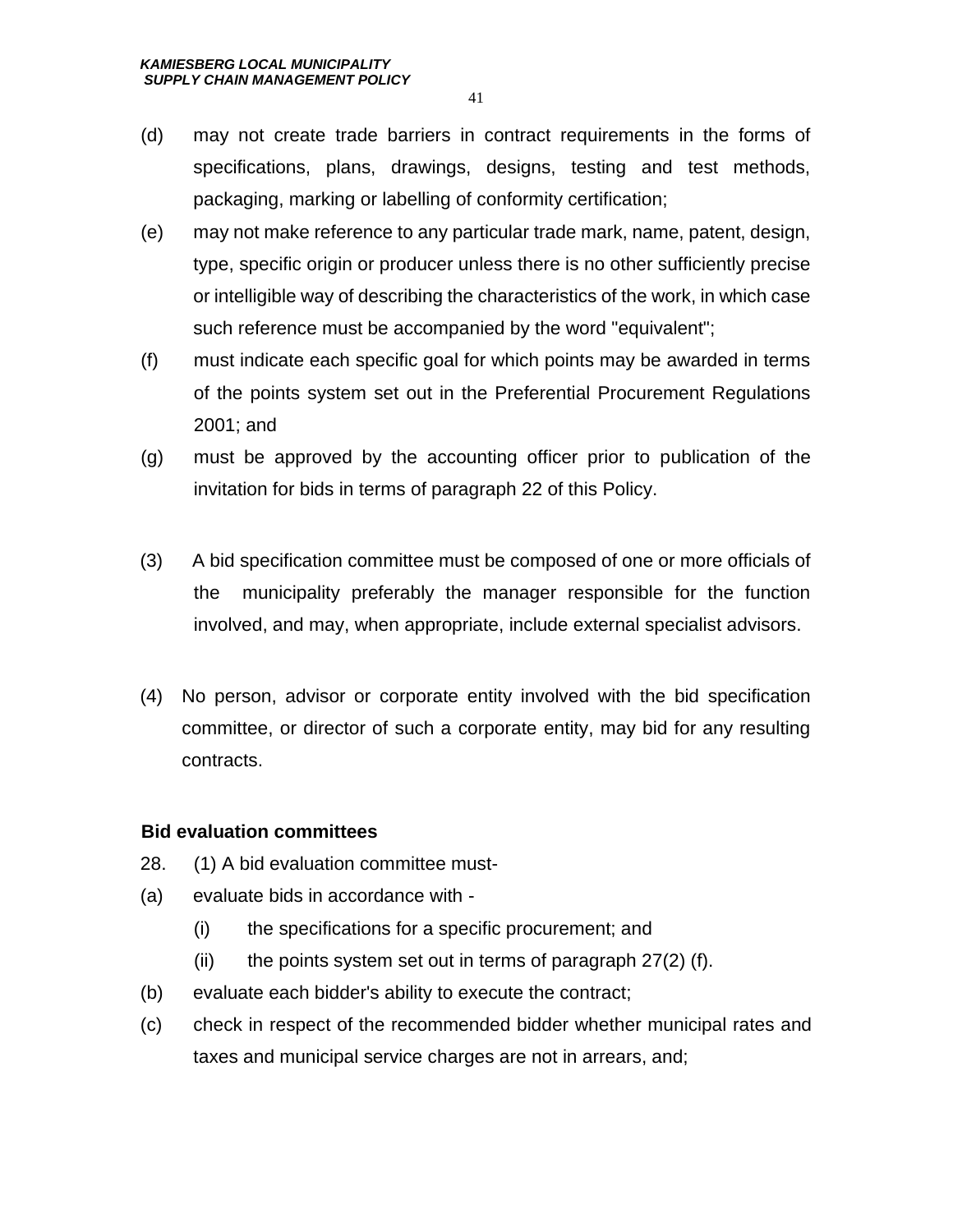- (d) submit to the adjudication committee a report and recommendations regarding the award of the bid or any other related matter.
	- (2) A bid evaluation committee must as far as possible be composed of-
- (a) officials from departments requiring the goods or services; and
- (b) at least one supply chain management practitioner of the municipality*.*

#### **Bid adjudication committees**

- **29.** (1) A bid adjudication committee must -
- (a) consider the report and recommendations of the bid evaluation committee; and
- (b) either-
	- (i) depending on its delegations, make a final award or a recommendation to the accounting officer to make the final award; or
	- (ii) make another recommendation to the accounting officer how to proceed with the relevant procurement.
	- (2) A bid adjudication committee must consist of at least four senior managers of the municipality , which must include -
- (a) the chief financial officer or, if the chief financial officer is not available, another manager in the budget and treasury office reporting directly to the chief financial officer and designated by the chief financial officer; and
- (b) at least one senior supply chain management practitioner who is an official of the municipality *;* and

(c) a technical expert in the relevant field who is an official, and who requests the goods /services must be co-opted any way.

Outside technical experts can also be co-opted, they must leave the meeting after advice has been given. Only standing committee members can be involved in final deliberation and recommendations or final approval.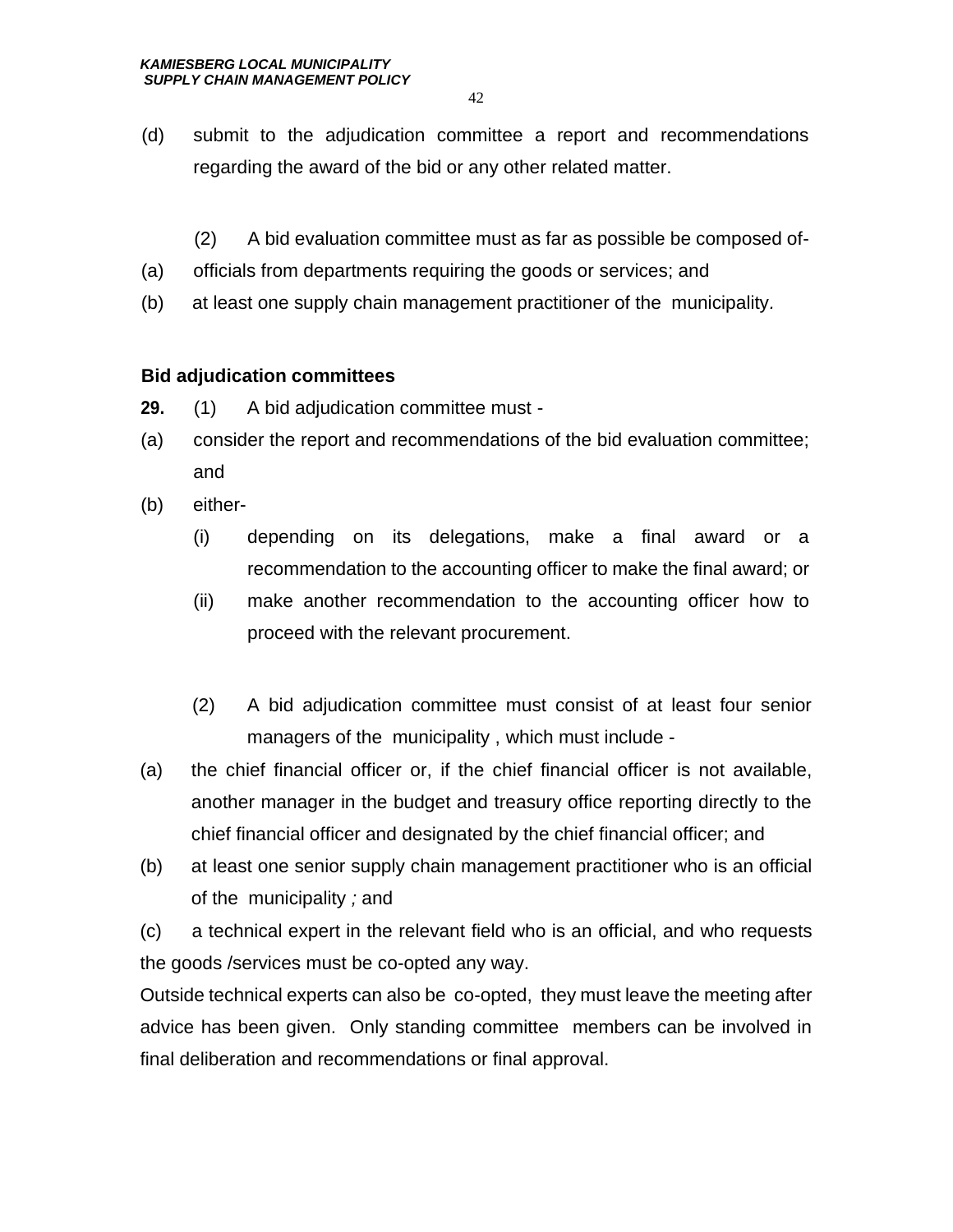- (3) The accounting officer must appoint the chairperson of the committee. If the chairperson is absent from a meeting, the members of the committee who are present must elect one of them to preside at the meeting.
- (4) Neither a member of a bid evaluation committee, nor an advisor or person assisting the evaluation committee, may be a member of a bid adjudication committee.
- (5) (a) If the bid adjudication committee decides to award a bid other than the one recommended by the bid evaluation committee, the bid adjudication committee must prior to awarding the bid -
- (i) check in respect of the preferred bidder whether that bidder's municipal rates and taxes and municipal service charges are not in arrears, and;
- (ii) notify the accounting officer.
	- (b) The accounting officer may-
- (i) after due consideration of the reasons for the deviation, ratify or reject the decision of the bid adjudication committee referred to in paragraph (a); and
- (ii) if the decision of the bid adjudication committee is rejected, refer the decision of the adjudication committee back to that committee for reconsideration.
- (6) The accounting officer may at any stage of a bidding process, refer any recommendation made by the evaluation committee or the adjudication committee back to that committee for reconsideration of the recommendation.
- (7) The accounting officer must comply with section 114 of the Act within 10 working days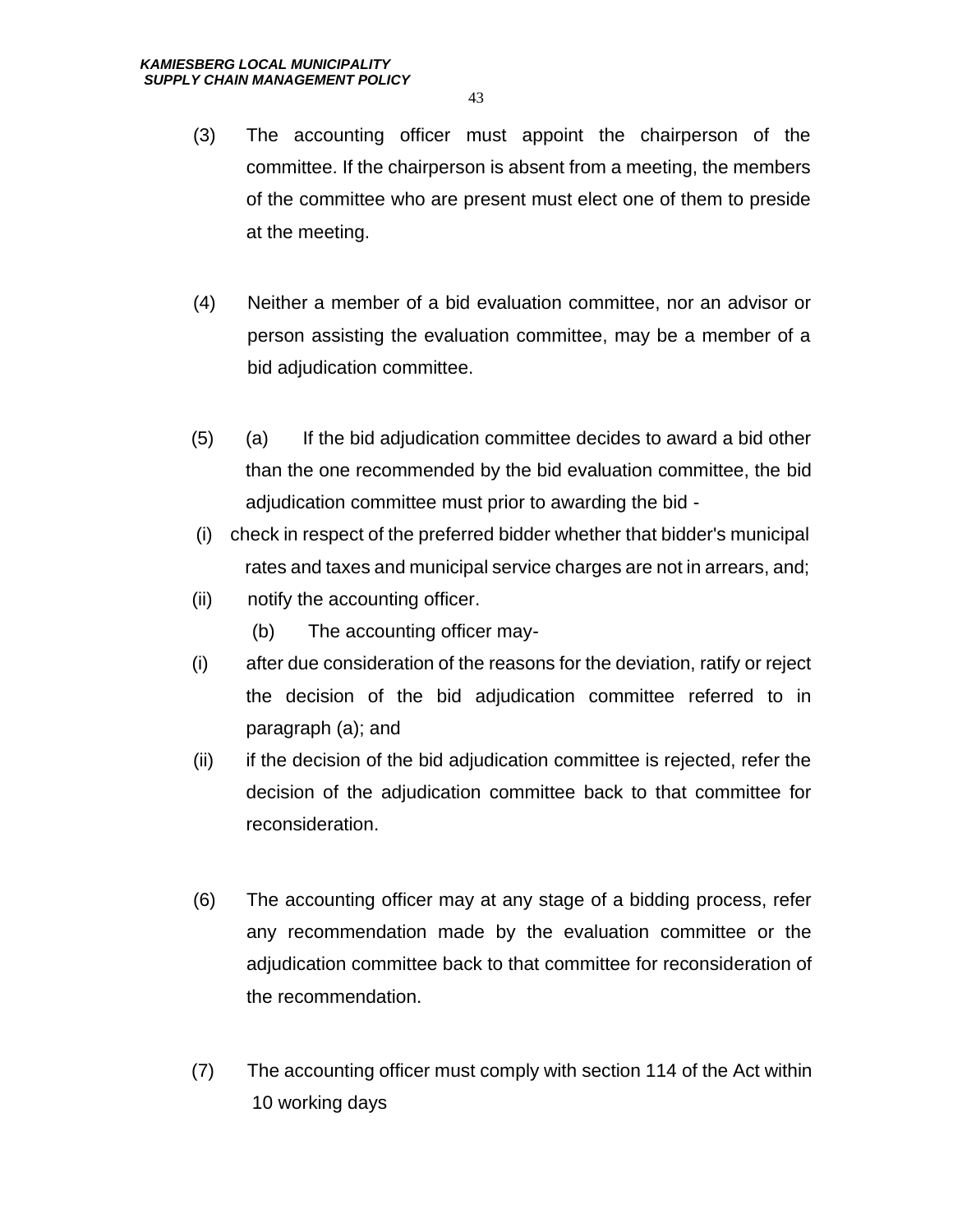(8) For the purposes of continuity and not to delay meetings the Accounting Officer may also appoint any official to temporarily replace members that are absent from meetings due to illness, leave, etc. The Accounting Of may also decide whether or not such an official will have the same powers as committee members.

#### **Procurement of banking services**

- 30. (1) A contract for banking services-
- (a) must be procured through competitive bids;
- (b) must be consistent with section 7 or 85 of the Act; and
- (c) may not be for a period of more than five years at a time.
	- (2) The process for procuring a contract for banking services must commence at least nine months before the end of an existing contract.
	- (3) The closure date for the submission of bids may not be less than 60 days from the date on which the advertisement is placed in a newspaper in terms of paragraph 22(1). Bids must be restricted to banks registered in terms of the Banks Act, 1990 (Act No. 94 of 1990):

#### **Procurement of IT related goods or services**

- 31. (1) The accounting officer may request the State Information Technology Agency (SITA) to assist with the acquisition of IT related goods or services through a competitive bidding process.
	- (2) Both parties must enter into a written agreement to regulate the services rendered by, and the payments to be made to, SITA.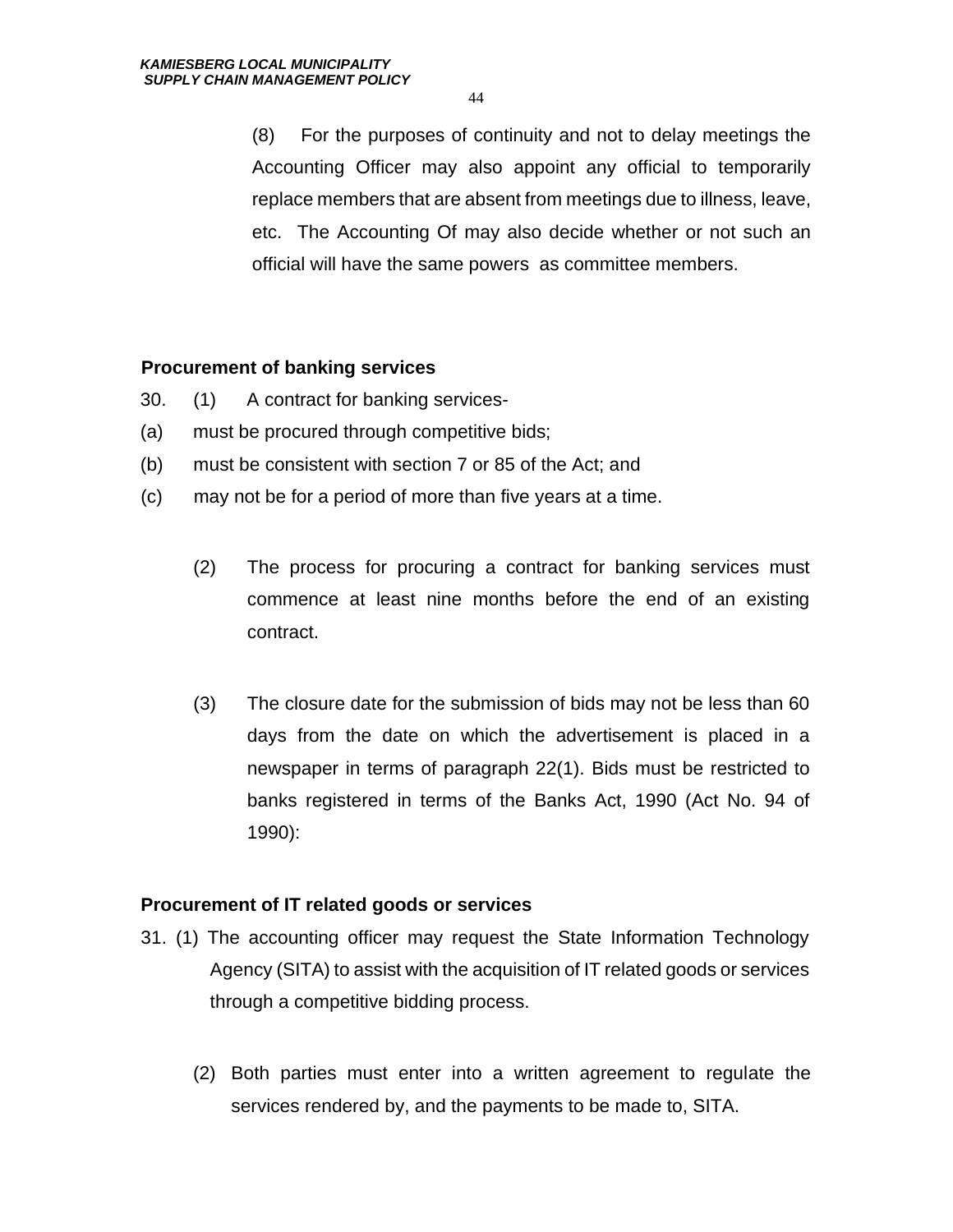(3) The accounting officer must notify SITA together with a motivation of the IT needs if

- (a) the transaction value of IT related goods or services required in any financial year will exceed R50 million (VAT included); or·
- (b) the transaction value of a contract to be procured whether for one or more years exceeds R50 million (VAT included).
	- (4) If SITA comments on the submission and the municipality disagrees with such comments, the comments and the reasons for rejecting or not following such comments must be submitted to the council, the National Treasury, the relevant provincial treasury and the Auditor General.

# **Procurement of goods and services under contracts secured by other organs of state**

- 32. (1) The accounting officer may procure goods or services under a contract secured by another organ of state, but only if -
- (a) the contract has been secured by that other organ of state by means of a competitive bidding process applicable to that organ of state;
- (b) there is no reason to believe that such contract was not validly procured;
- (c) there are demonstrable discounts or benefits to do so; and
- (d) that other organ of state and the provider have consented to such procurement in writing.
	- (2) Subparagraphs (1)(c) and (d) do not apply if-
- (a) a municipal entity procures goods or services through a contract secured by its parent municipality; or
- (b) a municipality procures goods or services through a contract secured by a municipal entity of which it is the parent municipality.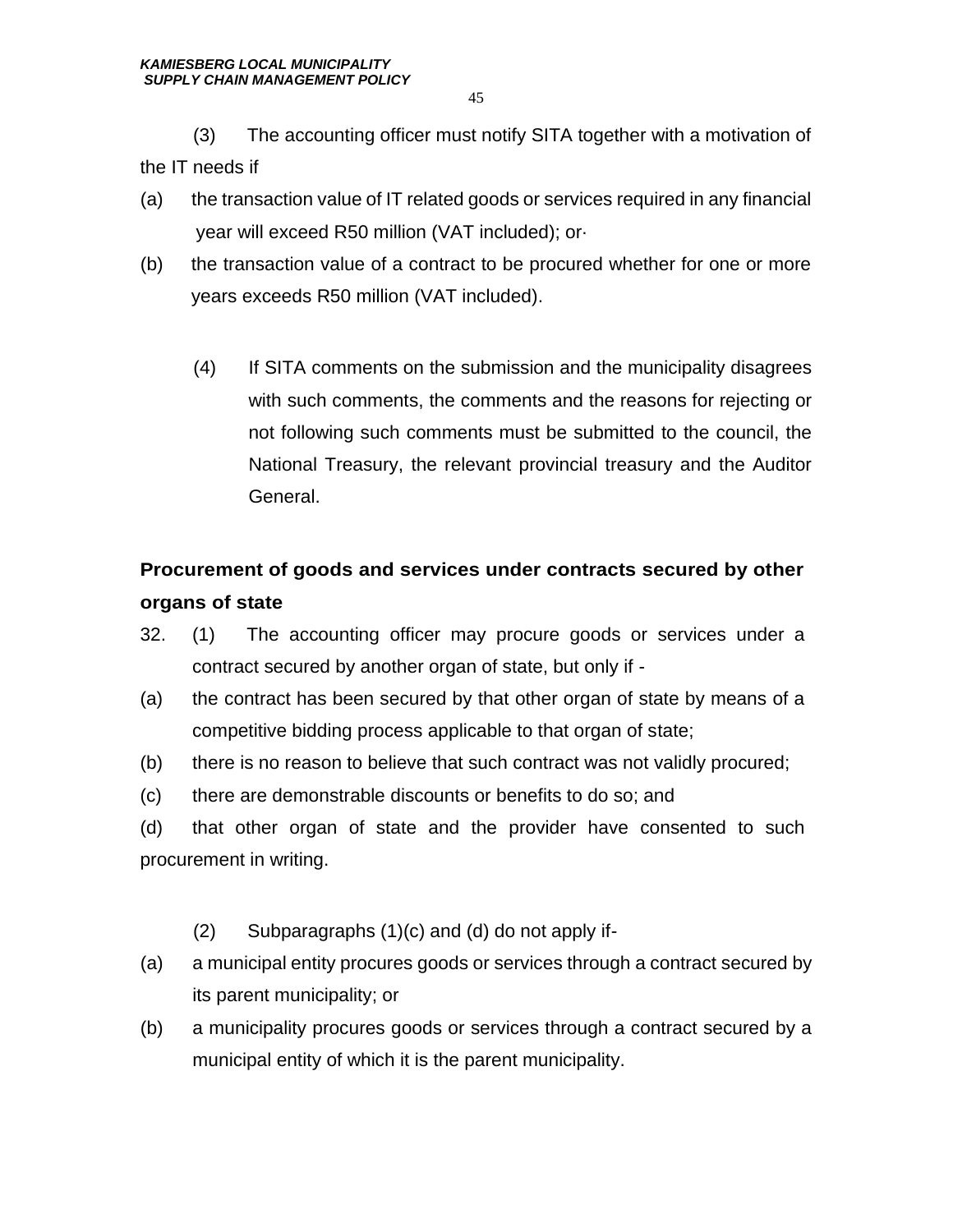#### **Procurement of goods necessitating special safety arrangements**

- 33. (1) The acquisition and storage of goods in bulk (other than water), which necessitate special safety arrangements, including gasses and fuel, should be avoided where ever possible.
	- (2) Where the storage of goods in- bulk is justified, such justification must be based on sound reasons, including the total cost of ownership, cost advantages and environmental impact and must be approved by the accounting officer.

# **Proudly SA Campaign**

- 34.The municipality supports the Proudly SA Campaign to the extent that, all things being equal, preference is given to procuring local goods and services from:
	- Firstly suppliers and businesses within the municipality or district;
	- Secondly suppliers and businesses within the relevant province;
	- Thirdly suppliers and businesses within the Republic.

# **Appointment of consultants**

- 35. (1) The accounting officer may procure consulting services provided that any Treasury guidelines in respect of consulting services are taken into account when such procurements are made.
	- (2) Consultancy services must be procured through competitive bids if
- (a) the value of the contract exceeds R200 000 (VAT included); or
- (b) the duration period of the contract exceeds one year.
- (3) In addition to any requirements prescribed by this policy for competitive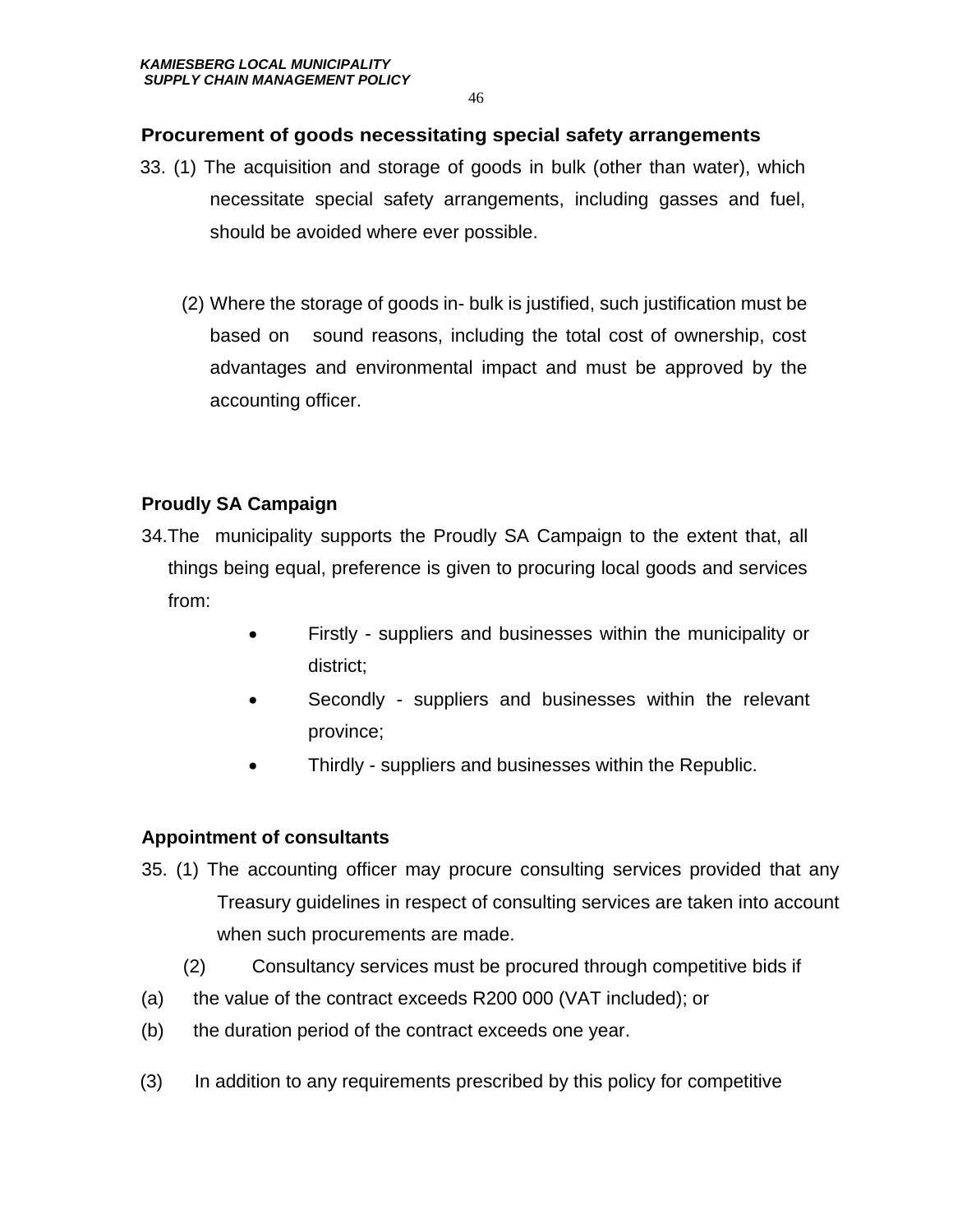bids, bidders must furnish particulars of -

- (a) all consultancy services provided to an organ of state in the last five years; and
- (b) any similar consultancy services provided to an organ of state in the last five years.
	- (4) The accounting officer must ensure that copyright in any document produced, and the patent rights or ownership in any plant, machinery, thing, system or process designed or devised, by a consultant in the course of the consultancy service is vested in the municipality.

# **Deviation from, and ratification of minor breaches of, procurement processes**

- 36. (1) The accounting officer may -
- (a) dispense with the official procurement processes established by this Policy and to procure any required goods or services through any convenient process, which may include direct negotiations, but only -
	- (i) in an emergency;

(ii) if such goods or services are produced or available from a single provider only;

- (iii) for the acquisition of special works of art or historical objects where specifications are difficult to compile;
- (iv) acquisition of animals for zoos and/or nature and game reserves; or
- (v) in any other exceptional case where it is impractical or impossible to follow the official procurement processes; and
- (b) ratify any minor breaches of the procurement processes by an official or committee acting in terms of delegated powers or duties which are purely of a technical nature.
	- (2) The accounting officer must record the reasons for any deviations in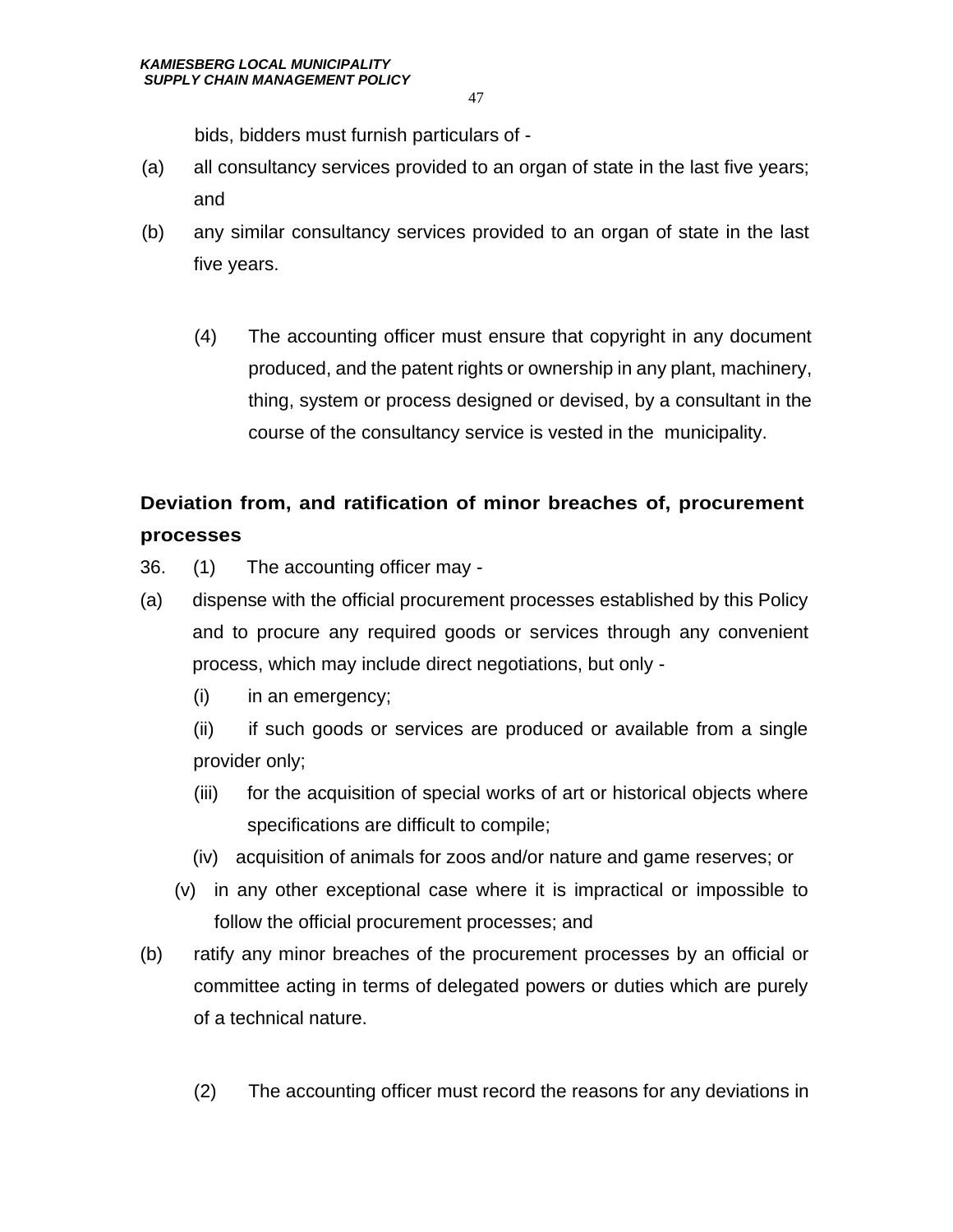terms of subparagraphs (1)(a) and (b) of this policy and report them to the next meeting of the council and include as a note to the annual financial statements.

(3) Subparagraph (2) does not apply to the procurement of goods and services contemplated in paragraph 11 (2) of this policy.

#### **Management of expansion or variation of orders against the original contract**

37. 1. Contracts may be expanded or varied by not more than 20% R20 million (including VAT and other taxes) for construction related goods, services and /or infrastructure projects and 15% or R 15 million (including VAT and all other taxes) for all other goods and/or services of the original value of the contract.

> Furthermore, anything beyond the above mentioned thresholds must be reported to council. Any expansion or variation in excess of these thresholds must be dealt with in terms of the provisions of Section 116 (3) of the MFMA which will be regarded as an amendment of the contract.

- 2. The contents of this paragraph are not applicable to transversal contracts, facilitated by the relevant treasuries on behalf of municipalities and specific term contracts. The latter refers to orders placed as and when commodities are required and at the time of awarding contracts, the required quantities were unknown.
- 38. Local Content

Preferential Procurement Regulations, 2011 pertaining to the Preferential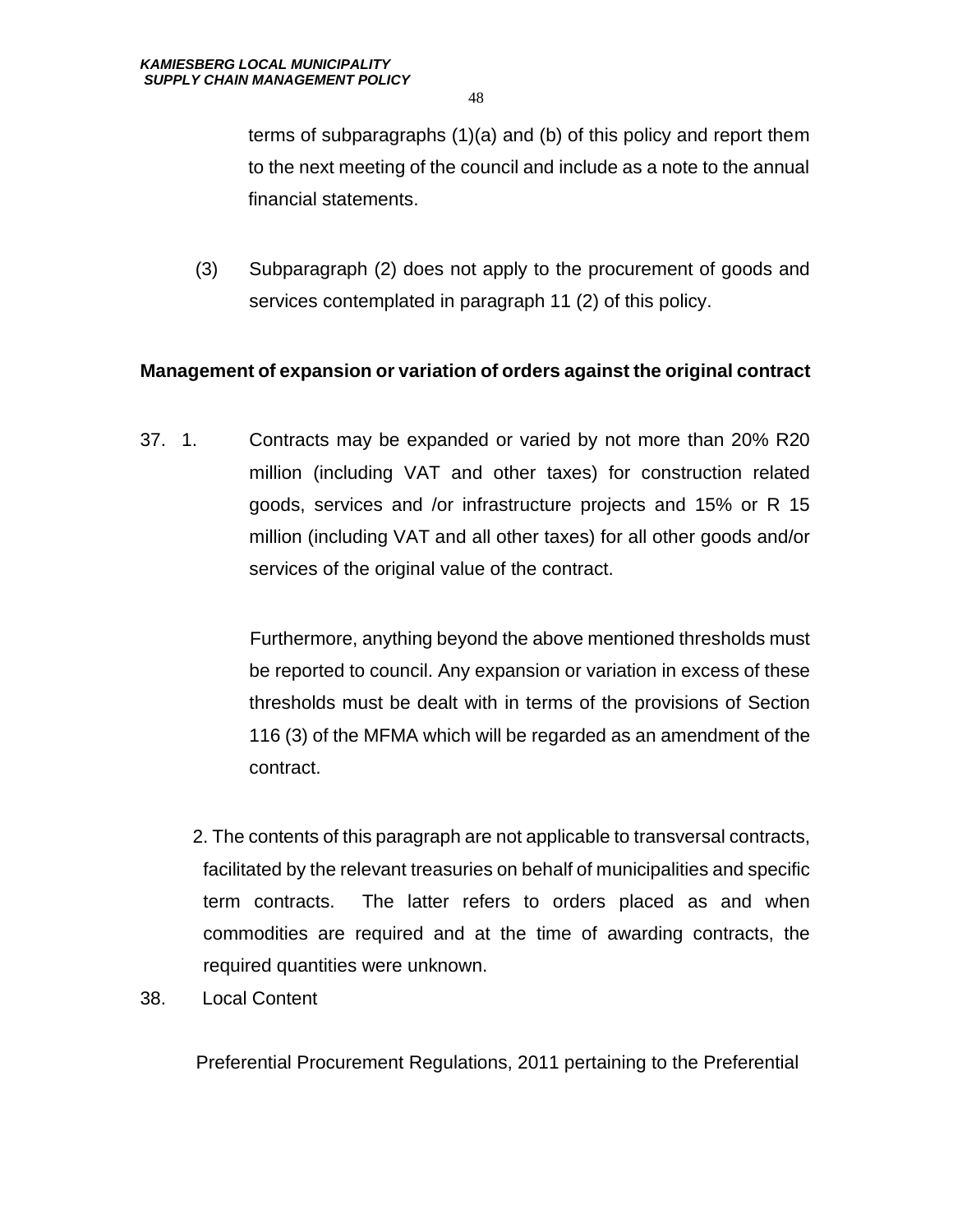Procurement Policy Framework Act, Act No 5 OF 2000 which came into effect on 7 December 2011 make provision for the dti to designate sectors in line with national development and industrial policies for local production. To this end the dti has designated and determined the stipulated minimum thresholds for the following sectors:

| -Bus Sector                             | 70 - 80 %       |
|-----------------------------------------|-----------------|
| -Pylons                                 | 100 %           |
| -Rolling Stock                          | $55 - 80%$      |
| -Textiles                               | 100%            |
| - Processed Vegetables                  | 80%             |
| - Set Top Boxes                         | 30%             |
| - Furniture Products                    | from 65 to 100% |
| - Electrical and telecom cable products | 90%             |
|                                         |                 |

Note: Other designated sectors may be added by dti in future. When inviting bids/quotations where local content is applicable, municipalities must indicate this in the bid advertisement. The MBD 6.2, SABS Specification SATS 1286:2011, and dti Guidance on the calculations of local content [available on dti's official website [http://www.thedti.gov.za\]](http://www.thedti.gov.za/) should also be included in the bid documents/quotations.

The supplier has to proof that the product he offers does indeed comply with the stipulated thresholds. In order to do this there are three annexures which the supplier has to fill in and submit together with the bid document/quotation. These forms are also available on the dti Guidance on the calculations of Local content. It is advisable that municipalities attach the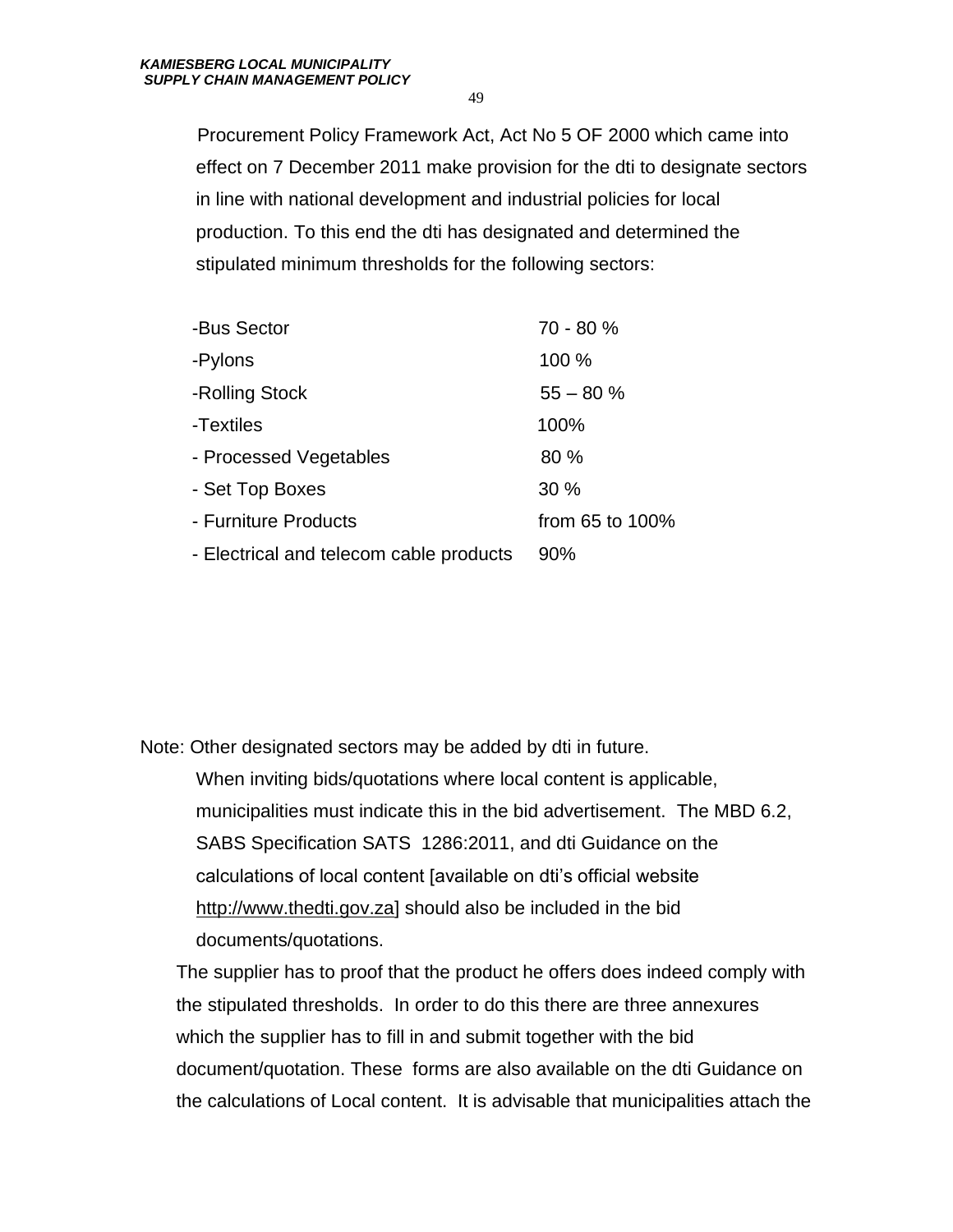Guidance document to the bid documents/quotations in order to assist the suppliers to fill in the bid documents.

A two stage evaluation process may be followed

 -First stage: calculate if the bidder adheres to the local content percentage Requirement

 -Second stage: Only the bidders who comply with the local content percentage requirement will be evaluated further.

# **Unsolicited bids**

- 39. (1) In accordance with section 113 of the Act there is no obligation toconsider unsolicited bids received outside a normal bidding process.
	- (2) The accounting officer may decide in terms of section 113(2) of the Act to consider an unsolicited bid, only if-
- (a) the product or service offered in terms of the bid is a demonstrably or proven unique innovative concept;
- (b) the product or service will be exceptionally beneficial to, or have exceptional cost advantages;
- (c) the person who made the bid is the sole provider of the product or service; and
- (d) the reasons for not going through the normal bidding processes are found to be sound by the accounting officer.
	- (3) If the accounting officer decides to consider an unsolicited bid that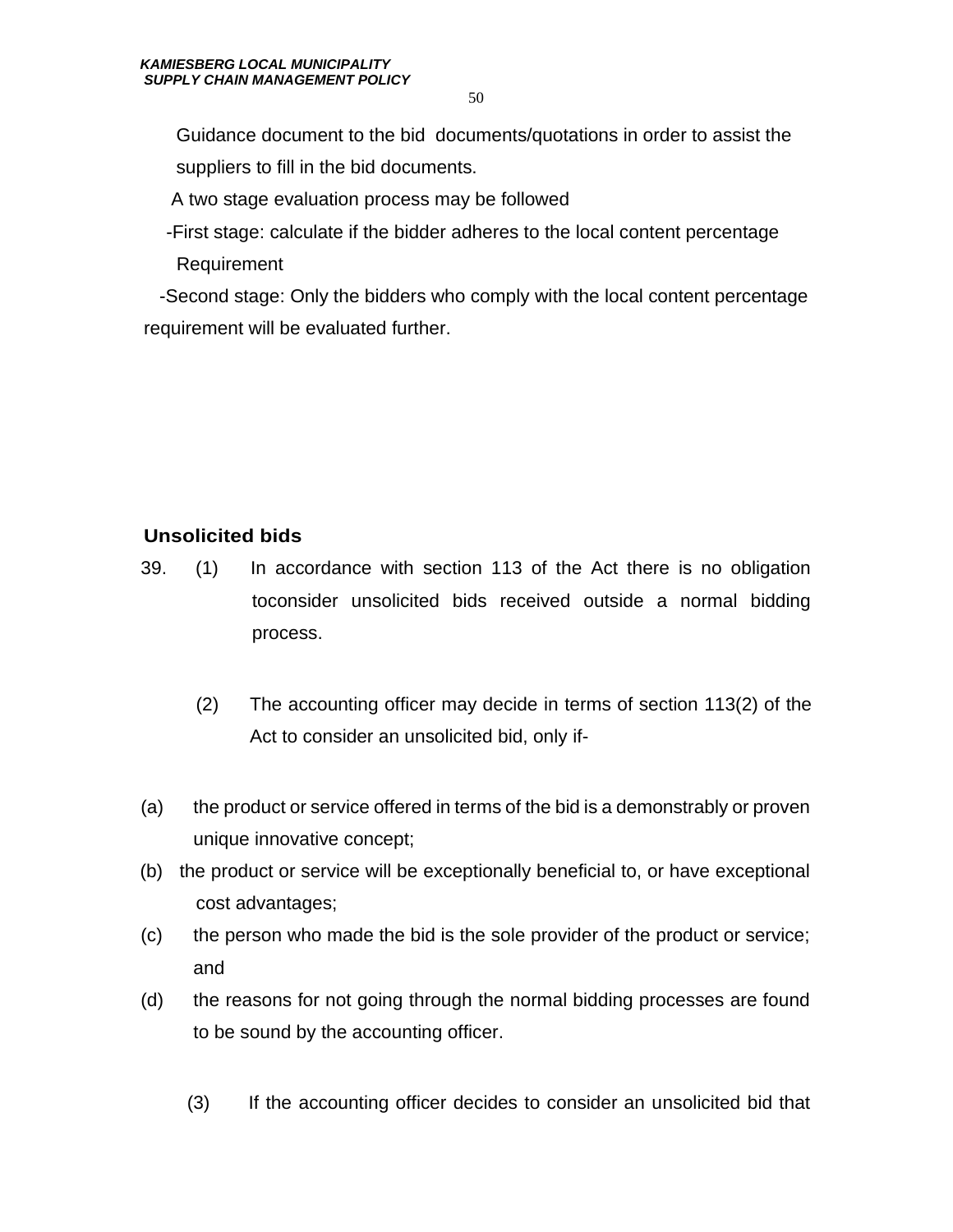complies with subparagraph (2) of this policy, the decision must be made public in accordance with section 21A of the Municipal Systems Act, together with -

- (a) reasons as to why the bid should not be open to other competitors;
- (b) an explanation of the potential benefits if the unsolicited bid were accepted; and
- (c) an invitation to the public or other potential suppliers to submit their comments within 30 days of the notice.
	- (4) The accounting officer must submit all written comments received pursuant to subparagraph (3), including any responses from the unsolicited bidder, to the National Treasury and the relevant provincial treasury for comment.
	- (5) The adjudication committee must consider the unsolicited bid and may award the bid or make a recommendation to the accounting officer, depending on its delegations.
	- (6) A meeting of the adjudication committee to consider an unsolicited bid must be open to the public.
	- (7) When considering the matter, the adjudication committee must take into account -
- (a) any comments submitted by the public; and
- (b) any written comments and recommendations of the National Treasury or the relevant provincial treasury.
	- (8) If any recommendations of the National Treasury or Provincial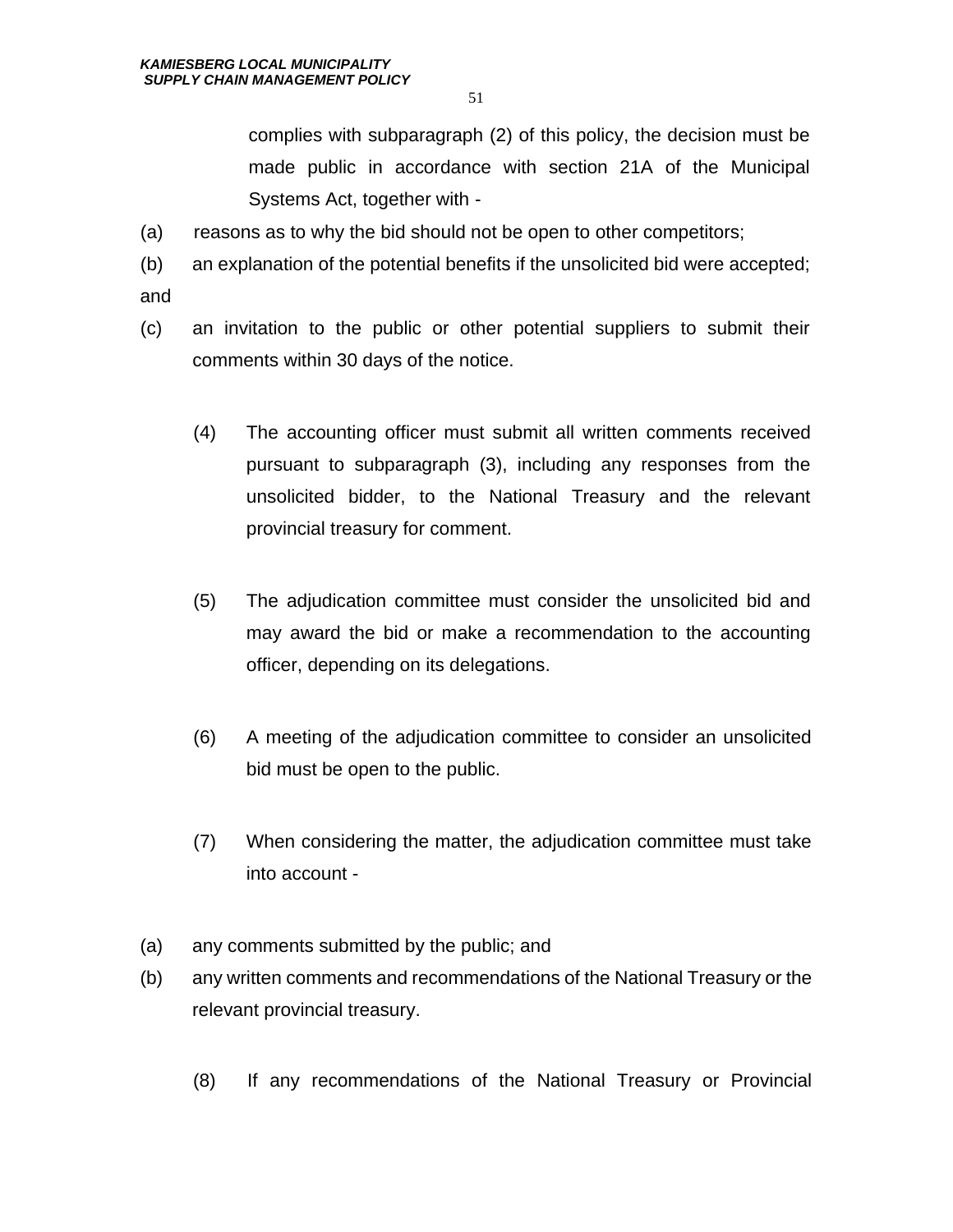Treasury are rejected or not followed, the accounting officer must submit to the Auditor General, the relevant provincial treasury and the National Treasury the reasons for rejecting or not following those recommendations.

(9) Such submission must be made within seven days after the decision on the award of the unsolicited bid is taken, but no contract committing the municipality to the bid may be entered into or signed within 30 days of the submission.

#### **Combating of abuse of supply chain management system**

40. (1) The accounting officer must-

(a) take all reasonable steps to prevent abuse of the supply chain management system;

- (b) investigate any allegations against an official or other role player of fraud, corruption, favouritism, unfair or irregular practices or failure to comply with this Policy, and when justified -
	- (i) take appropriate steps against such official or other role player; or

(ii) report any alleged criminal conduct to the South African Police Service;

- (c) check the National Treasury's database prior to awarding any contract to ensure that no recommended bidder, or any of its directors, is listed as a person prohibited from doing business with the public sector;
- (d) reject any bid from a bidder-
	- (i) if any municipal rates and taxes or municipal service charges owed by that bidder or any of its directors to the municipality or to any other municipality, are in arrears for more than three months; or
	- (ii) who during the last five years has failed to perform satisfactorily on a previous contract with the municipality or any other organ of state after written notice was given to that bidder that performance was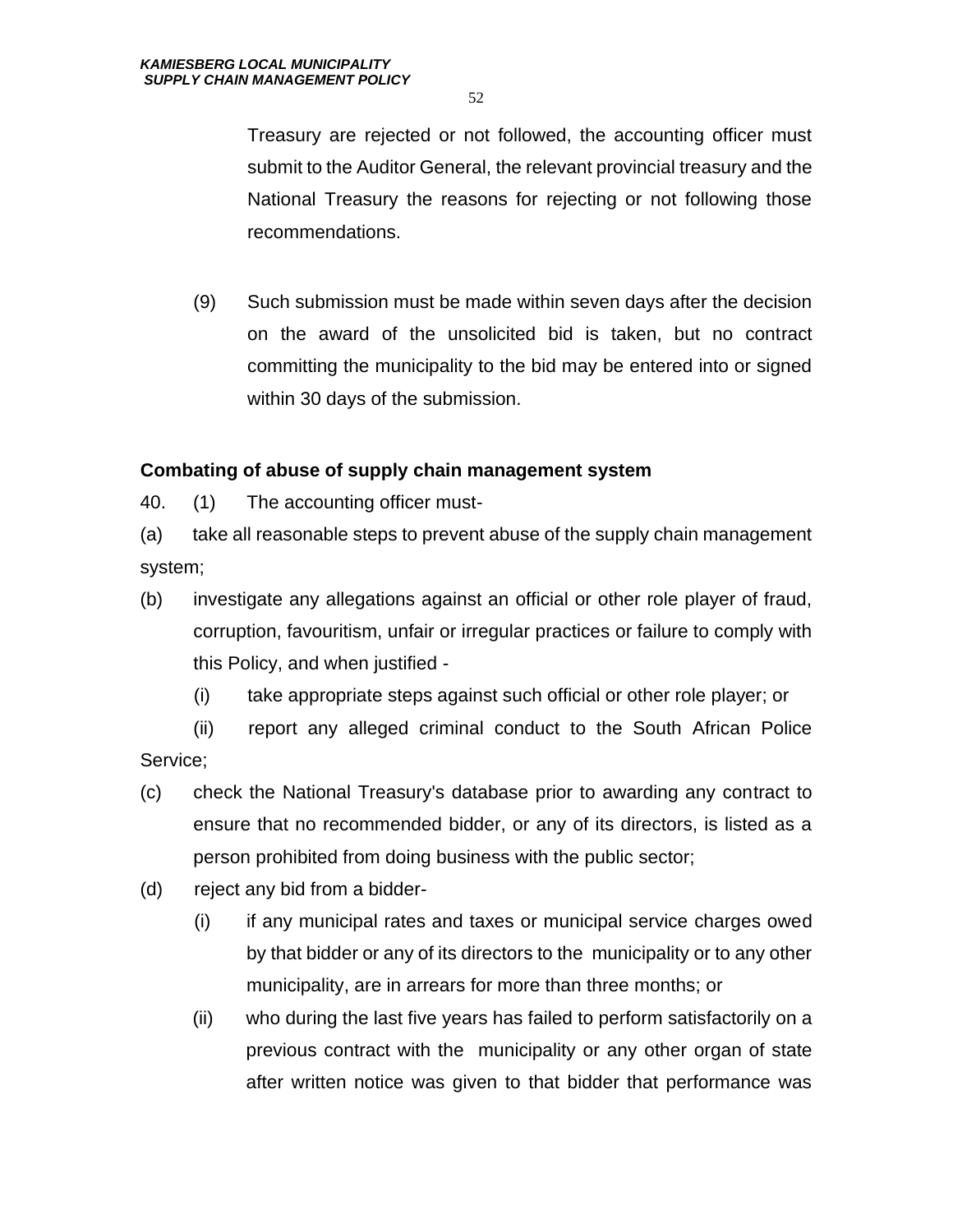unsatisfactory;

- (e) reject a recommendation for the award of a contract if the recommended bidder, or any of its directors, has committed a corrupt or fraudulent act in competing for the particular contract;
- (f) cancel a contract awarded to a person if
	- (i) the person committed any corrupt or fraudulent act during the bidding process or the execution of the contract; or
	- (ii) an official or other role player committed any corrupt or fraudulent act during the bidding process or the execution of the contract that benefited that person; and
- (g) reject the bid of any bidder if that bidder or any of its directors
	- (i) has abused the supply chain management system of the municipality or has committed any improper conduct in relation to such system;
	- (ii) has been convicted for fraud or corruption during the past five years;
	- (iii) has wilfully neglected, reneged on or failed to comply with any government, municipal or other public sector contract during the past five years; or
	- (iv) has been listed in the Register for Tender Defaulters in terms of section 29 of the Prevention and Combating of Corrupt Activities Act (No 12 of 2004).
	- (2) The accounting officer must inform the National Treasury and relevant provincial treasury in writing of any actions taken in terms of subparagraphs (1)(b)(ii), (e) or (f) of this policy.
- 40 [3] The accounting officer [who may delegate the task to the CFO] must, as part of complying with section 62[1][d] of the MFMA set up and maintain a register of Unauthorised,Irregular, Fruitless and Wasteful Expenditures. The aim with the register is also to serve as a tool for recording all unauthorised, irregular, fruitless and wasteful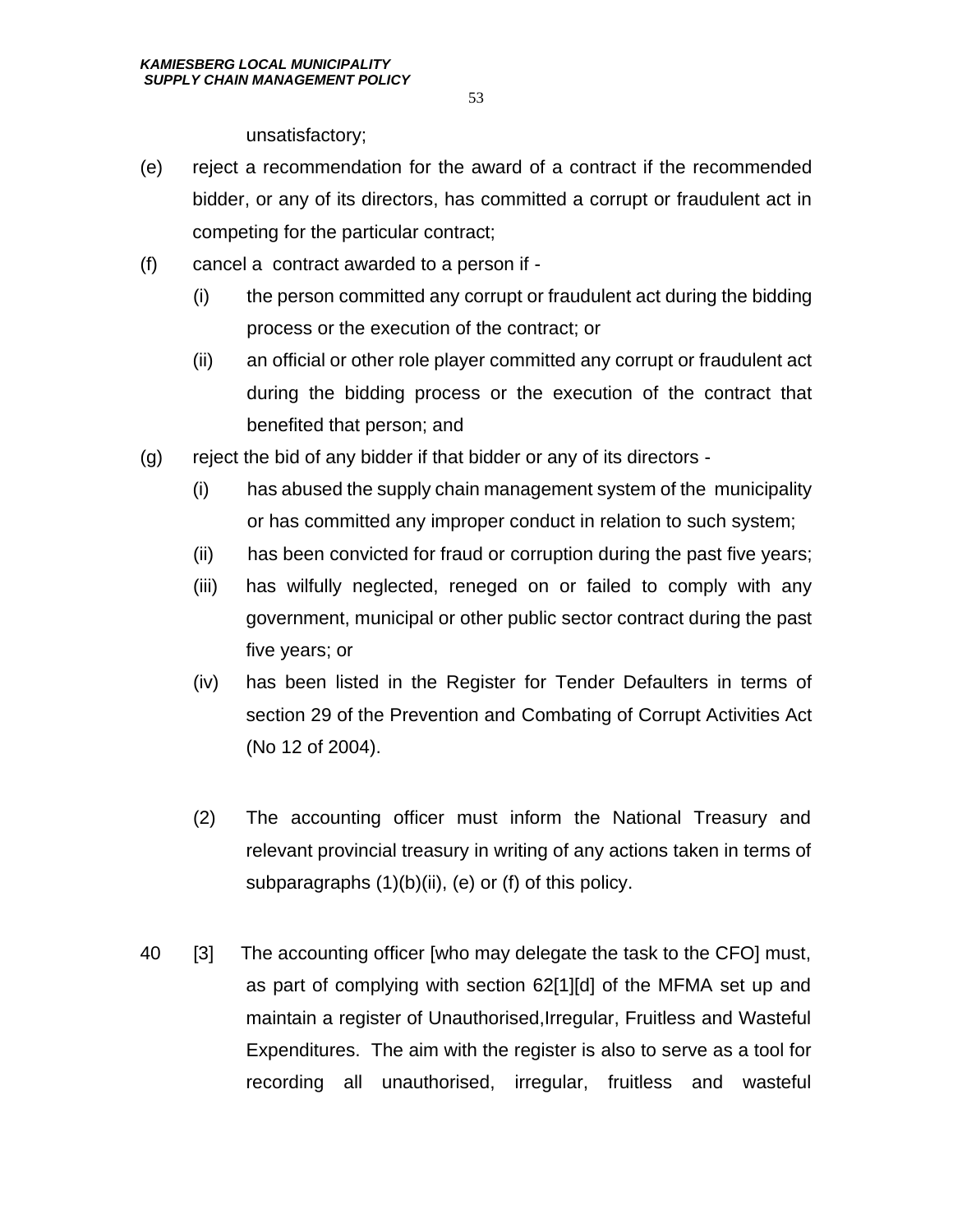expenditures and for tracking progress in dealing with the cosequences flowing from such expenditures until all the issues that gave rise to the expenditures are properly resolved in accordance with the legal framework. Please also consult National Treasury MFMA Circular 68 dated 10 May 2013 in this regard.

#### *Part* **3:** *Logistics, Disposal, Risk and Performance Management*

#### **Logistics management**

- 41. The accounting officer must establish and implement an effective system of logistics management, which must include -
- (a) the monitoring of spending patterns on types or classes of goods and services incorporating, where practical, the coding of items to ensure that each item has a unique number;
- (b) the setting of inventory levels that includes minimum and maximum levels and lead times wherever goods are placed in stock;
- (c) the placing of manual or electronic orders for all acquisitions other than those from petty cash;
- (d) before payment is approved, certification by the responsible officer that the goods and services are received or rendered on time and is in accordance with the order, the general· conditions of contract and specifications where applicable and that the price charged is as quoted in terms of a contract; .
- (e) appropriate standards of internal control and warehouse management to ensure that goods placed in stores are secure and only used for the purpose for which they were purchased;
- (f) regular checking to ensure that all assets including official vehicles are properly managed, appropriately maintained and only used for official purposes; and
- (g) monitoring and review of the supply vendor performance to ensure compliance with specifications and contract conditions for particular goods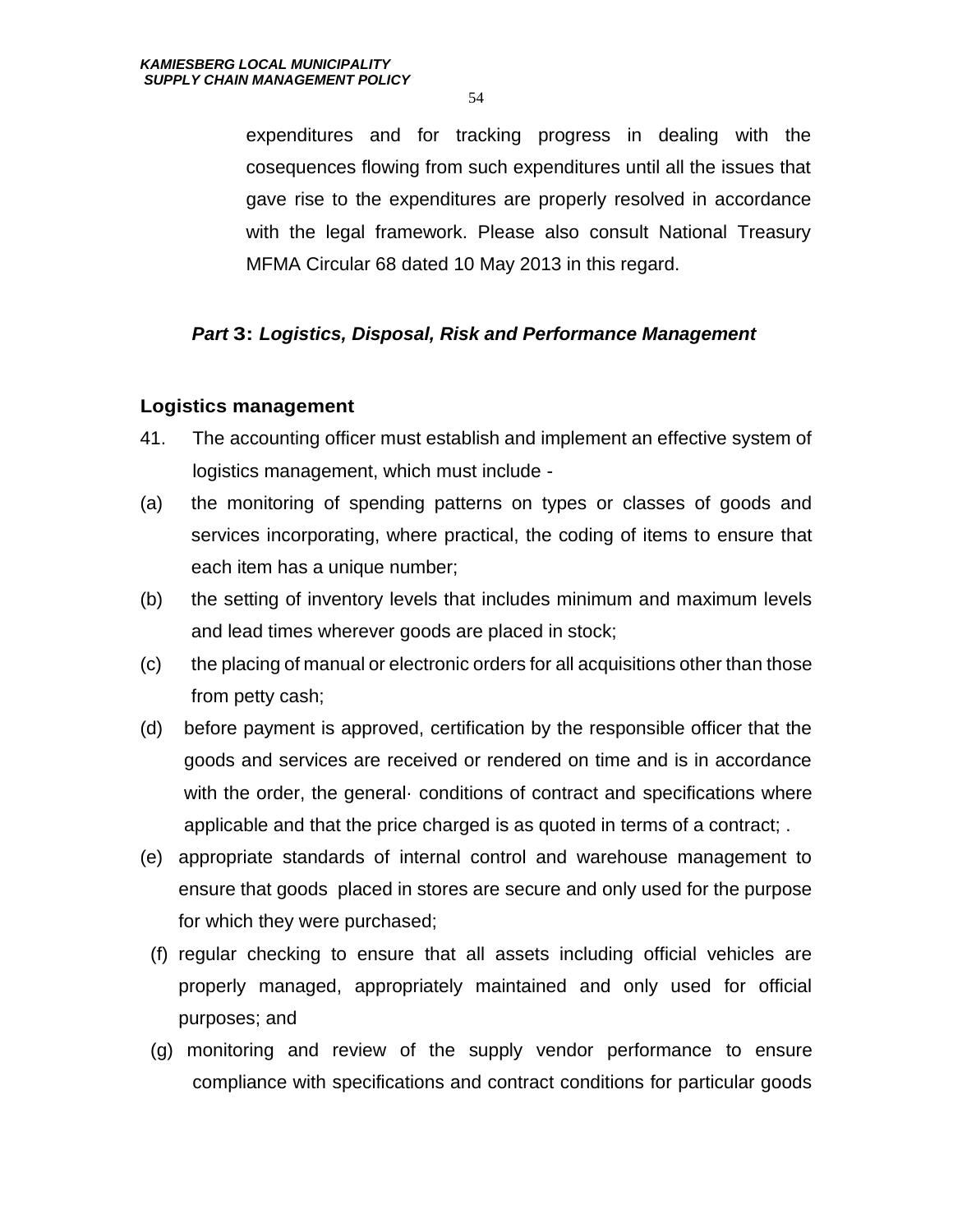or services.

# **(h) the maintenance and administration of term contracts is co-managed with acquisition management for general goods / services a with and for infrastructure with technical services.**

#### **Disposal management**

- 42. (1) The criteria for the disposal or letting of assets, including unserviceable, redundant or obsolete assets, subject to sections 14 and 90 of the Act, are to be determined by council.
	- (2) Assets may be disposed of by -
	- (i) transferring the asset to another organ of state in terms of a provision of the Act enabling the transfer of assets;
	- (ii) transferring the asset to another organ of state at market related value or, when appropriate, free of charge;
	- (iii) selling the asset; or
	- (iv) destroying the asset.
	- (3) The accounting officer must ensure that -
- (a) immovable property is sold only at market related prices except when the public interest or the plight of the poor demands otherwise;
- (b) movable assets are sold either by way of written price quotations, a competitive bidding process, auction or at market related prices, whichever is the most advantageous;
- (c) firearms are not sold or donated to any person or institution within or outside the Republic unless approved by the National Conventional Arms Control Committee;
- (d) immovable property is let at market related rates except when the public interest or the plight of the poor demands otherwise;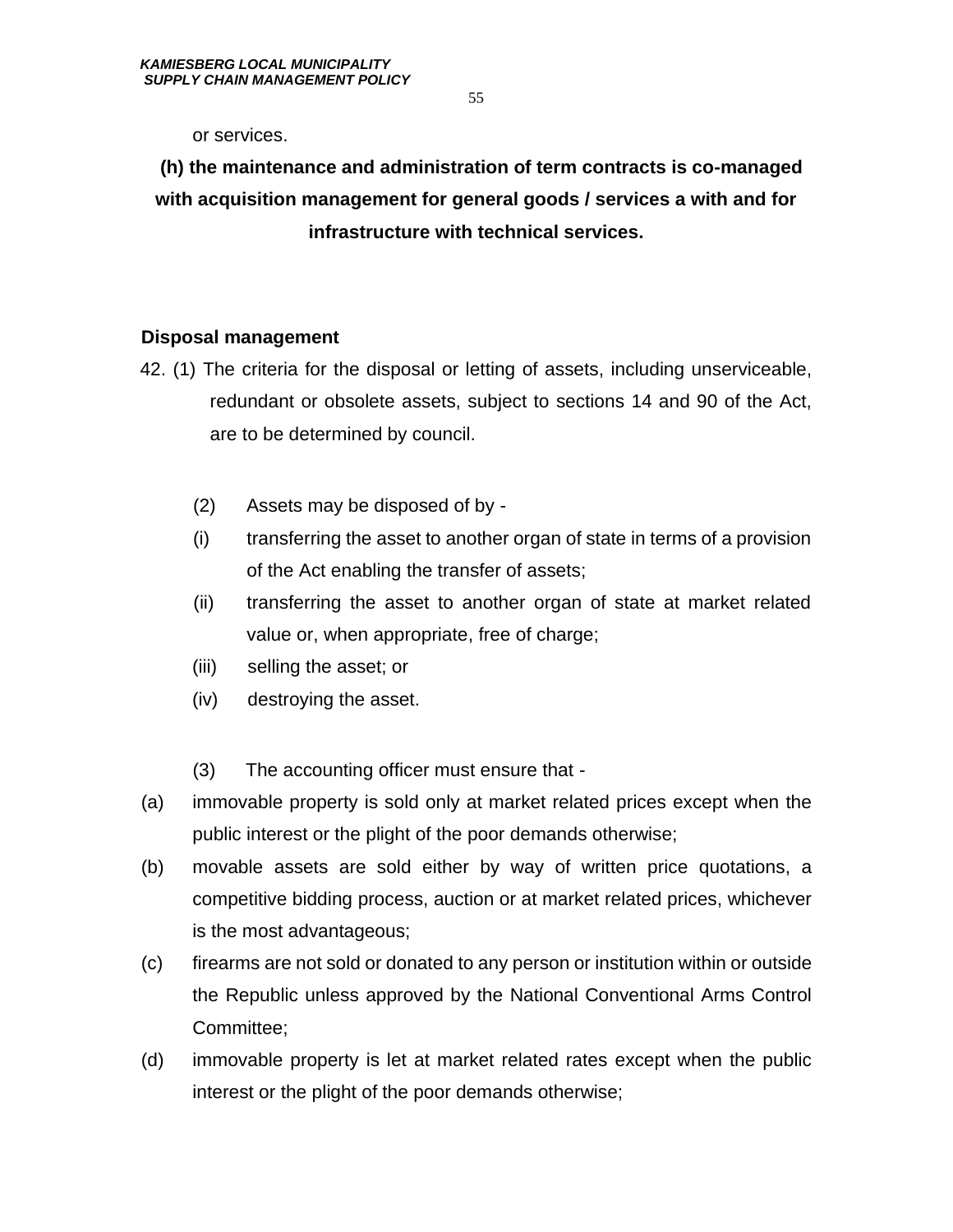- (e) all fees, charges, rates, tariffs, scales of fees or other charges relating to the letting of immovable property are annually reviewed;
- (f) where assets are traded in for other assets, the highest possible trade-in price is negotiated; and
- (g) in the case of the free disposal of computer equipment, the provincial department of education is first approached to indicate within 30 days whether any of the local schools are interested in the equipment.

#### **Risk management**

- 43. (1) The criteria for the identification, consideration and avoidance of potential risks in the supply chain management system, are to be determined by council
	- (2) Risk management must include -
- (a) the identification of risks on a case-by-case basis;
- (b) the allocation of risks to the party best suited to manage such risks;
- (c) acceptance of the cost of the risk where the cost of transferring the risk is greater than that of retaining it;
- (d) the management of risks in a pro-active manner and the provision of adequate cover for residual risks; and
- (e) the assignment of relative risks to the contracting parties through clear and unambiguous contract documentation.

#### **Performance management**

44. The accounting officer must establish and implement an internal monitoring system in order to determine, on the basis of a retrospective analysis, whether the authorised supply chain management processes were followed and whether the objectives of this Policy were achieved.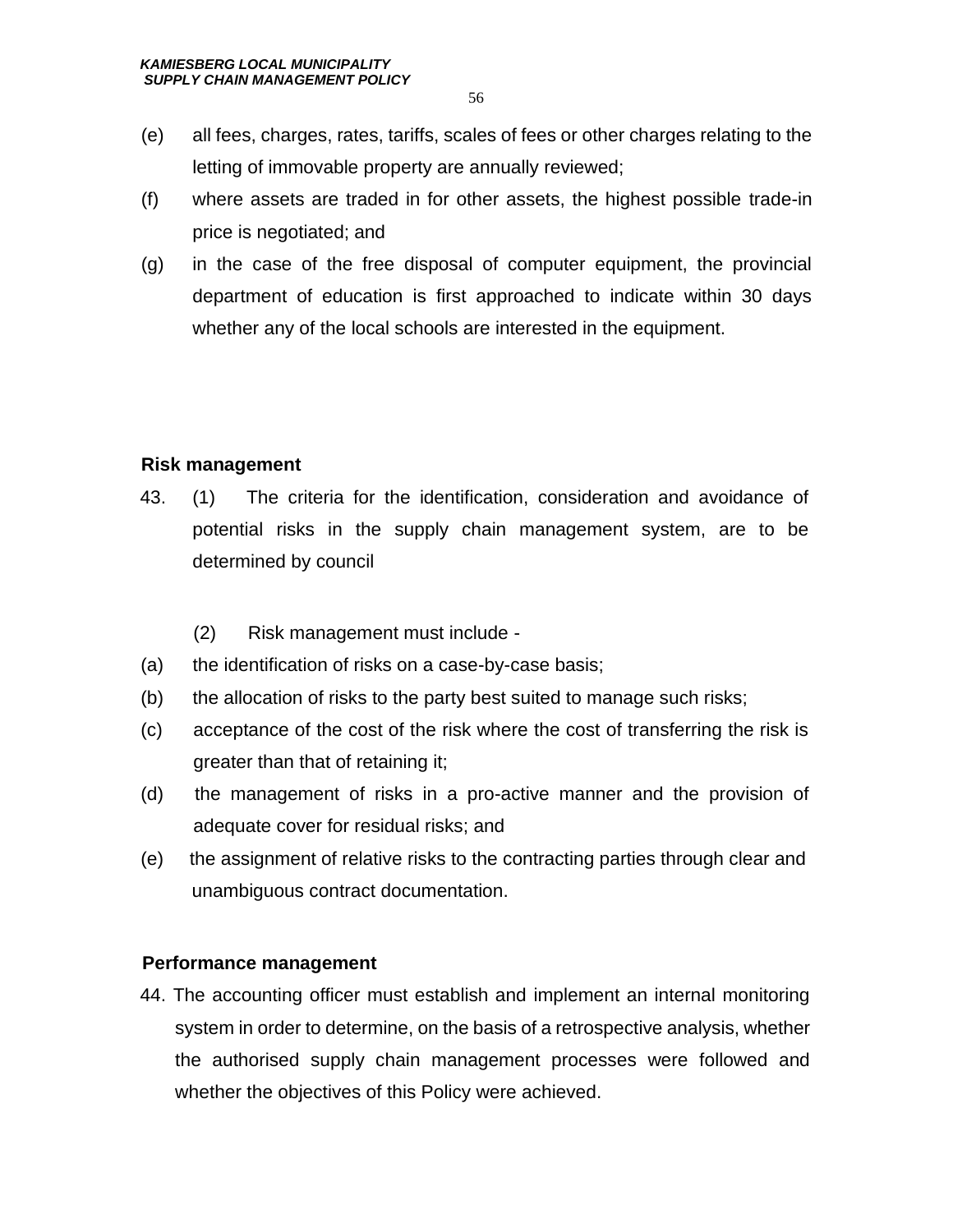#### *Part* **4:** *Other matters*

#### **Prohibition on awards to persons whose tax matters are not in order**

- 45. (1) No award above R 15 000 [all taxes included],may be made in terms of this Policy to a person whose tax matters have not been declared by the South African Revenue Service to be in order.
	- (2) Before making an award to a person the accounting officer must first check with SARS whether that person's tax matters are in order.
	- (3) If SARS does not respond within 7 days such person's tax matters may for purposes of subparagraph (1) be presumed to be in order.

#### **Prohibition on awards to persons in the service of the state**

- 46. Irrespective of the procurement process followed, no award may be made to a person in terms of this Policy -
- (a) who is in the service of the state;
- (b) if that person is not a natural person, of which any director, manager, principal shareholder or stakeholder is a person in the service of the state;

or

(c) a person who is an advisor or consultant contracted with the municipality*.* 

# **Awards to close family members of persons in the service of the state**

- 47. The accounting officer must ensure that the notes to the annual financial statements disclose particulars of any award of more than R2000 to a person who is a spouse, child or parent of a person in the service of the state, or has been in the service of the state in the previous twelve months, including -
- (a) the name of that person;
- (b) the capacity in which that person is in the service of the state; and
- (c) the amount of the award.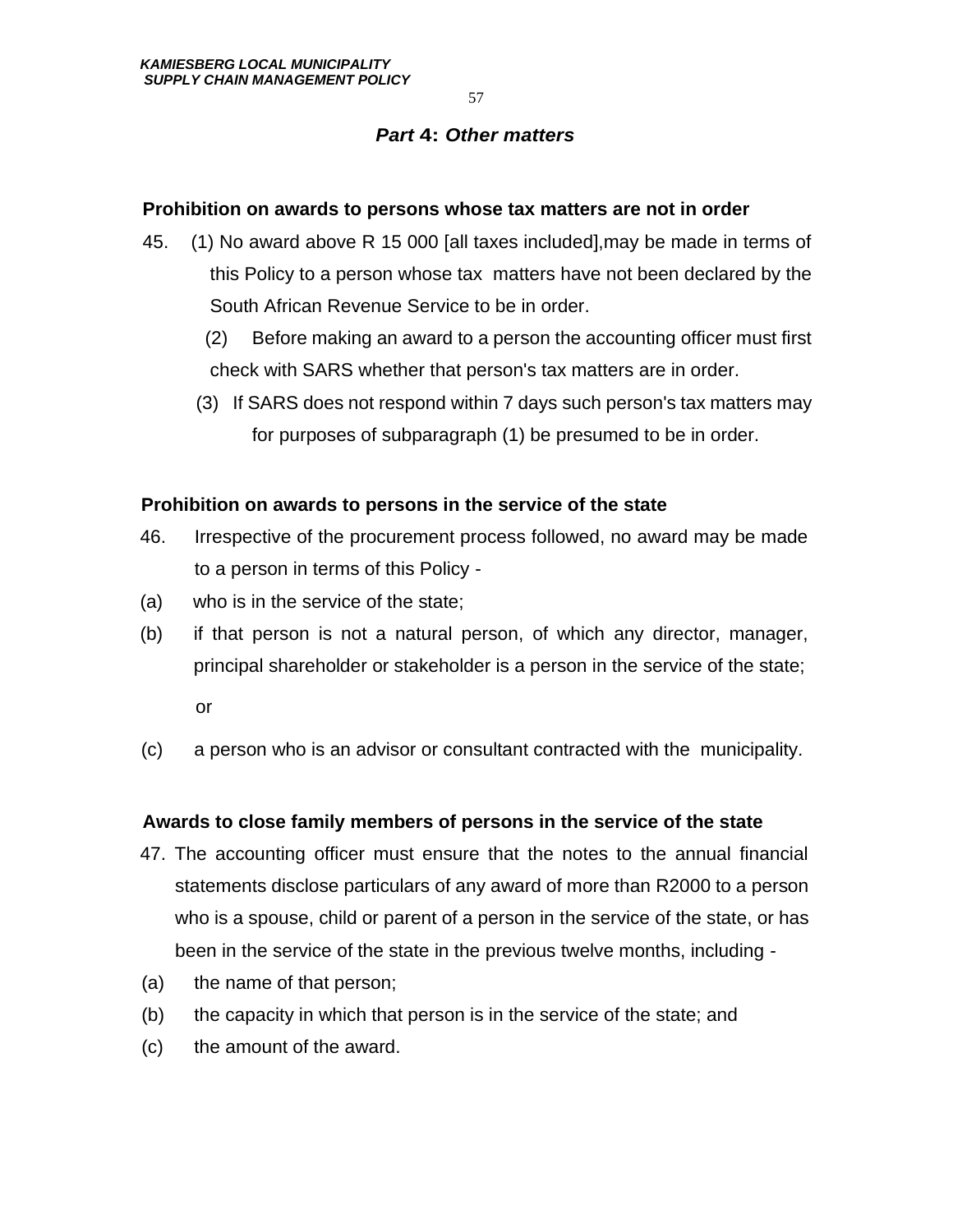#### **Ethical standards**

- 48. (1) A code of ethical standards as set out in subparagraph (2) is hereby established for officials and other role players in the supply chain management system of the municipality in order to promote -
- (a) mutual trust and respect; and
- (b) an environment where business can be conducted with integrity and in a fair and reasonable manner.

#### *Note:*

*It is recommended that the municipality or municipal entity adopt the 'National Treasury's code of conduct for supply chain management practitioners and other role players involved in supply chain management'. When adopted, such code of conduct becomes binding on all officials and other role players involved in the implementation of the supply chain management policy of the municipality or municipal entity. A copy of the National Treasury code of conduct is available on the website [www.treasury.gov.za/mfma](http://www.treasury.gov.za/mfma) located under "legislation". This code of conduct must be adopted by council or board of directors to become binding.*

(2) An official or other role player involved in the implementation of this Policy

(a) must treat all providers and potential providers equitably;

-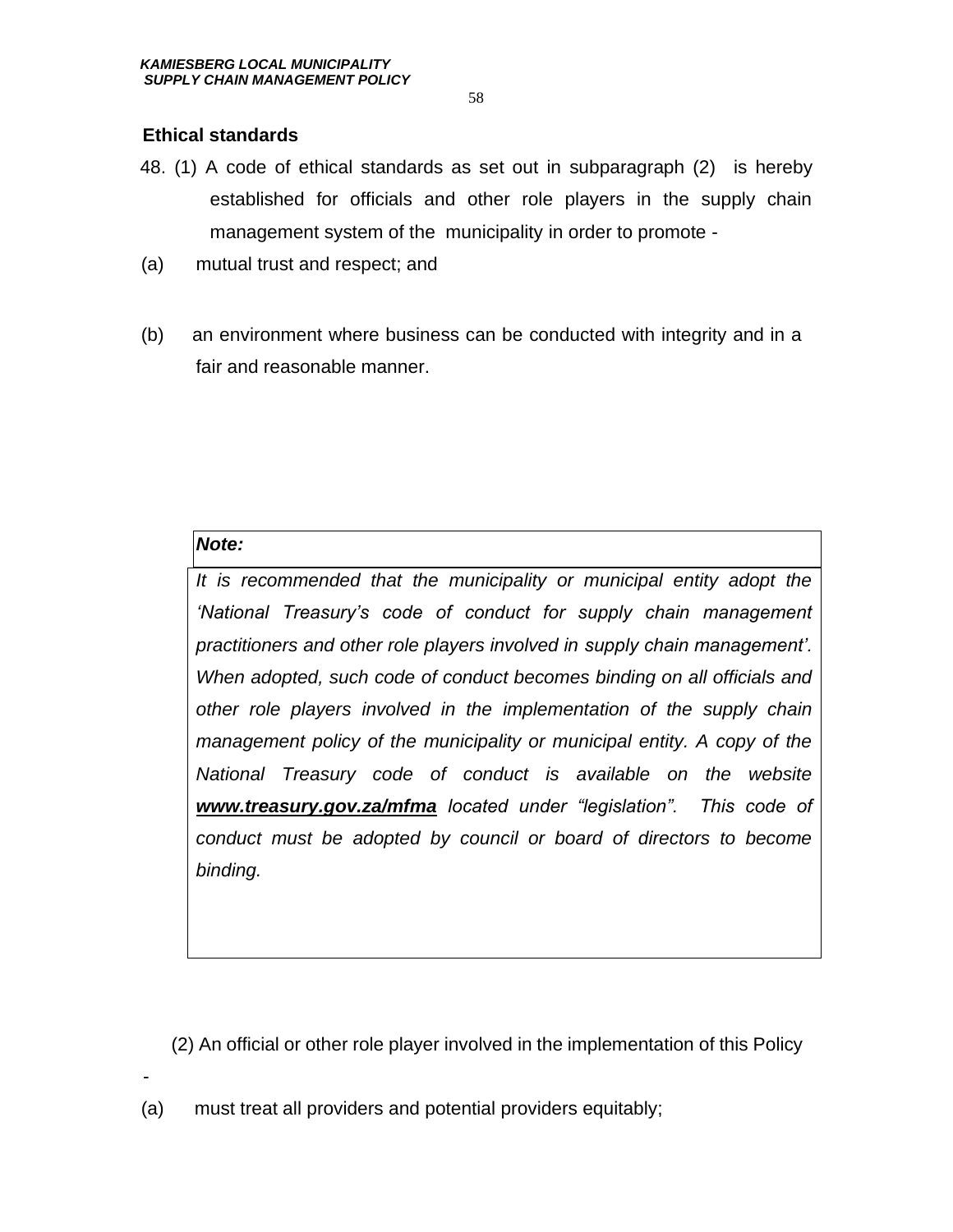(b) may not use his or her position for private gain or to improperly benefit another person;

- (c) may not accept any reward, gift, favour, hospitality or other benefit directly'" or indirectly, including to any close family member, partner or associate of that person, of a value more than R350;
- (d) notwithstanding subparagraph (2) (c), must declare to the accounting officer details of any reward, gift, favour, hospitality or other benefit promised, offered or granted to that person or to any close family member, partner or associate of that person;
- (e) must declare to the accounting officer details of any private or business interest which that person, or any close family member, partner or associate, may have in any proposed procurement or disposal process of, or in any award of a contract by, the municipality *;*
- (f) must immediately withdraw from participating in any manner whatsoever in a procurement or disposal process or in the award of a contract in which that person, or any close family member, partner or associate, has any private or business interest;
- (g) must be scrupulous in his or her use of property belonging to municipality *;*
- (h) must assist the accounting officer in combating fraud, corruption, favouritism and unfair and irregular practices in the supply chain management system; and
- (i) must report to the accounting officer any alleged irregular conduct in the supply chain management system which that person may become aware of, including -
	- (i) any alleged fraud, corruption, favouritism or unfair conduct;
	- (ii) any alleged contravention of paragraph 47(1) of this Policy; or
	- (iii) any alleged breach of this code of ethical standards.
	- (3) Declarations in terms of subparagraphs (2)(d) and (e) -
- (a) must be recorded in a register which the accounting officer must keep for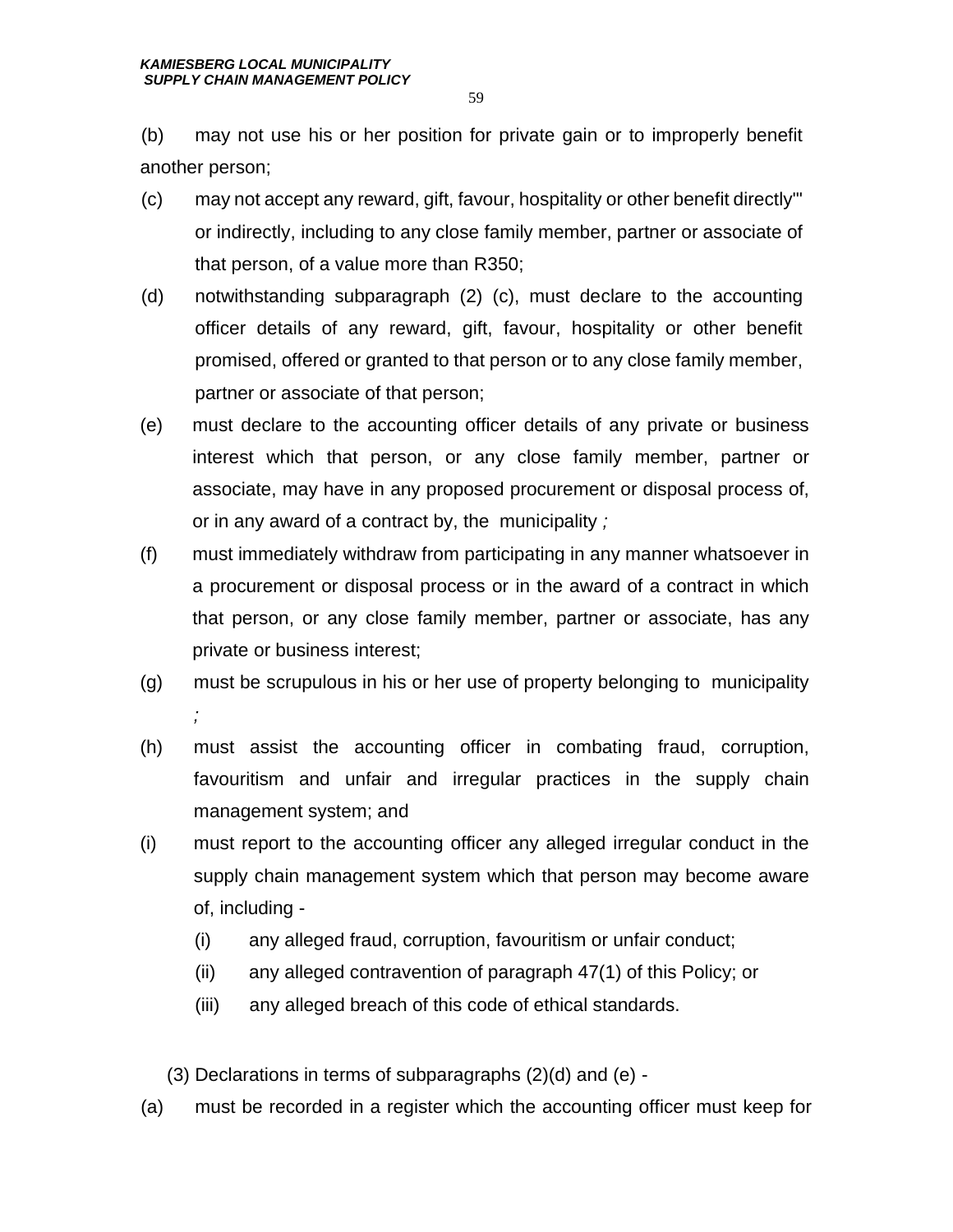this purpose;

- (b) by the accounting officer must be made to the council of the municipality who must ensure that such declarations are recorded in the register.
	- (4) The National Treasury's code of conduct must also be taken into account by supply chain management practitioners and other role players involved in supply chain management.
	- (5) A breach of the code of ethics must be dealt with as follows -
- (a) in the case of an employee, in terms of the disciplinary procedures of the municipality envisaged in section 67(1 )(h) of the Municipal Systems Act;
- (b) in the case a role player who is not an employee, through other appropriate means in recognition of the severity of the breach.
- (c) In all cases, financial misconduct must be dealt with in terms of chapter 15 of the Act.

# **Inducements, rewards, gifts and favours to municipalities, officials and other role players**

- 49 (1) No person who is a provider or prospective provider of goods or services, or a recipient or prospective recipient of goods disposed or to be disposed of may either directly or through a representative or intermediary promise, offer or grant -
- (a) any inducement or reward to the municipality for or in connection with the award-of a contract; or
- (b) any reward, gift, favour or hospitality to
	- (i) any official; or
	- (ii) any other role player involved in the implementation of this Policy.
	- (2) The accounting officer must promptly report any alleged contravention of subparagraph (1) to the National Treasury for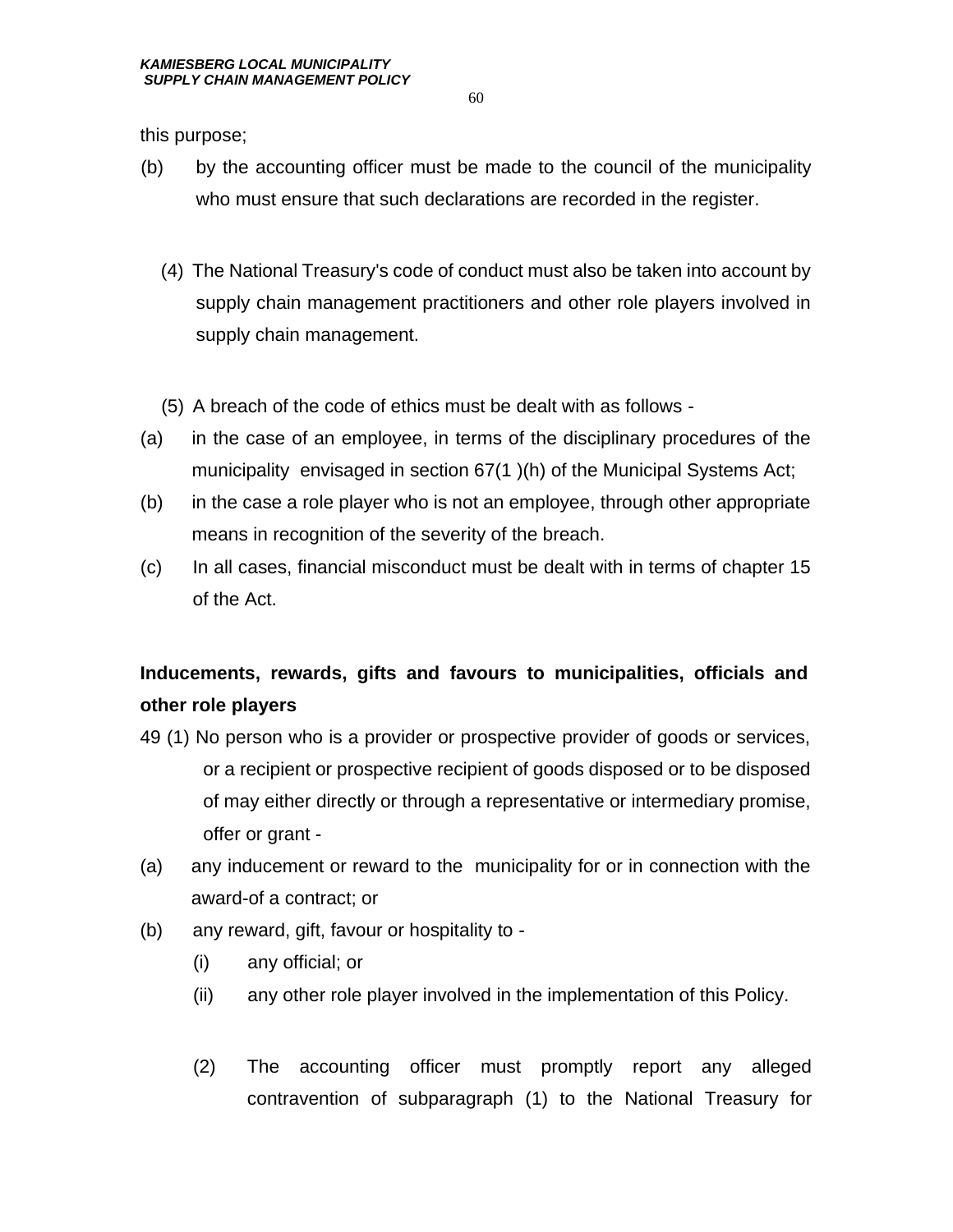considering whether the offending person, and any representative or intermediary through which such person is alleged to have acted, should be listed in the National Treasury's database of persons prohibited from doing business with the public sector.

(3) Subparagraph (1) does not apply to gifts less than R350 in value.

# **Sponsorships**

- 50. The accounting officer must promptly disclose to the National Treasury and the relevant provincial treasury any sponsorship promised, offered or granted, whether directly or through a representative or intermediary, by any person who is -
	- (a) a provider or prospective provider of goods or services; or
	- (b) a recipient or prospective recipient of goods disposed or to be disposed.

# **Objections and complaints**

51. Persons aggrieved by decisions or actions taken in the implementation of this supply chain management system, may lodge within 14 days of the decision or action, a written objection or complaint against the decision or action.

# **Resolution of disputes, objections, complaints and queries**

52. (1) The accounting officer must appoint an independent and impartial person, not directly involved in the supply chain management processes -

- (a) to assist in the resolution of disputes between the municipality and other persons regarding
- (i) any decisions or actions taken in the implementation of the supply chain management system; or
- (ii) any matter arising from a contract awarded in the course of the supply chain management system; or
- (b) to deal with objections, complaints or queries regarding any such decisions or actions or any matters arising from such contract.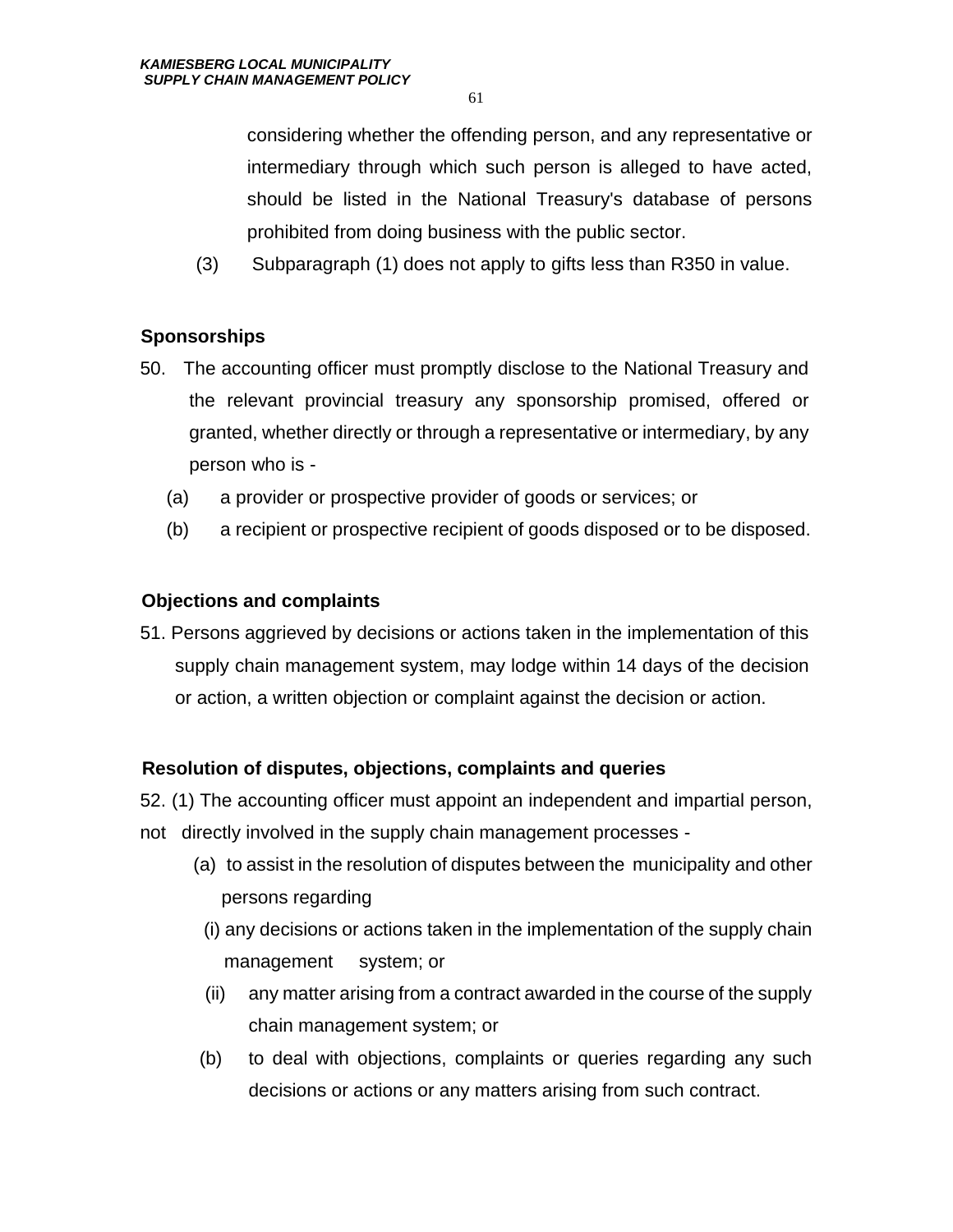- (2) The accounting officer, or another official designated by the accounting officer, is responsible for assisting the appointed person to perform his or her functions effectively.
- $(3)$  The person appointed must  $\sim$

(a) strive to resolve promptly all disputes, objections, complaints or queries received;

and

- (b) submit monthly reports to the accounting officer on all disputes, objections, complaints or queries received, attended to or resolved.
	- (4) A dispute, objection, complaint or query may be referred to the relevant provincial treasury if -
- (a) the dispute, objection, complaint or query is not resolved within 60 days; or
- (b) no response is forthcoming within 60 days.
	- (5) If the provincial treasury does not or cannot resolve the matter, the dispute, objection, complaint or query may be referred to the National Treasury for resolution.
	- (6) This paragraph must not be read as affecting a person's rights to approach a court at any time.

#### **Contracts providing for compensation based on turnover-**

53. If a service provider acts on behalf of municipality to provide any service or act as a collector of fees, service charges or taxes and the compensation payable to the service provider is fixed as an agreed percentage of turnover for the service or the amount collected, the contract between the service